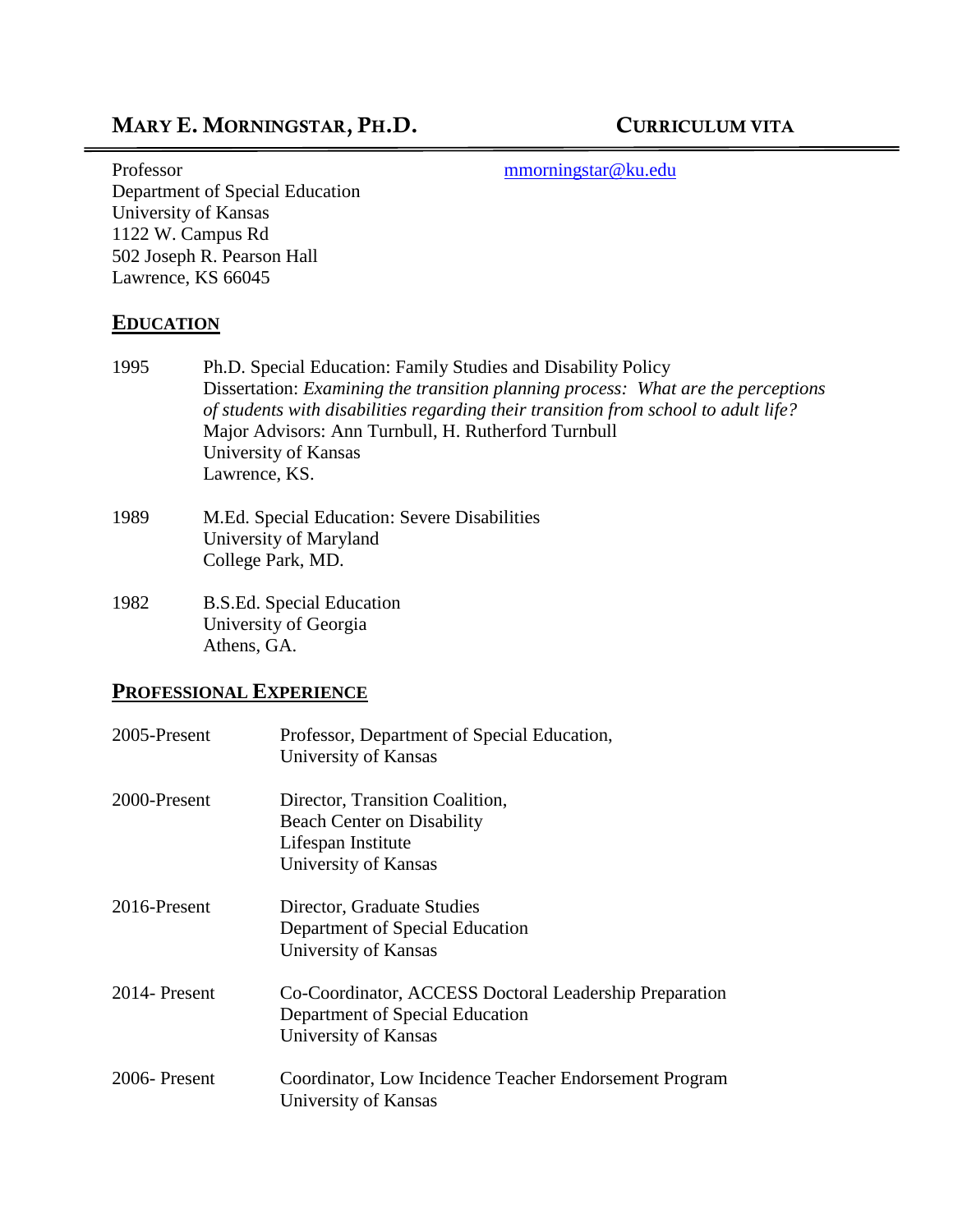| 2005-2014     | Coordinator, KU Transition Leadership Personnel Preparation Program,<br>Department of Special Education, University of Kansas                                                                  |
|---------------|------------------------------------------------------------------------------------------------------------------------------------------------------------------------------------------------|
| 2004- Present | Coordinator, Transition Online Master's Program<br>Department of Special Education<br>University of Kansas                                                                                     |
| 1998-2002     | Co-Coordinator, Secondary/Transition Preservice Outreach Project,<br>Department of Special Education, University of Kansas                                                                     |
| 1996-2004     | Co-Coordinator, Secondary/Transition Master of Education Program,<br>Department of Special Education, University of Kansas                                                                     |
| 1993-1997     | Practicum Coordinator, Secondary/Transition Master of Education<br>Program, Department of Special Education, University of Kansas                                                              |
| 1993-1997     | Research Director, Transition Study of Students Supported by Medical<br>Technology, Beach Center on Disability, University of Kansas                                                           |
| 1992-1996     | Statewide Training Coordinator, Kansas Transition Systems Change<br>Project, Department of Special Education, University of Kansas                                                             |
| 1990-1992     | Director, Full Citizenship Inc., a not-for-profit corporation that develops<br>innovative approaches to supporting community inclusion for individuals<br>with disabilities and their families |
| 1987-1988     | Special Education Teacher, secondary class for students with severe<br>disabilities, Montgomery County Public Schools, Bethesda, MD                                                            |
| 1986-1987     | Graduate Assistant, severe disabilities inclusive education project.<br>Department of Special Education, University of Maryland, College Park,<br>MD.                                          |
| 1985-1986     | Special Education Teacher, secondary class for students with severe<br>disabilities, Montgomery County Public Schools, Cabin John Junior High<br>School, Rockville, MD                         |
| 1984-1985     | Special Education Teacher, intermediate class for students with moderate<br>and severe disabilities, Prince George's Public Schools, Hillcrest Heights<br>Special Center, Temple Hills, MD     |
| 1983-1984     | Special Education Teacher, elementary class for students with moderate<br>and severe disabilities, Clark County Public Schools, Alps Road<br>Elementary School, Athens, GA                     |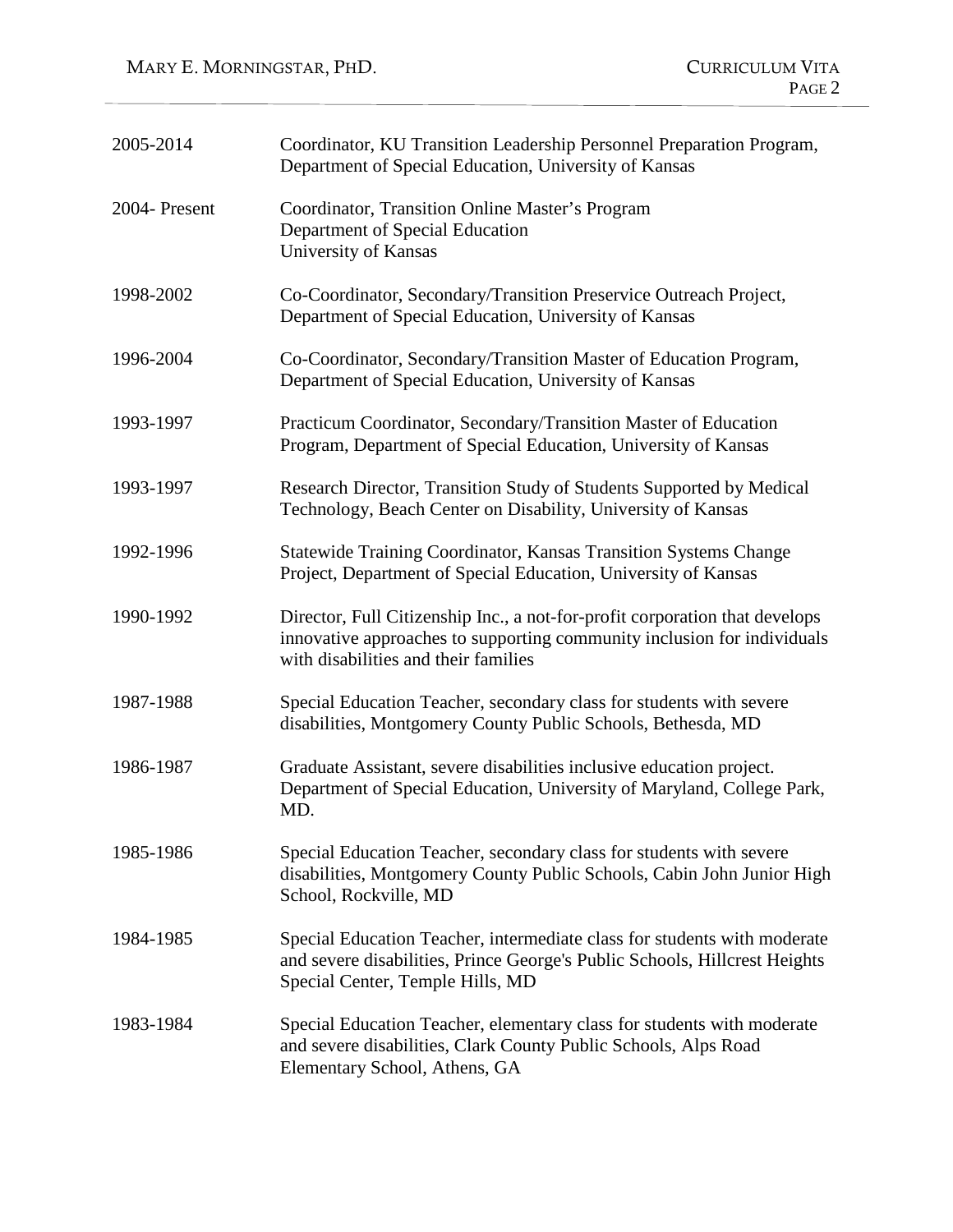#### **HONORS AND AWARDS**

| 2017 | Oliver P. Kolstoe Award for Significant Contribution to the Field of Career     |
|------|---------------------------------------------------------------------------------|
|      | Development and Transition, Council of Exceptional Children, Division of Career |
|      | Development and Transition.                                                     |
| 2016 | Gene A. Budig Teaching Professorship in Special Education, University of        |
|      | Kansas, Lawrence, KS.                                                           |
| 2015 | Marc Gold Innovative Practices in Transition Award, Council for Exceptional     |
|      | Children, Division of Career Development and Transition.                        |
| 2012 | School of Education Outstanding Teacher Award. University of Kansas,            |
|      | Lawrence, KS                                                                    |
| 2009 | University Continuing Education Association (UCEA) Distance Learning            |
|      | <b>Community of Practice</b>                                                    |
| 2009 | Program of Excellence Award and the Outstanding Program Award for Credit        |
|      | Programs: Transition Online Short Courses. National Association of Continuing   |
|      | <b>Higher Education</b>                                                         |
| 1995 | Magna Cum Laude, University of Kansas, Lawrence, KS                             |
| 1995 | Outstanding Dissertation Award, School of Education, University of Kansas       |
| 1995 | Dahlke Community Inclusion Award, Department of Special Education,              |
|      | University of Kansas                                                            |
| 1993 | National Student Award, American Association of Mental Retardation              |
| 1992 | Kansas Student Award, Kansas Chapter of the American Association of Mental      |
|      | Retardation                                                                     |
| 1989 | Magna Cum Laude, University of Maryland, College Park, MD                       |
| 1988 | Member, Honor Society of Phi Kappa Phi                                          |
| 1986 | Graduate Student Fellowship Award, University of Maryland                       |
| 1982 | Magna Cum Laude, University of Georgia, Athens, GA                              |
| 1981 | <b>National Deans List</b>                                                      |
|      |                                                                                 |

## **WORK IN PROGRESS**

- 1. Nix, T., & Morningstar, M.E. (submitted, September, 2016). Perspectives of informal cultural networks: Providing outreach to culturally, linguistically and economically diverse families. *Career Development and Transition for Exceptional Individuals.*
- 2. Morningstar, M.E., Trainor, A.A., Murray, A.K., & Johnson, P. (in development). The influence of family and youth expectations on postsecondary education attainment.
- 3. Trainor, A.A., Morningstar, M.E., Murray, A.K. & Johnson, P. (in development). Achieving employment outcomes: The influences of family expectations on longterm outcomes.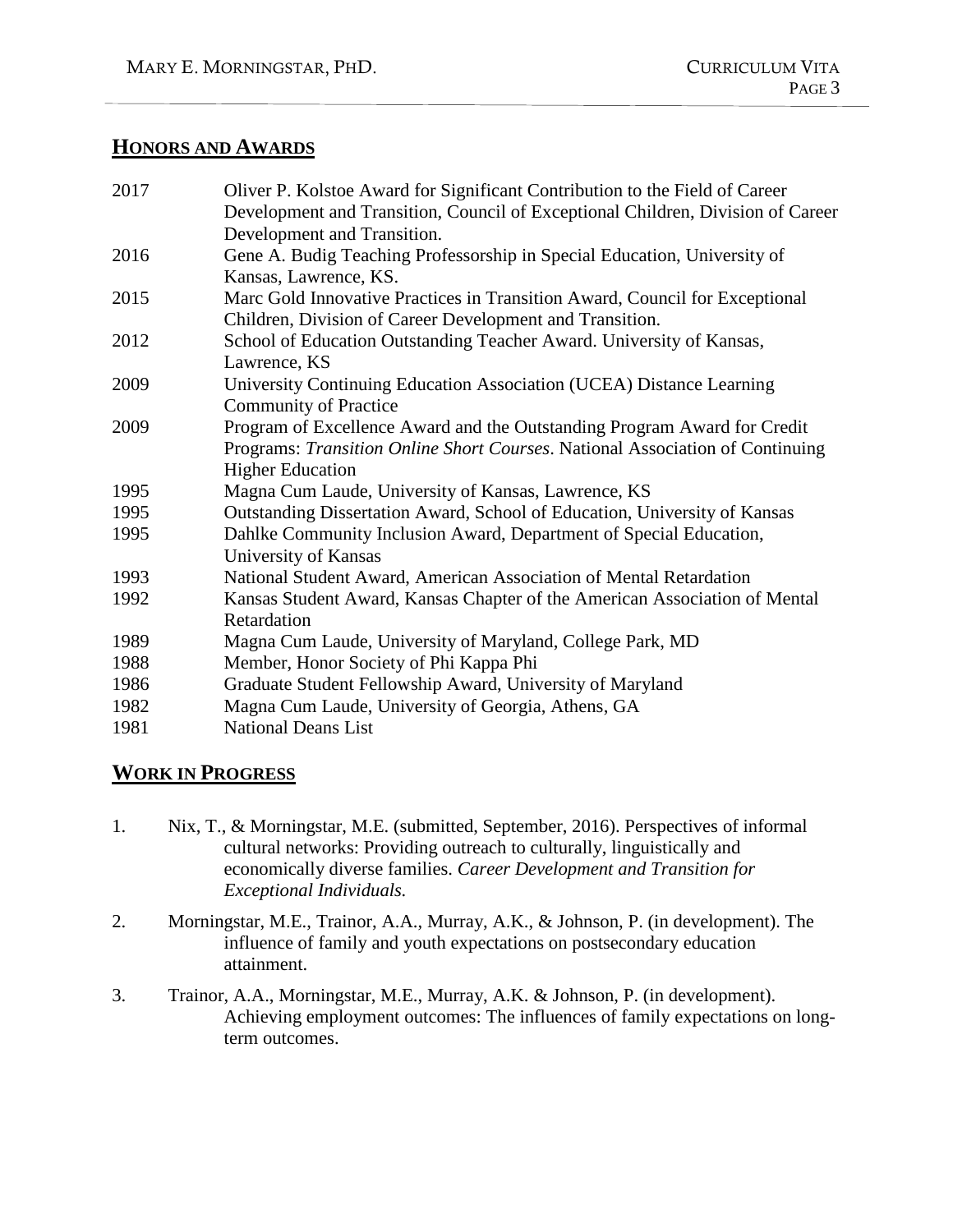- 4. Morningstar, M.E., Bjorkman Wade, D., Murray, A.K., Benitez, D. & Lee, H.J. (in development). Roles and perspectives of transition coordinators: Results from a national study.
- 5. Morningstar, M.E., (in development). Evaluating the technical adequacy of the Transition Coordinator Survey for validity and reliability.
- 6. Morningstar, M.E., Lee, H.J., & Murray, A.K. (in development). Implementing transition services: Does geographic location matter?
- 7. Lee, H.J., & Morningstar, M.E. (in development). Investigating predictors of community participation of youth with significant disabilities.

#### **PEER-REVIEWED JOURNAL ARTICLES**

- 1. Kurth, J.A., Morningstar, M.E., Hicks, T.A., Templin, J. (in press). Exploring the relationship between school transformation and inclusion: A Bayesian multilevel longitudinal analysis. *Inclusion*. [Special Issue, Invited].
- 2. Wehmeyer, M.L., Nota, L., Soresi, S., Shogren, K.A., Morningstar, M.E., Ferrari, L., Sgaramella, T.M., & DiMaggio, L. (2018). A crisis in career development: Life designing and implications for transition. *Hammill Institute on Disabilities*, 1-9. DOI:10.1177/2165143417750092.
- 3. Morningstar, M.E., Lombardi, A., Test, D. (2017). Including college and career readiness within a multi-tiered systems of support framework. *AERA Online.* [Special Issue, Invited].
- 4. Morningstar, M.E., Hirano, K.A., Roberts-Dahm, L.D., Teo, N., & Kleinhammer-Tramill, P.J. (2017). Examining the status of transition-focused content within educator preparation programs. *Career Development and Transition for Exceptional Individuals*. [Special Issue, Invited].
- 5. Holzberg, D.G., Clark, K.A., & Morningstar, M.E. (2017). Transition-focused professional development: Annotated bibliography of essential elements and features of professional development. *Career Development and Transition for Exceptional Individuals*. [Special Issue, Invited].
- 6. Morningstar, M.E., Zagona, A., Uyanik, H., Xie, J., Mahal, S. (2017). Implementing college and career readiness standards: Critical dimensions for youth with significant disabilities. *Research and Practice for Persons with Severe Disabilities.* [Special Issue, Invited]. *42*(3), 187-204.
- 7. Morningstar, M.E., Kurth, J.A., & Johnson, P. (2017). Examining the past decade of education settings for students with significant disabilities. *Remedial and Special Education. 38*(1), 3-12.
- 8. Morningstar, M.E., & Kurth, J. A. (2017). Status of inclusive placements and students with extensive and pervasive support needs? *Inclusion. 5*(2), 83-93.
- 9. Morningstar, M.E., Allcock, H.C., White, J.M, Taub, D., Kurth, J.A., Gonsier-Gerdin, J., Ryndak, D., Sauer, J. & Jorgensen, C. (2016). Inclusive education national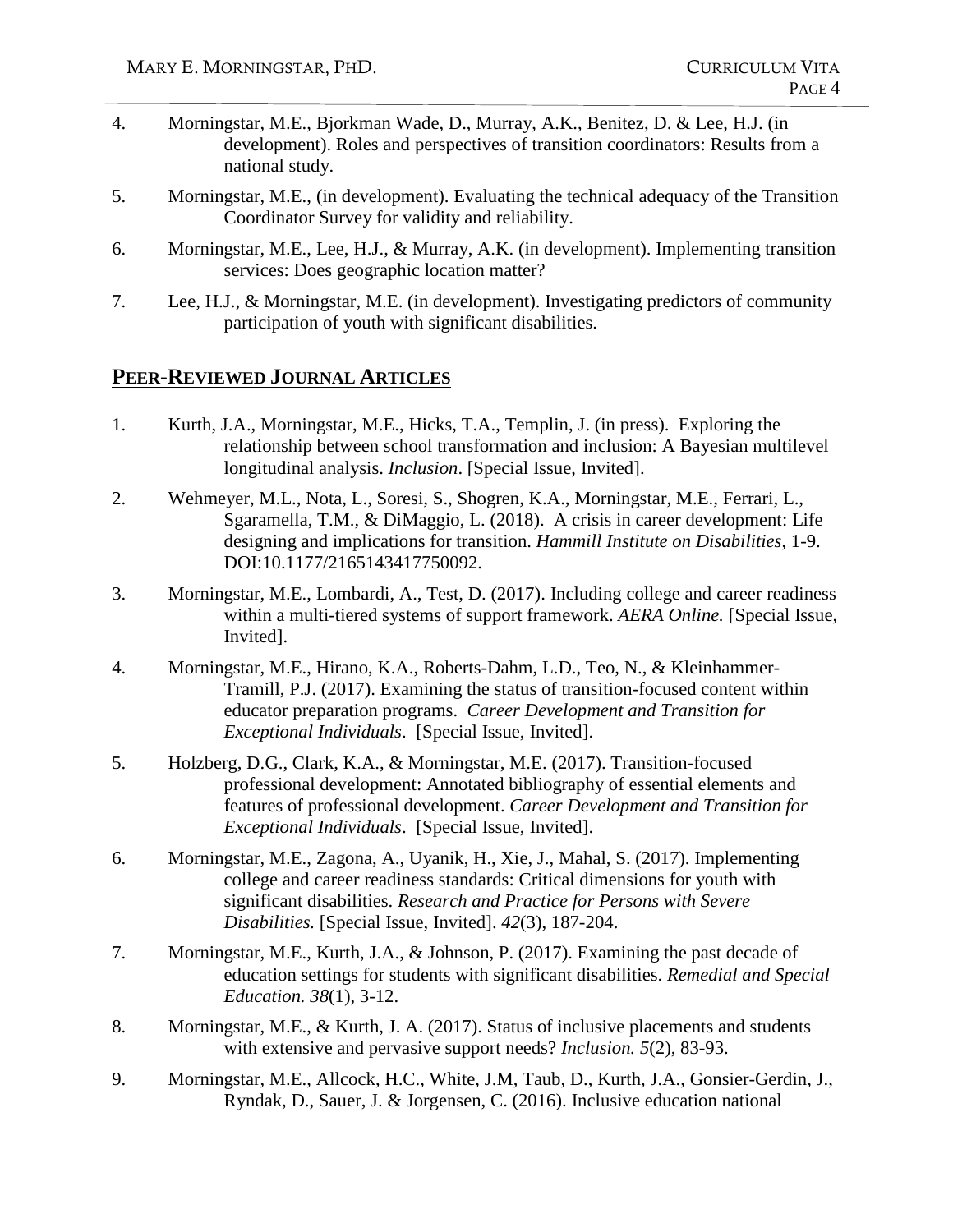research advocacy agenda: A call to action. *Research and Practice for Persons with Severe Disabilities*, 1-7. DOI:10.1177/1540796916650975.

- 10. Morningstar, M.E., Trainor, A.A., & Murray, A.K. (2015). Examining outcomes associated with adult life engagement for youth adults with high incidence disabilities. *Journal of Vocational Rehabilitation.43*(3), 195-208. DOI: 103233/JVR-150769.
- 11. Trainor, A.A., Morningstar, M.E., & Murray, A.K. (2015). Characteristics of transition planning and services for students with high-incidence disabilities. *Learning Disabilities Quarterly.* DOI: 10.1177/0731948715607348.
- 12. Morningstar, M.E., Lee, H., Lattin, D.L., & Murray, A.K (2015). An evaluation of the technical adequacy of a revised measure of quality indicators of transition. *Career Development and Transition for Exceptional Individuals.* DOI: 10.1177/2165143415589925.
- 13. Morningstar, M.E., Lombardi, A., Fowler, C.H., & Test, D.W. (2015). A college and career readiness framework for secondary students with disabilities. *Career Development and Transition for Exceptional Individuals.* DOI*:*  10.1177/2165143415589926.
- 14. Morningstar, M.E., Shogren, K.A., Lee, H., Born, K. (2015). Preliminary lessons about supporting participation and learning in inclusive classrooms. *Research and Practice for Persons with Severe Disabilities*. *40*(3), 193-210. DOI:10.1177/1540796915594158.
- 15. Kurth, J., Morningstar, M. E., & Kozleski, E. B. (2014) The persistence of highly restrictive special education placements for students with low-incidence disabilities. *Research and Practice for Persons with Severe Disabilities* 39(3) 227-239. DOI: 10.1177/1540796914555580.
- 16. Ryndak, D. L., Taub, D., Jorgensen, C. M., Gonsier-Gerdin, J., Arndt, K., Morningstar, M. E., et al. (2014). Policy and the impact on placement, involvement, and progress in general education: Critical issues that require rectification. *Research and Practice for Persons with Severe Disabilities, 39*(1), 65-74. DOI: 10.1177/1540796914533942.
- 17. Kim, K., & Morningstar, M.E. (2014). Preliminary study: Special education doctoral students' perceptions of self-determination. *International Journal of Disability, Development and Education, 61*(4), 388-402. DOI: 10.1080/1034912X.2014.955787.
- 18. Mazzotti, V. L., Rowe, D. A., Cameto, R., Test, D. W., & Morningstar, M. E. (2013). Identifying and promoting transition evidence-based practices and predictors of success: A position paper of the Division on Career Development and Transition. *Career Development and Transition for Exceptional Individuals*, 36(3), 140-151. DOI: 10.1177/2165143413503365.
- 19. Trainor, A. A., Morningstar, M. E., Murray, A., & Kim, H. (2013). Social capital during the postsecondary transition for young adults with high incidence disabilities. *Prevention Researcher,* 20(2), 7-10. DOI: 10.1080/09362830903028465.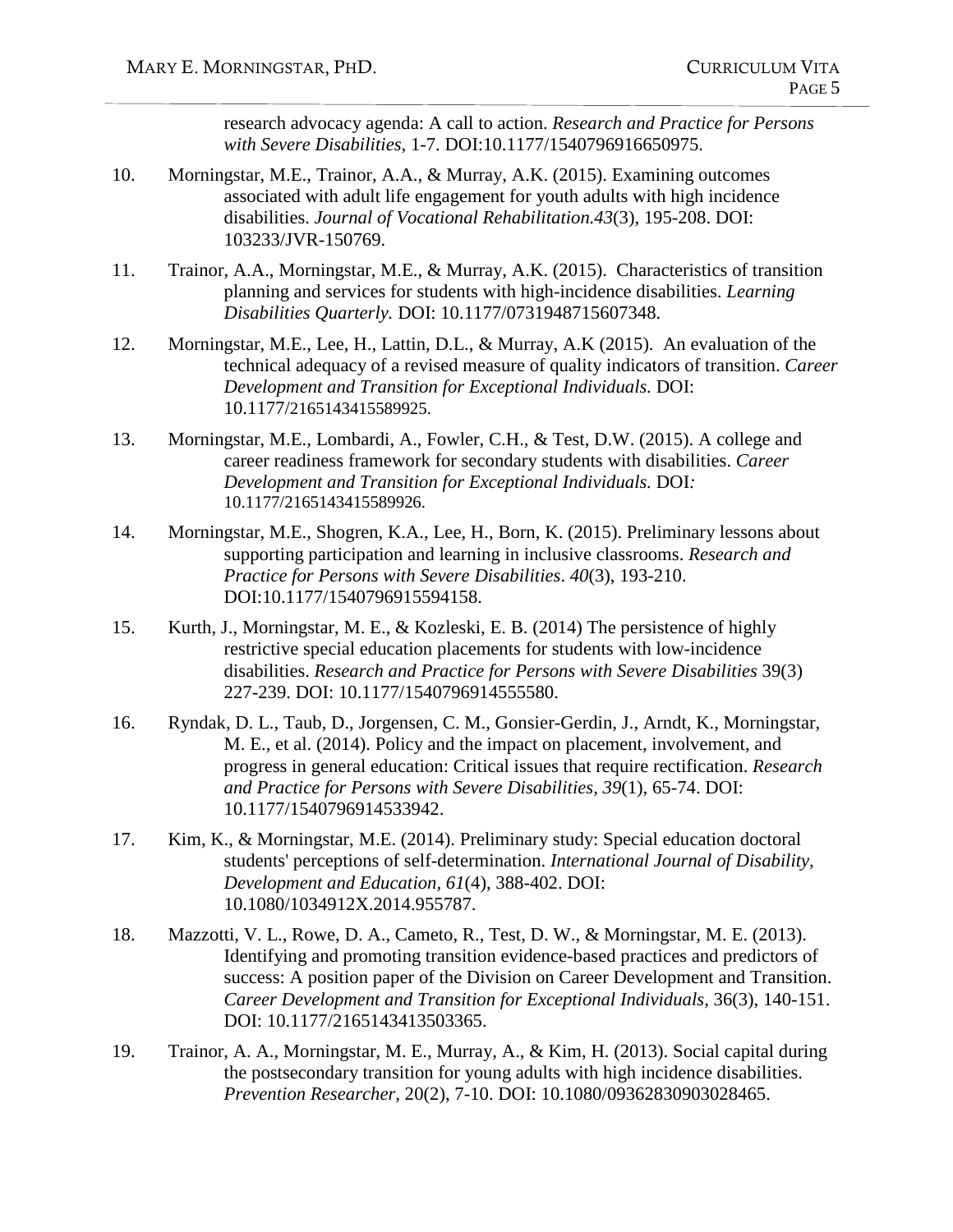- 20. Morningstar, M.E. & Benitez, D. (2013). Teacher training matters: The results of a multistate survey of secondary special educators regarding transition from school to adulthood. *Teacher Education and Special Education,* 36(1), 51-64. DOI: 10.1177/0888406412474022.
- 21. Kim, K., Kim, J., & Morningstar, M. E. (2013). Secondary special education teachers' perceptions of preparation for and satisfaction with transition education and services. *Disability & Employment,* 23(1), 209-234. DOI: 10.15707/disem.2013.23.1.009.
- 22. Kang, M. J., Petr, C.G., Morningstar, M.E. (2012). Improving the transition-to-adulthood outcomes of youths with emotional and behavioral disabilities. *School Social Work Journal, Vol.* 37(1), 54-74.
- 23. Morningstar, M. E., Bassett, D. S., Kochhar-Bryant, C., Cashman, J., & Wehmeyer, M. L. (2012). Aligning transition services with secondary education reform: A position statement of the Division on Career Development and Transition. *Career Development and Transition for Exceptional Individuals*, 35(3), 132-142. DOI: 10.1177/2165143412454915.
- 24. Noonan, P.M., Gaumer Erickson, A., Morningstar, M.E. (2012). Effects of community transition teams on interagency collaboration for school and adult agency staff. *Career Development for Exceptional Individuals.* 36(2), 96-104. DOI: 10.1177/2165143412451119.
- 25. Kellems, R. O., & Morningstar, M. E. (2012). Using video modeling delivered through iPods to teach vocational tasks to young adults with autism spectrum disorders. *Career Development and Transition for Exceptional Individuals*, 35(3)155-167. DOI: 10.1177/0885728812443082.
- 26. Kim, K H., Morningstar, M.E., Gaumer Erickson, A. (2011). Strategies for successfully completing online professional development. *International Journal of Knowledge Content Development & Technology*, 1 (2) 43-51. DOI: 10.5865/IJKCT.2011.1.2.043.
- 27. Kellems, R.O., & Morningstar, M.E. (2010). Tips for transition. *TEACHING Exceptional Children*, *43*(2), 60-68. DOI: 10.1177/004005991004300206.
- 28. Morningstar, M.E., Frey, B.B., Noonan, P., Ng, J., Clavenna-Deane, B., Graves, P., Kellems, R., McCall, Z., Pearson, M., Bjorkman Wade, D., & Williams-Diehm, W. (2010). A preliminary investigation of the relationship of transition preparation and self-determination for students with disabilities in postsecondary educational settings. *Career Development for Exceptional Individuals,* 33(2), 80- 94. DOI: 10.1177/0885728809356568.
- 29. Benitez, D., Morningstar, M.E., & Frey, B. (2009). A multistate survey of special education teachers' perceptions of their transition competencies. *Career Development for Exceptional Individuals,* 32(1), 6-16. DOI: 10.1177/0885728808323945.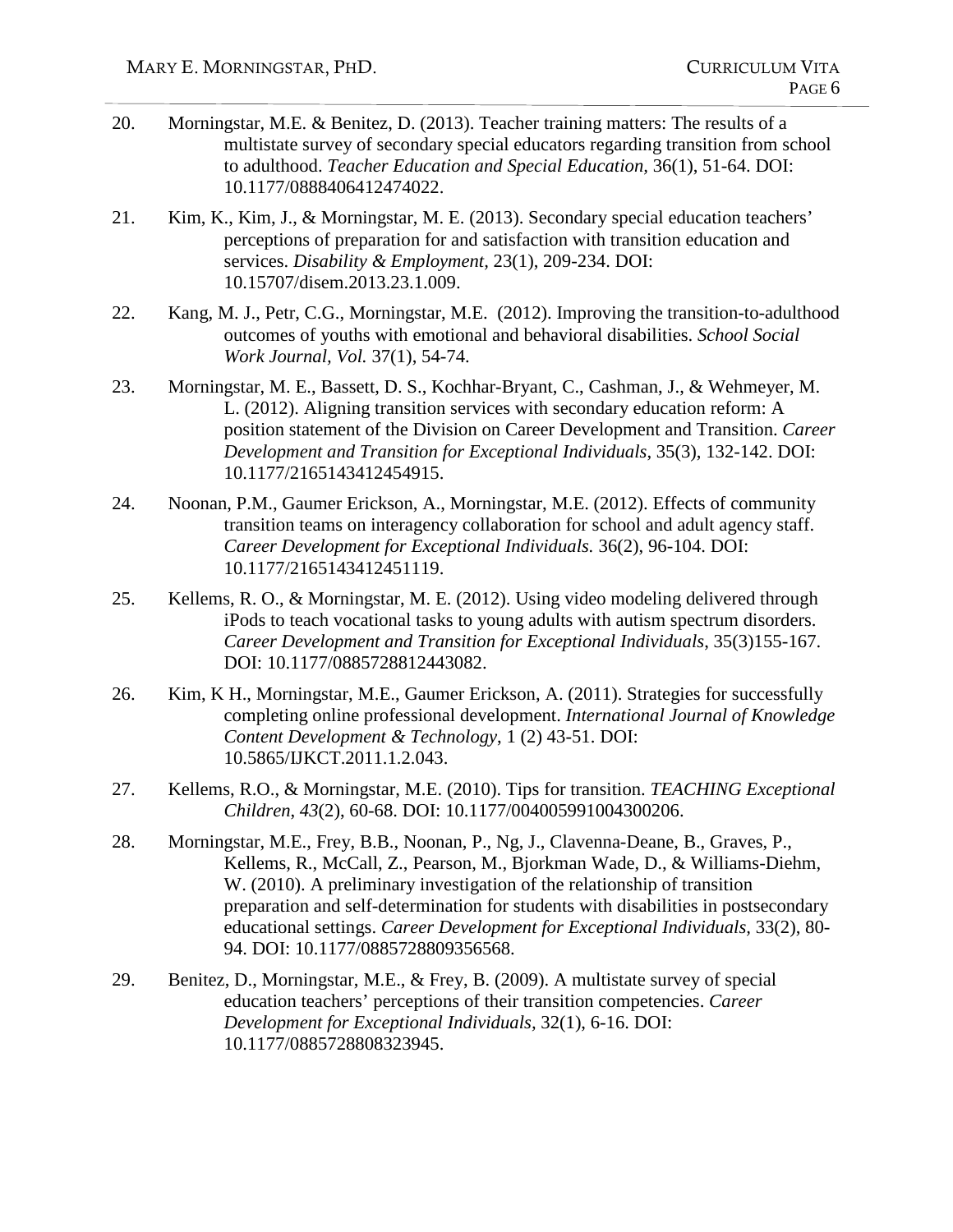- 30. Gaumer Erickson, A.S., & Morningstar, M.E. (2009). The impact of alternate high school exit certificates on access to postsecondary education. *Exceptionality,* 17(3), 150- 163. DOI: 10.1080/09362830903028465.
- 31. Morningstar, M.E. & Liss, J.M (2008). A preliminary investigation of how states are responding to the transition assessment requirements under IDEA 2004. *Career Development for Exceptional Individuals,* 31(1), 48-55. DOI: 10.1177/0885728807313776.
- 32. Morningstar, M.E., Kim, K., & Clark, G.M. (2008). Evaluating a transition personnel preparation program: Identifying transition competencies of practitioners. *Teacher Education and Special Education,* 31(1), 47-58. DOI: 10.1177/088840640803100105.
- 33. Noonan, P.N., Morningstar, M.E. & Gaumer Erickson, A. (2008). Improving interagency collaboration: Effective strategies used by high performing local districts and communities. *Career Development for Exceptional Individuals, 31*(3), 132-143. DOI: 10.1177/0885728808327149.
- 34. Kim, K.H., & Morningstar, M.E. (2007). Enhancing secondary special education teachers' knowledge and competencies in working with culturally and linguistically diverse families through online training. *Career Development for Exceptional Individuals, 30* (2), 116-128. DOI: 10.1177/08857288070300020201.
- 35. Kim, K., Lee, Y., & Morningstar, M.E. (2007). An unheard voice: Korean American parents' expectations, hopes, and experiences concerning their adolescent child's future. *Research and Practice for Persons with Severe Disabilities, 32*(4), 253-64. DOI: 10.2511/rpsd.32.4.253.
- 36. Kim, K., & Morningstar, M.E. (2005). Transition planning involving culturally and linguistically diverse families. *Career Development for Exceptional Individuals, 28* (2), 92-103. DOI: 10.1177/08857288050280020601.
- 37. Gaumer, A., Morningstar, M.E. & Clark, G. (2004). Status of community-based transition programs: A national database. *Career Development for Exceptional Individuals, 27*(2), 131-149. DOI: 10.1177/088572880402700202.
- 38. Blalock, G., Kleinhammer-Tramill, J., Morningstar, M.E., Wehmeyer, M. (2003). Introduction to the special issue on personnel preparation in transition. *Career Development for Exceptional Individuals, 26*(2), 125-130. DOI: 10.1177/088572880302600202.
- 39. Morningstar, M.E., & Clark, G. M. (2003). The status of personnel preparation for transition education and services: What is the critical content? How can it be offered? *Career Development for Exceptional Individuals, 26*(2), 227-238. DOI: 10.1177/088572880302600208.

Reprinted in Skrtic, T. M., Horn, E. M., & Clark, G. M. (Eds.) (2009). *Taking stock of special education policy and practice: A retrospective commentary.* Denver, CO: Love Publishing.

40. Anderson, D., Kleinhammer-Tramill, P.J., Morningstar, M.E., Lehmann, J., Bassett, D., Kohler, P., Blalock, G., Wehmeyer, M. (2003). What's happening in personnel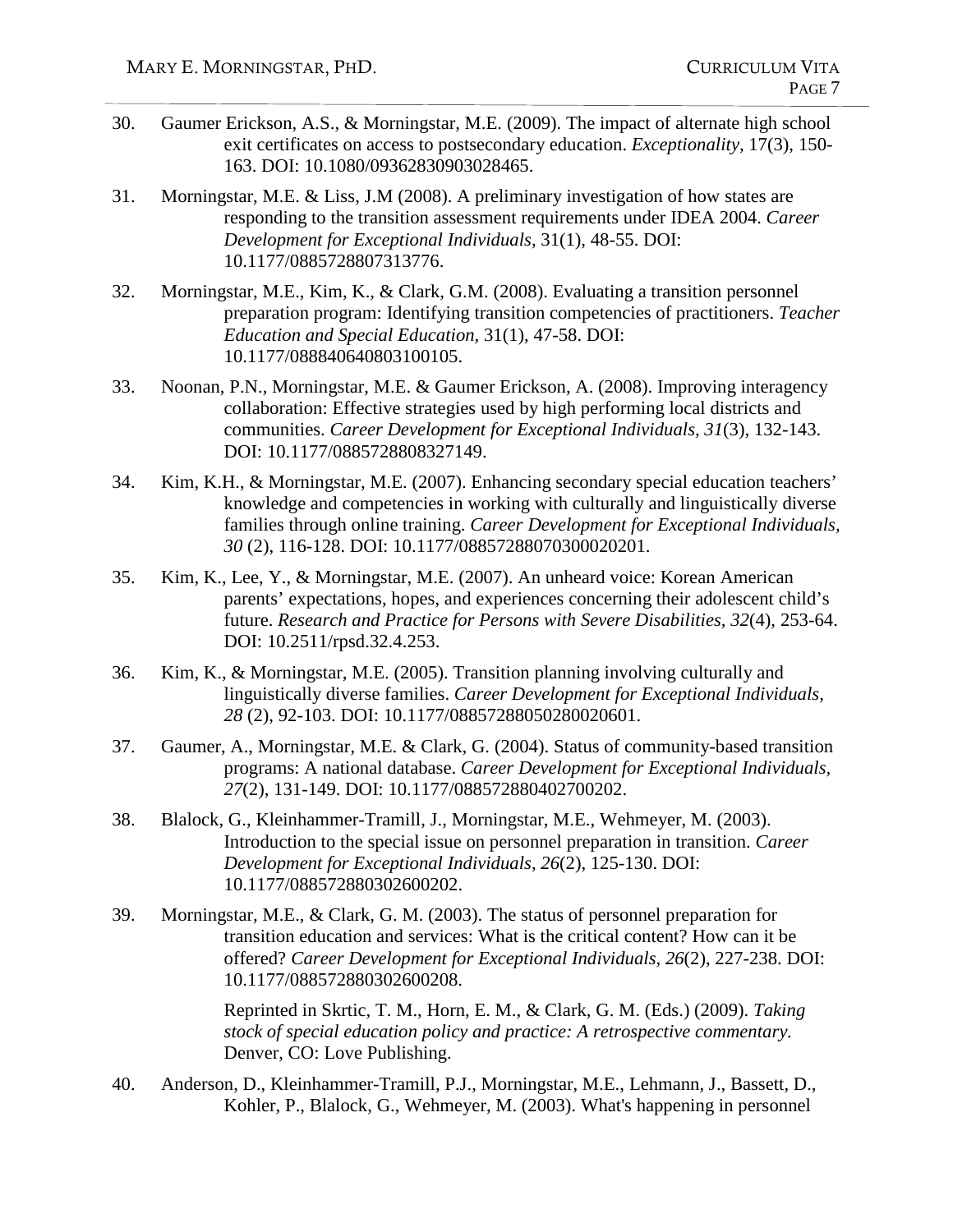preparation in transition? A national survey. *Career Development for Exceptional Individuals, 26*(2), 145-160. DOI: 10.1177/088572880302600204.

- 41. Kleinhammer-Tramill, P.J., Geiger, W., Morningstar, M.E. (2003). Policy contexts for transition personnel preparation: An analysis of transition-related credentials, standards, and course requirements in state certification and licensure policies. *Career Development for Exceptional Children, 26*(2), 185-206. DOI: 10.1177/0088572880302600206.
- 42. Morningstar, M.E., Turnbull, H.R., Lattin, D.L., Umbarger, G., Reichard, A., & Moberly, R. (2001). Students supported by medical technology making the transition from school to adult life. *Journal of Developmental and Physical Disabilities, 13*(3), 229-259. DOI: 10.1023/A:1016606319624.
- 43. Umbarger, G.T., Turnbull, H.R., Morningstar, M.E., Reichard, A., Moberly, R.L. (2001). Funding challenges during transition to adulthood of young adults who use medical technology. *Journal of Developmental and Physical Disabilities, 13*(2), 141-167. DOI: 10.1023/A:1016661308458.
- 44. Morningstar, M.E., Kleinhammer-Tramill, P.J., & Lattin, D.L. (1999). Using successful models of student-centered transition planning and services for adolescents with disabilities. *Focus on Exceptional Children, 31*(9), 1-19.
- 45. Morningstar, M.E. (1997). Critical issues in career development and employment preparation for adolescents with disabilities. *Remedial and Special Education, 18*(5), 307-320. DOI: 10.1177/074193259701800506.
- 46. Morningstar, M. E., Turnbull, A. P., & Turnbull, H.R. (1995). What do students with disabilities tell us about the importance of family involvement in the transition from school to adult life? *Exceptional Children, 62*(3), 249-260. DOI: 10.1177/001440299606200306.
- 47. Stineman, R.M., Morningstar, M.E., Bishop, B., & Turnbull, R. (1993). Role of families in transition planning for young adults with disabilities: Toward a method of personcentered planning. *Journal of Vocational Rehabilitation, 3*(2), 52-61. DOI: 10.3233/JVR-1993-3212.

#### **BOOKS**

Morningstar, M. E., & Clavenna-Deane, E. (2018). *Your Complete Guide to Transition Planning and Services*. Baltimore, MD: Paul H. Brookes.

#### **BOOK CHAPTERS**

1. Lombardi, A., Morningstar, M.E. & Kearn, L. (in press). Academic preparation: Connecting special education policies and procedures and the college and career readiness movement within a multi-tiered framework. In M. Grigal, J. W. Madaus, D. Hart, & L. L. Dukes (Eds.) *Transition to college for ALL students with disabilities* (pp. TBD). Routledge.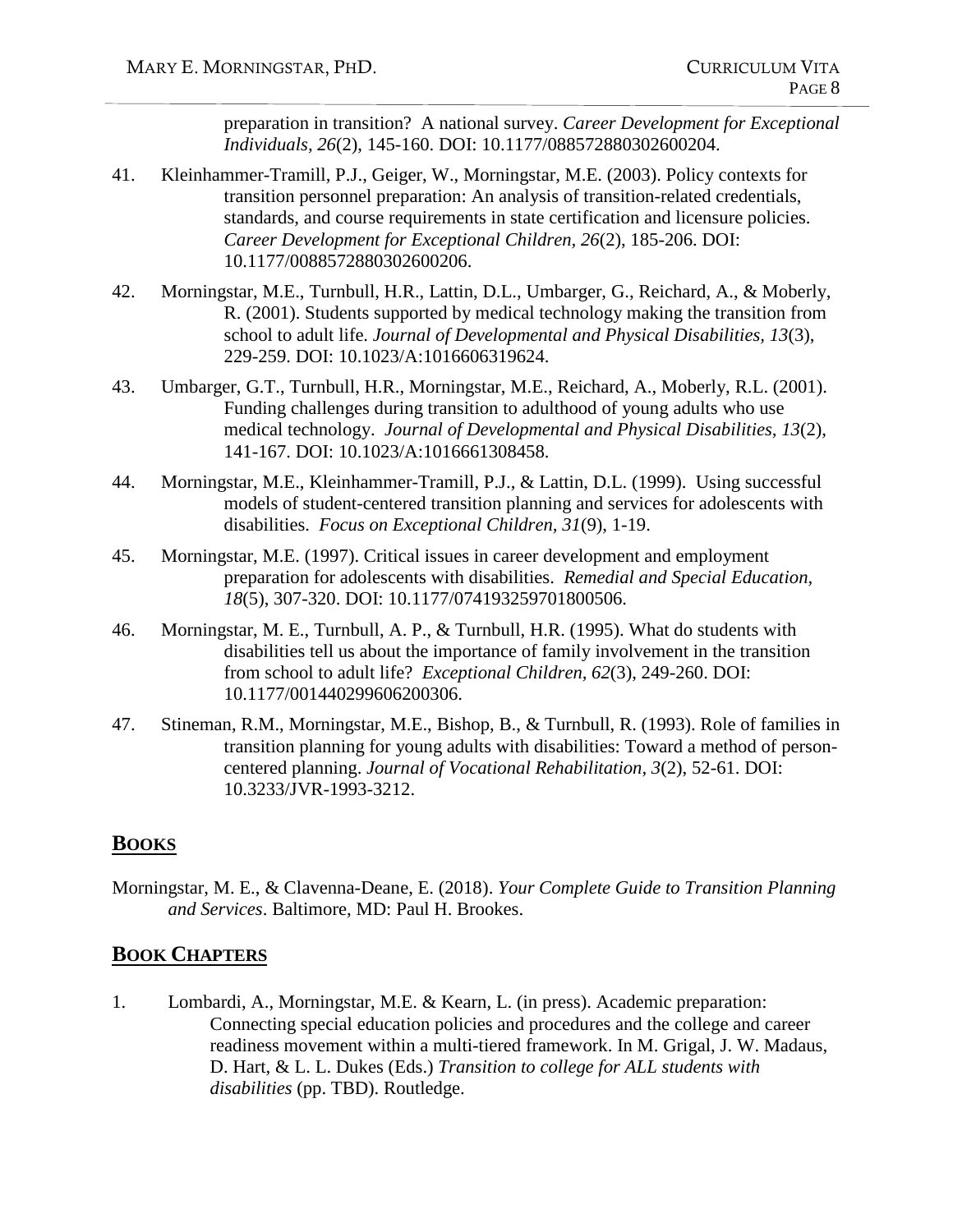- 2. Morningstar, M.E. (in press). Employment for individuals with intellectual disabilities. *The SAGE Encyclopedia of Intellectual and Developmental Disorders*. Thousand Oaks, CA: SAGE Publications.
- 3. Morningstar, M.E., Kurth, J.A., Wehmeyer, M.L., & Shogren, K.A. (2017). High quality educational programs for students with intellectual disability in high school. In M.L. Wehmeyer & K.A. Shogren (Eds). *Research-based Practices for Educating Students with Intellectual Disability*. Taylor & Francis.
- 4. Morningstar, M.E. (2017). Transition to adulthood for youth with severe and multiple disabilities. In F.P. Orelove, D. Sobsey, & D. Gilles (Eds). *Educating Students*  with Severe and Multiple Disabilities: A Collaborative Approach (5<sup>th</sup> ed., pp. 465-508). Baltimore, MD: Paul H. Brookes.
- 5. Simonsen, M, L., Morningstar, M.E., & Xie, J. (2016). Student engagement in online and distance learning. In: Scott, L.A. & Thoma, C.A. (Eds.). *Universal Design for Distance Education: A Guide for Online Course Development*. (pp. 59-68). Ann Arbor, MI: XanEdu.
- 6. Thoma, C.A., Browder, D., Lemons, C., Thurlow, M., Morningstar, M.E., Agran, M., Goode, T., Carlson, D., Lowrey, A., Scott, L.A., Terpstra, J., Thompson, J., Johnson, D.R, & Cain, I. (2016). National goals for educating students with intellectual disability. In K. Lane (Ed.)*. National Goals for Research, Policy, and Practice for Intellectual Disability*. Washington, DC: AAIDD.
- 7. Wehmeyer, M.L., Shogren, K.A., Kurth, J.A., Morningstar, M.E., Kozleski, E.B., Agran, M., Jackson, L., Jameson, J.M., McDonnell, J., & Ryndak, D.L. (2016). Including students with extensive and pervasive support needs. In J.P Bakken & F. Obiakor (Eds.), *Advances in Special Education: General and special education inclusion in an age of change*, (Vol. 31, pp. 129-155). London, UK: Emerald Group Publishing.
- 8. Morningstar, M.E., & Clavenna-Deane, B. (2014). Preparing secondary special educators and transition specialists. In P. T. Sindelar, E. D. McCray, M. T. Brownell & B. Lignugaris (Eds.), *Handbook of research on special education teacher preparation*. Florence, KY: Routledge.
- 9. Morningstar, M.E. (2014). Cultural sensitivity during transition planning. In C. R. Reynolds, K. Vannest & E. Fletcher-Janzen (Eds.), *Encyclopedia of Special Education: A Reference for the Education of Children, Adolescents, and Adults with Disabilities and Other Exceptional Individuals.* (4th ed., Vol. 4, pp. 726- 728). Hoboken, NJ: Wiley & Sons, Inc.
- 10. Madaus, J.W., Dukes, L.L., Martin, J. E., Morningstar, M.E., (2013). Postsecondary education assessment: Practices to document student progress, preferences, and interests related to postsecondary education and learning. In Thoma, C.A. & Tamura, R. (Eds). *Demystifying Transition Assessment* (pp. 69-83)*.* Baltimore, MD: Brookes Publishing.
- 11. Morningstar, M.E., Knollman, G., Semon, S., & Kleinhammer-Tramill, J. (2012). Accountability for what matters: Using postschool outcomes to build school and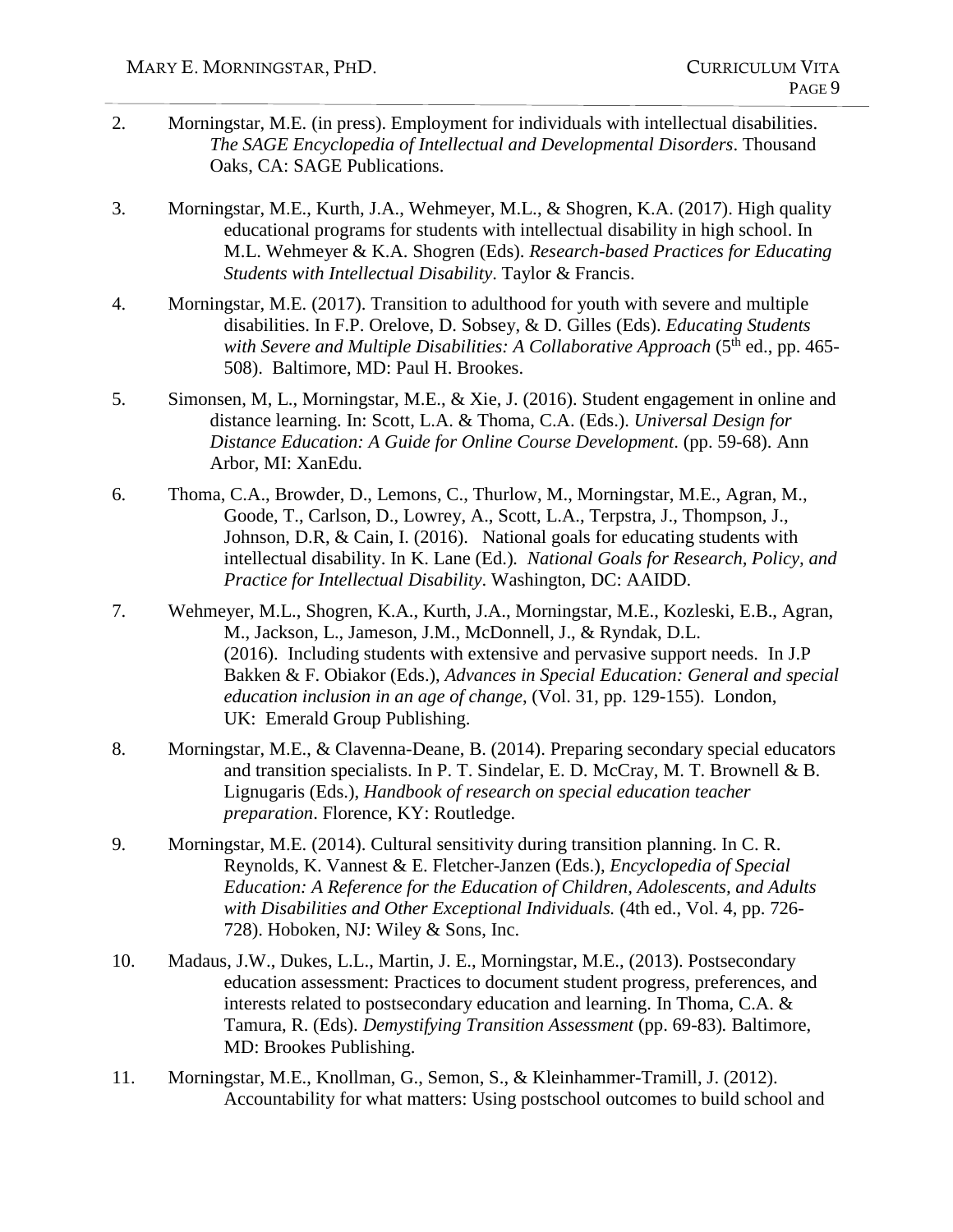community renewal. In L. C. Burrello, W. Sailor, & J. Kleinhammer-Tramill (Eds.), *Unifying Educational Systems: Leadership and Policy Perspectives* (pp. 158-167). Florence, KY: Routledge, Taylor & Frances Group.

- 12. Noonan, P.M & Morningstar, M.E. (2011). Effective strategies for interagency collaboration. In M.L. Wehmeyer & K.W. Webb (Eds). *Handbook of adolescent transition education for youth with disabilities* (pp. 312-328). Routledge, Taylor & Frances Group.
- 13. Morningstar, M.E. (2009). Parents as systems change agents during transition. In D. Wandry & A. Pleet (Eds.) *A practitioner's guide to involving families in secondary transition*. (2nd ed., pp. 83-96). Arlington, VA: Council for Exceptional Children.
- 14. Morningstar, M.E., Wehmeyer, M.L., & Dove, S. (2008). The role of families in enhancing transition outcomes for youth with learning disabilities. In G. Blalock, J. Patton, & P. Kohler (Eds.) *Transition and student with learning disabilities: Facilitating the movement from school to adult live (2nd ed., pp. 79-103). Austin,* TX: Pro-Ed Publishing.
- 15. Morningstar, M.E. & Lattin, D.L. (2004). Transition to the community. In C. Kennedy & E. Horn (Eds.), *Including students with significant disabilities: Putting research into practice* (pp. 282-309)*.* Boston: Allyn & Bacon.
- 16. Morningstar, M.E. & Mutua, K. (2003). Transitions to adulthood for youth with disabilities. In C. Utley & F. Obiakor (Eds.) *Psychology of effective education for learners with disabilities (Advances in special education)* (Vol. 15, pp. 373-399)*.* Stamford, CT: JAI Press.
- 17. Morningstar, M.E. & Torrez, J. (2003). Parents as systems change agents during transition. In D. Wandry & A. Pleet (Eds.) *A practitioner's guide to involving families in secondary transition* (pp. 83-96). Arlington, VA: Council for Exceptional Children.
- 18. Morningstar, M.E. (2002). The role of families of adolescents with disabilities in standards-based educational reform efforts. In C. Kochar-Bryant & D. Bassett (Eds.) *Utilizing the transition process in standards-based educational reform* (pp. 125-150). Alexandria, VA: Council for Exceptional Children.
- 19. Wehmeyer, M.L., Morningstar, M.E. & Husted, D. (1999). *Family involvement in transition planning and program implementation*. 53. Austin, TX: ProEd.
- 20. Turnbull, A.P., & Morningstar, M.E. (1993). Parent-professional interactions. In M.E. Snell (Ed.) *Systematic Instruction of Students with Severe Disabilities* (4th ed., pp. 31-60). Columbus, OH: Charles E. Merrill Publishing Co.

## **EVALUATION INSTRUMENTS**

1. Morningstar, M.E., Erickson, A.G., Lattin, D.L. & Lee, H. (Revised 2015). *Quality indicators of exemplary transition programs needs assessment instrument* [Online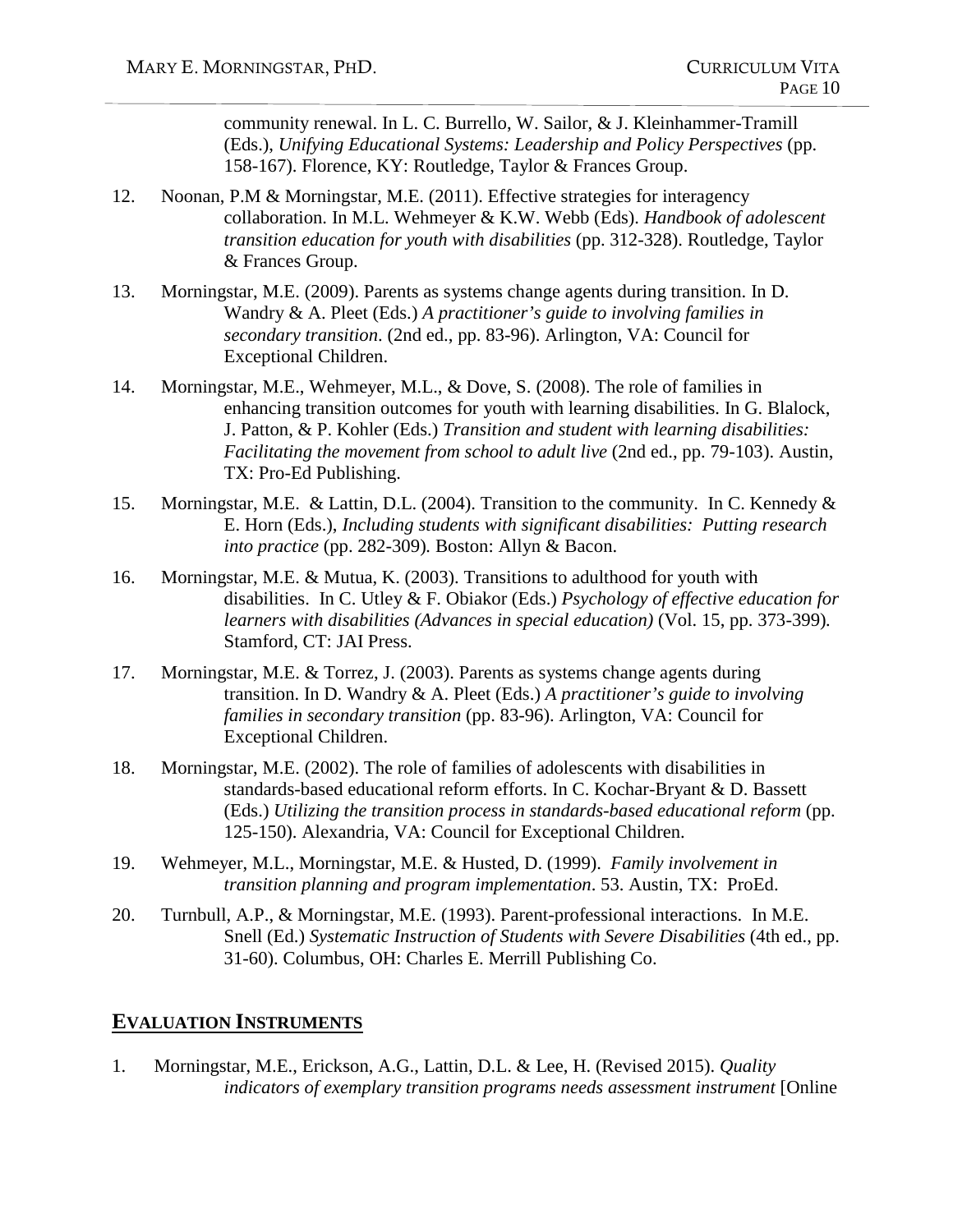assessment instrument]*.* Lawrence, KS: University of Kansas, Transition Coalition. [www.transitioncoalition.org/qi-survey-introduction/](http://www.transitioncoalition.org/qi-survey-introduction/)

- 2. Morningstar, M.E. & Shogren, K. A. (2015). *Inclusive classroom observation form.* Lawrence, KS: University of Kansas, Department of Special Education
- 3. Morningstar, M.E., Wade, D.B., & Benitez, D. (2012). *The Transition Coordinator Survey*. Lawrence, KS: University of Kansas.
- 4. Benitez, D., & Morningstar, M.E. (2005). *The Secondary Teachers Transition Survey (STTS)*. Lawrence, KS: University of Kansas.
- 5. Morningstar, M.E. (1995). *Quality indicators of transition planning.* Lawrence, KS: University of Kansas, Department of Special Education.

#### **MONOGRAPHS, TECHNICAL REPORTS AND NEWSLETTERS**

- 1. Morningstar, M.E., Clark, K., & Holzberg, D.G. (2017). *Professional development for transition: Annotated bibliography*. National Technical Assistance Center on Transition, Charlotte, NC: University of North Carolina in Charlotte.
- 2. Thoma, C. A., Browder, D., Lemons, C., Thurlow, M., Morningstar, M.E., Agran, M., Cain, I. (2016). Education of students with intellectual and developmental disabilities*. In Critical issues in intellectual and developmental disabilities: Contemporary research, practice, and policy*. (pp. 37-70). Washington, DC: American Association on Intellectual and Developmental Disabilities.
- 3. Morningstar, M.E., Allcock, H., & Ryndak, D. (2015). Preparing students with significant disabilities to transition to college and careers: Insights from the 2014 TASH Conference Town Hall Meeting. *TASH Connections*, 41(2), 25-33.
- 4. Morningstar, M.E., et al. (2014). TASH Inclusive Education Research Agenda for Advocacy. In *TASH Inclusive Education National Agenda Committee*. Washington, DC.
- 5. Morningstar, M.E., & Mazzotti, V.L, (2014). *Teacher Preparation to Deliver Evidencebased Transition Planning and Services to Youth with Disabilities.* (Document No. IC-1). University of Florida, Collaboration for Effective Educator, Development, Accountability, and Reform Center. Retrieved from: [ceedar.education.ufl.edu/tools/innovation-configurations](http://ceedar.education.ufl.edu/tools/innovation-configurations)
- 6. Morningstar, M.E. & Kleinhammer-Tramill, J. (2005). Professional development for transition personnel: Current issues and strategies for success. *National Center on Secondary Education and Transition Information Brief, 4(4)* Minneapolis, MN: University of Minnesota.
- 7. Morningstar, M.E. (2005). Making the successful transition to adult life. *The Autism Perspective*, *3*(1), 52-53.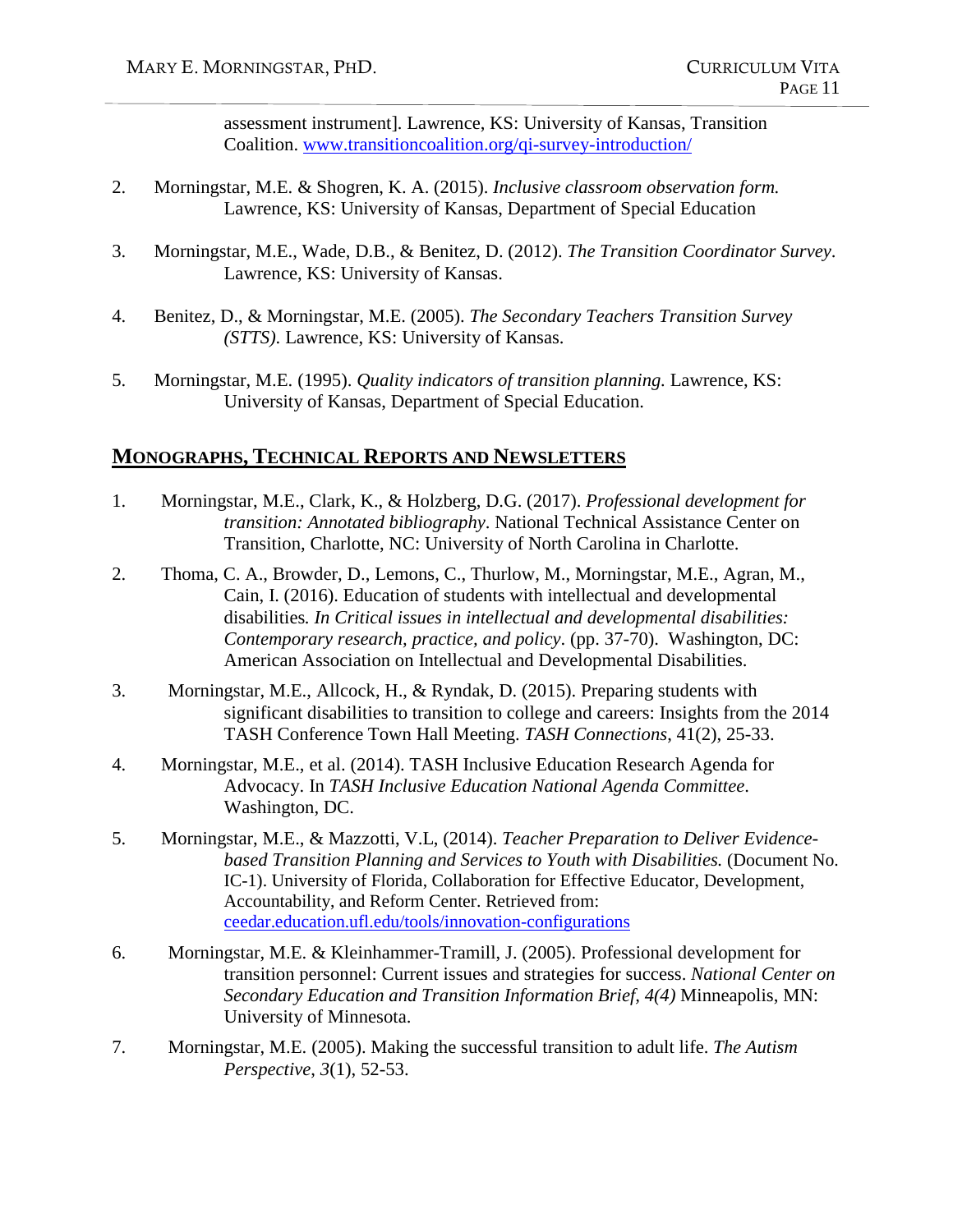- 8. Morningstar, M.E. & Benitez, D. (2004). *Critical issues facing youth with emotional and behavioral disabilities during the transition to adulthood.* Arlington, VA: Council for Exceptional Children, Division of Children with Behavior Disorders.
- 9. Lattin, D.L., Dove, S. M., Morningstar, M.E., Kleinhammer-Tramill, P.J., & Frey, B. (2004). *Transition professional development needs: Preliminary report of a multistate survey.* Lawrence, KS: University of Kansas, Transition Coalition.
- 10. Morningstar, M.E., & Turnbull, A.P. (2000). *What makes families unique: Understanding the concepts related to a family systems framework in promoting and supporting self-determination.* Detroit, MI: Wayne State University.
- 11. Becker Staab, M.J., & Morningstar, M.E. (1995). *Report of survey of institutions of higher education in Kansas on preservice training in transition.* Lawrence, KS: University of Kansas, Department of Special Education.
- 12. Morningstar, M.E., Lattin, D.L., & Steinle, D.G. (1995). *Transition policy implementation in Kansas: A report of statewide focus groups.* Lawrence, KS: University of Kansas, Department of Special Education.
- 13. Morningstar, M.E. (1995). *Statewide staff development and training efforts regarding the transition from school to adult life for students with disabilities.* Lawrence, KS: University of Kansas, Department of Special Education.
- 14. Morningstar, M.E., & Sarkesian, S. (1993). *Policy and funding issues impacting the transition from school to adult life for young adults with disabilities.* Lawrence, KS: University of Kansas, Department of Special Education.
- 15. Morningstar, M.E., Sarkesian, S., & Tisdale, C. (1993). *A report of the training needs in Kansas.* Lawrence, KS: University of Kansas, Department of Special Education.
- 16. Morningstar, M.E., Sarkesian, S., Robertson, G.A., & Johnsson, U. (1993) *A survey of local interagency transition councils across Kansas.* Lawrence, KS: University of Kansas, Department of Special Education.

#### **DIGITAL AND WEB-BASED PROFESSIONAL DEVELOPMENT**

- 1. Morningstar, M.E., Lattin, D.L., Born, K. & Buller, J.W. (2017, January Edition). *Transition Coalition Self-Study: Building a Transition Assessment Toolkit. National Edition*. Lawrence, KS: University of Kansas, Transition Coalition.
- 2. Lattin, D.L., Morningstar, M.E., Ray-Oyler, S., Thornton, H., Murray, A.K., Erickson, A. G., & Grillot, J. (2016, August Edition). *Transition Coalition Self-Study, Missouri Edition.* Lawrence, KS: University of Kansas, Transition Coalition. [www.transitioncoalition.org](http://www.transitioncoalition.org/)
- 3. Morningstar, M.E., Lattin, D.L., Born, K. & Buller, J.W. (2015). *Transition Coalition Self-Study: Building a Transition Assessment Toolkit. National Edition*. Lawrence, KS: University of Kansas, Transition Coalition.
- 4. Lattin, D.L., Morningstar, M.E., Ray-Oyler, S., Thornton, H., Murray, A.K., Erickson, A.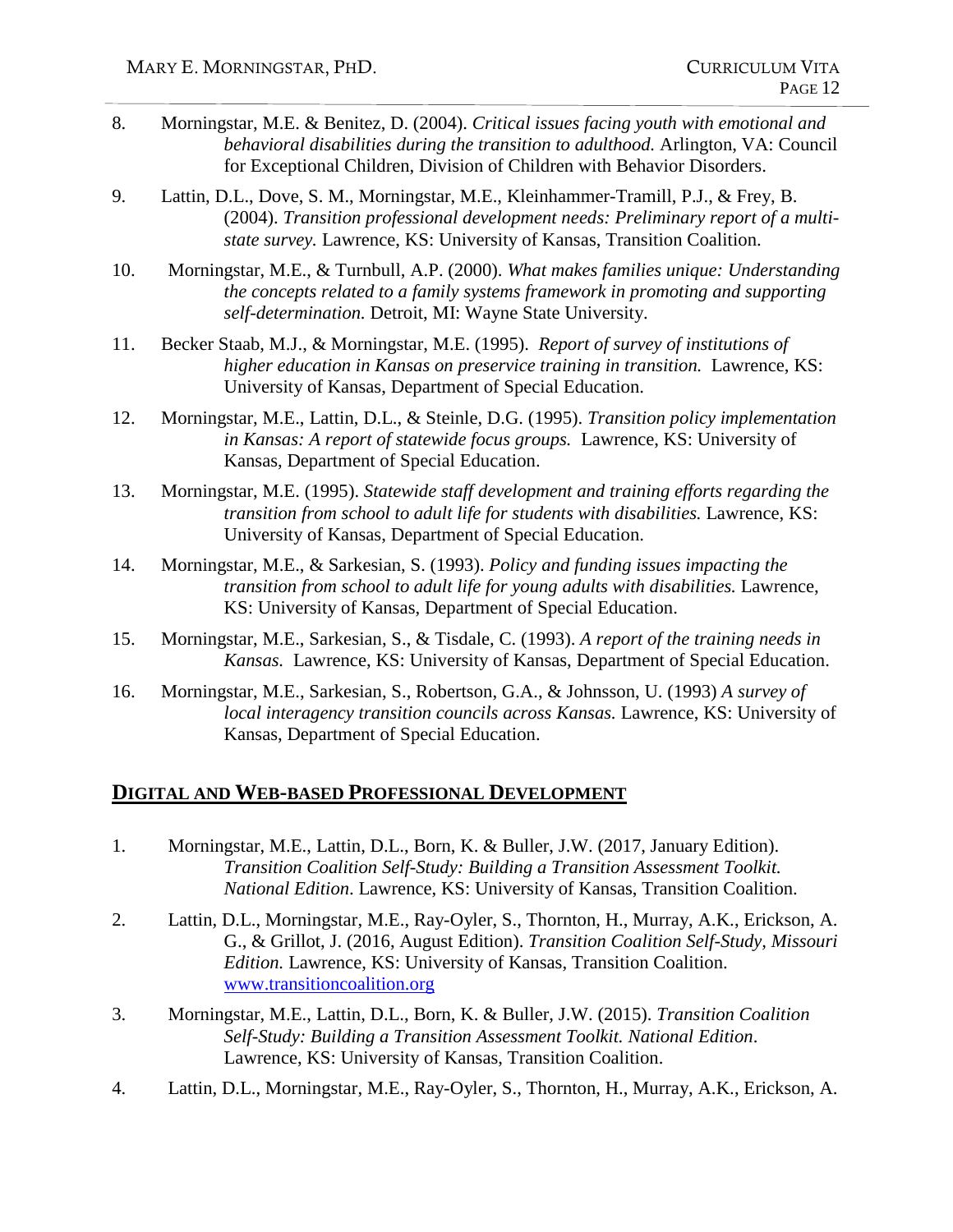G., & Grillot, J. (2015). *Transition Coalition Self-Study, Missouri Edition.* Lawrence, KS: University of Kansas, Transition Coalition. [www.transitioncoalition.org](http://www.transitioncoalition.org/)

- 5. Morningstar, M.E. & Arnold, L. (2015). *Interagency Collaboration During the Transition to Adulthood*. [Online instructional module]. The IRIS Center. Nashville, TN: Vanderbilt University. [iris.peabody.vanderbilt.edu/](http://iris.peabody.vanderbilt.edu/)
- 6. Morningstar, M.E., Lattin, D. Born, K., Buller, J.W. (2015). *Transition Coalition Self-Study: Building a Transition Assessment Toolkit. National Edition.* Lawrence, KS: University of Kansas, Transition Coalition.
- 7. Lattin, D., Morningstar, M.E., Ray-Oyler, S., Thornton, H., Murray, A., Gaumer Erickson, A., Grillot, J. & Paradise, J. (Revised 2015). *Transition Coalition Self-Study: IDEA and Secondary Transition, Missouri Edition.* Lawrence, KS: University of Kansas, Beach Center on Disability, Transition Coalition.
- 8. Lattin, D., Morningstar, M.E., Ray-Oyler, S., Thornton, H., Murray, A., Gaumer Erickson, A., Grillot, J. & Paradise, J. (Revised 2015). *Transition Coalition Self-Study: IDEA and Secondary Transition, Georgia Edition.* Lawrence, KS: University of Kansas, Beach Center on Disability, Transition Coalition.
- 9. Morningstar, M.E. (2014). *Ensuring that work based learning aligns with the fair labor standards act training agreement. [*Online instructional video*].* Lawrence, KS: University of Kansas, Beach Center on Disability, Transition Coalition. [www.transitioncoalition.org](http://www.transitioncoalition.org/)
- 10. Morningstar, M.E., & Lombardi, A. (2014). *What does it take to be college and career ready? [*Online instructional video*].* Lawrence, KS: University of Kansas, Beach Center on Disability, Transition Coalition. [www.transitioncoalition.org](http://www.transitioncoalition.org/)
- 11. Morningstar, M.E. (2013). *Transition Coalition self-study: IDEA & secondary transition, Indicator 13 IEP review* [Online instructional video]. Lawrence, KS: University of Kansas, Transition Coalition. [www.transitioncoalition.org](http://www.transitioncoalition.org/)
- 12. Morningstar, M.E. (2013). *Transition Coalition self-study: IDEA & secondary transition, How to facilitate the IEP review activity* [Online instructional video]. Lawrence, KS: University of Kansas, Transition Coalition. [www.transitioncoalition.org](http://www.transitioncoalition.org/)
- 13. Morningstar, M.E. (2013). *Transition Coalition self-study: IDEA & secondary transition, How to develop an action plan* [Online instructional video]. Lawrence, KS: University of Kansas, Transition Coalition. [www.transitioncoalition.org](http://www.transitioncoalition.org/)
- 14. Ray-Oyler, S. & Morningstar, M.E. (2013). *Transition Coalition self-study: IDEA & secondary transition, How to write a SMART 6-week goal* [Online instructional video]. Lawrence, KS: University of Kansas, Transition Coalition. [www.transitioncoalition.org](http://www.transitioncoalition.org/)
- 15. Blagg-Thornton, H. & Morningstar, M.E. (2013). *Transition Coalition self-study: IDEA & secondary transition, Goal attainment scaling* [Online instructional video]. Lawrence, KS: University of Kansas, Transition Coalition. [www.transitioncoalition.org](http://www.transitioncoalition.org/)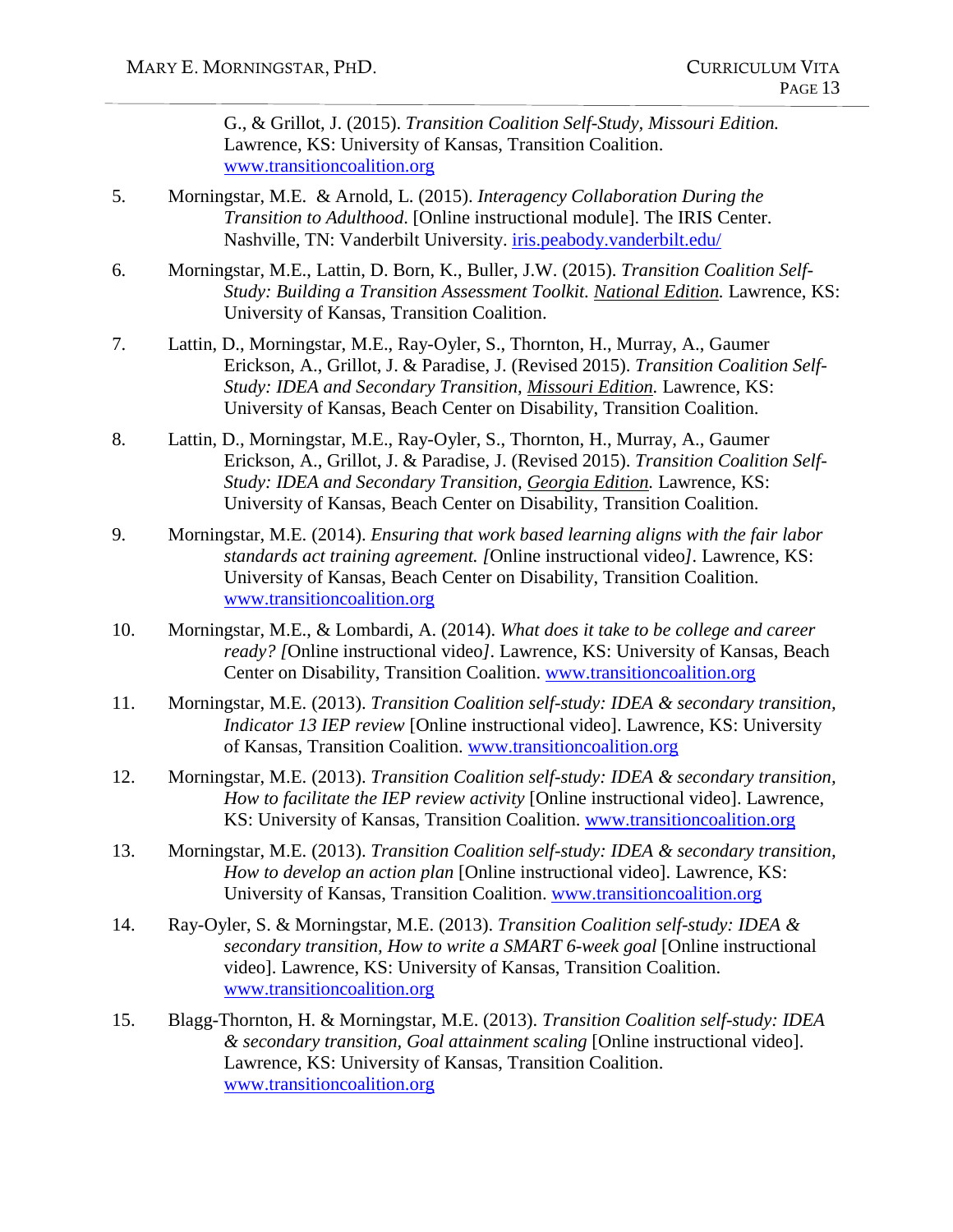- 16. Lattin, D., Morningstar, M.E., Ray-Oyler, S., Thornton, H., Murray, A., Gaumer Erickson, A., Grillot, J. & Paradise, J. (Revised 2013). *Transition Coalition Self-Study: IDEA and* Secondary *Transition, Kansas Edition.* Lawrence, KS: University of Kansas, Beach Center on Disability, Transition Coalition.
- 17. Morningstar, M.E., Lattin, D. & Grillot, J. (2013, October 14 –November 3) *Georgia CCaRS Seminar Series: Seminar V: Interagency collaboration in transition planning* [Online seminar and training resource]. Lawrence, KS: University of Kansas, Transition Coalition. [www.transitioncoalition.org](http://www.transitioncoalition.org/)
- 18. Morningstar, M.E., Lattin, D. & Grillot, J. (2013, September 9 29) *Georgia CCaRS Seminar Series: Seminar IV: Preparing for employment and postsecondary education* [Online seminar and training resource]. Lawrence, KS: University of Kansas, Transition Coalition. [www.transitioncoalition.org](http://www.transitioncoalition.org/)
- 19. Morningstar, M.E., Lattin, D. & Grillot, J. (2013, August 12-September 1) *Georgia CCaRS Seminar Series: Seminar III: Family involvement and student involvement*  [Online seminar and training resource]. Lawrence, KS: University of Kansas, Transition Coalition. [www.transitioncoalition.org](http://www.transitioncoalition.org/)
- 20. Morningstar, M.E., Lattin, D. & Grillot, J. (2013, July 8-26) *Georgia CCaRS Seminar Series: Seminar II: Transition assessment* [Online seminar and training resource]. Lawrence, KS: University of Kansas, Transition Coalition. [www.transitioncoalition.org](http://www.transitioncoalition.org/)
- 21. Morningstar, M.E., Lattin, D. & Grillot, J. (2013, June 3) *Georgia CCaRS Seminar Series: Seminar I: Introduction to transition education & services* [Online seminar and training resource]. Lawrence, KS: University of Kansas, Transition Coalition. [www.transitioncoalition.org](http://www.transitioncoalition.org/)
- 22. Morningstar, M.E., Gaumer Erickson, A., Lattin, D.L. & Wilkerson, D. (2012). *Enhancing employment outcomes for youth with disabilities* [online]. Lawrence, KS: University of Kansas, Transition Coalition. [www.transitioncoalition.org](http://www.transitioncoalition.org/)
- 23. Morningstar, M.E., Lattin, D. & Gaumer, A. (2011). *Getting connected: Using online professional development resources* [Online]. Lawrence, KS: University of Kansas, Transition Coalition. [www.transitioncoalition.org](http://www.transitioncoalition.org/)
- 24. Lattin, D., Morningstar, M.E., Field, S., Bjorkman Wade, D.K. & Hu, X. (2010). *Selfdetermination and student engagement* [Online training module] Lawrence, KS: University of Kansas, Transition Coalition. [www.transitioncoalition.org](http://www.transitioncoalition.org/)
- 25. Kellems, R.O., Angers, J., & Morningstar, M.E. (2009). *Tips for Transition Searchable Database* [Online resource database]. Lawrence, KS: University of Kansas, Transition Coalition. [www.transitioncoalition.org/transition/tips/](http://www.transitioncoalition.org/transition/tips/)
- 26. Morningstar, M.E., Gaumer Erickson, A., Lattin, D.L. & Wade, D.K. (2008). *Best practices in planning for transition* [Online training module]*.* Lawrence, KS: University of Kansas, Transition Coalition. [www.transitioncoalition.org](http://www.transitioncoalition.org/)
- 27. Morningstar, M.E., Tiemann, G., & Noonan, P. (2005). *Working with families to improve transition services for youth with disabilities* [Online training module]. Lawrence, KS: University of Kansas, Transition Coalition. [www.transitioncoalition.org](http://www.transitioncoalition.org/)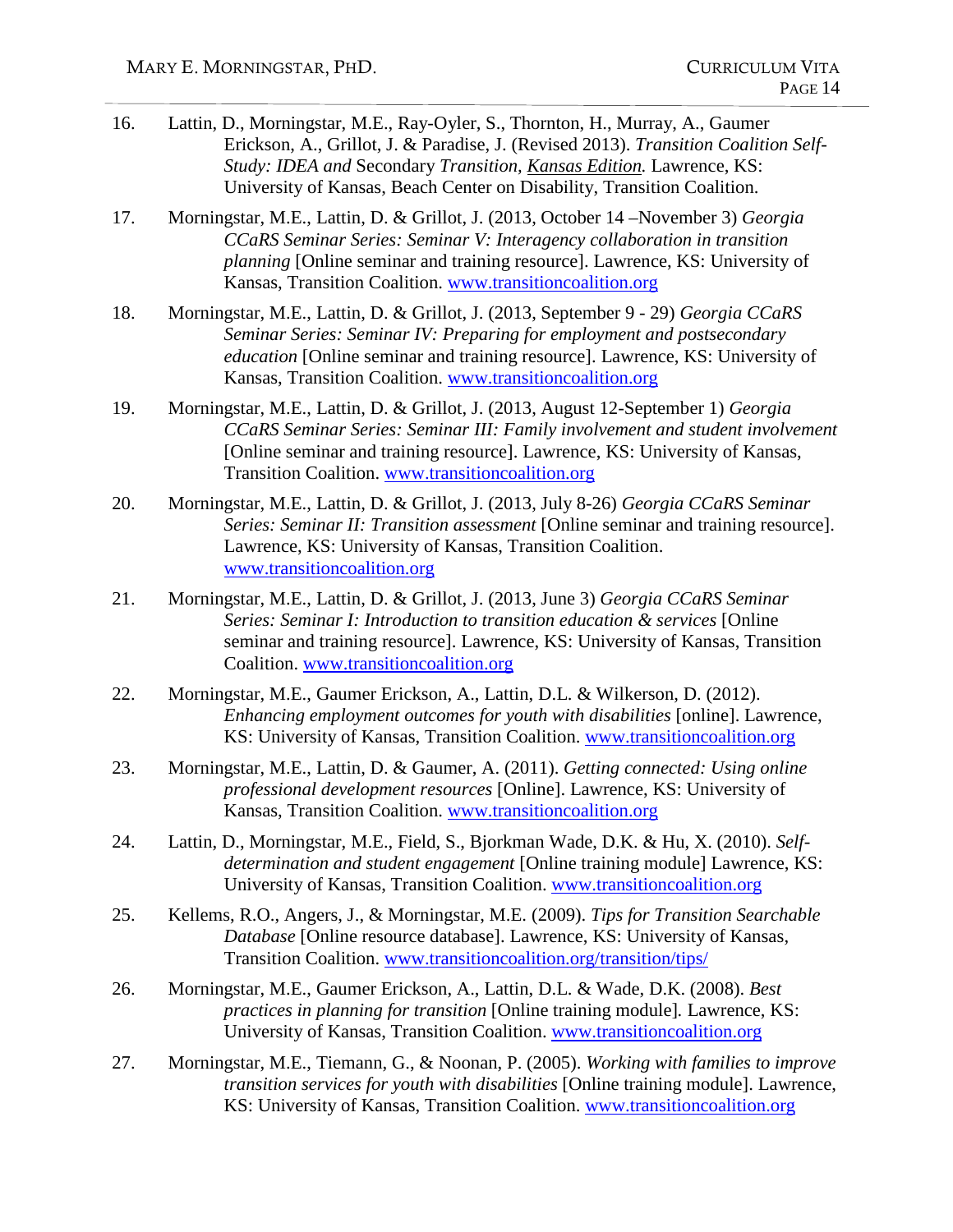- 28. Noonan, P.M., Morningstar, M.E. & Clark, G. (2005). *Assessment and transition: The big picture* [Online training module]. Lawrence, KS: University of Kansas, Transition Coalition. [www.transitioncoalition.org](http://www.transitioncoalition.org/)
- 29. Morningstar, M.E., Kim, K., & Lattin, D. (2005). *Best practices in transition and the IEP*  [Online training module]. Lawrence, KS: University of Kansas, Transition Coalition. [www.transitioncoalition.org](http://www.transitioncoalition.org/)
- 30. Kalyanpur, M., Kim, K., Morningstar, M.E. (2004). *Secondary transition and cultural diversity* [Online training module]. Lawrence, KS: University of Kansas, Transition Coalition. [www.transitioncoalition.org](http://www.transitioncoalition.org/)
- 31. Baska, L., Kaufman, A., Gaumer, A., Morningstar, M.E., Lattin, D., Peterson, T. (2003). *The community transition program: experiences starting a community-based program for students* ages *18-21* [Online]. Lawrence, KS: University of Kansas, Department of Special Education. www.transitioncoalition.org.
- 30. Morningstar, M.E. & Noonan, P.M. (2002). *Interagency and community systems for serving youth with disabilities* [Online resource]*.* Lawrence, KS: University of Kansas, Transition Coalition. [www.transitioncoalition.org/ics](http://www.transitioncoalition.org/ics)
- 33. Morningstar, M.E. & Lattin, D.L. (2002). *Best practices in planning for the transition from school to adult life for youth with disabilities* [Online training module] Lawrence, KS: University of Kansas, Transition Coalition. [www.transitioncoalition.org/bestpractices/](http://www.transitioncoalition.org/bestpractices/)
- 34. Morningstar, M.E. & Gaumer, A. (2002). (Module 4) *Transition-focused secondary education for all students* [Online training module]*.* Lawrence, KS: University of Kansas, eLearning Design Lab, Beach Center on Disability. [www.eLearndesign.org](http://www.elearndesign.org/)
- 35. Morningstar, M.E., Lattin, D.L., & Sarkesian, S. (Revised 1998). *Answers to commonly asked* questions *about transition services and the individualized educational plan (IEP).* Lawrence, KS: University of Kansas, Department of Special Education.
- 36. Morningstar, M.E. & Lattin, D.L. (1995). *Goin' mobile: Portraits of young adults in transition.* [Videotape] Lawrence, KS: University of Kansas, Transition Coalition.
- 37. Morningstar, M.E. (1995). *Planning for the future: A workbook to help young adults with disabilities, their families, and professionals to plan for living, working, and participating in the community.* Lawrence, KS: Full Citizenship, Inc.
- 38. Morningstar, M.E., Lattin, D.L., & Sarkesian, S. (1995). *It's more than just the law: People make it happen*. Lawrence, KS: University of Kansas, Department of Special Education.
- 39. Steinle, D.G., Morningstar, M.E., & Smith, S.M. (Eds.), S. Townsend, author (1995). *Transition and your adolescent with learning disabilities.* Lawrence, KS: University of Kansas, Department of Special Education.
- 40. Morningstar, M.E., & Sarkesian, S. (1994). *It's the law: An overview of transition legislation in Kansas.* Lawrence, KS: University of Kansas, Department of Special Education.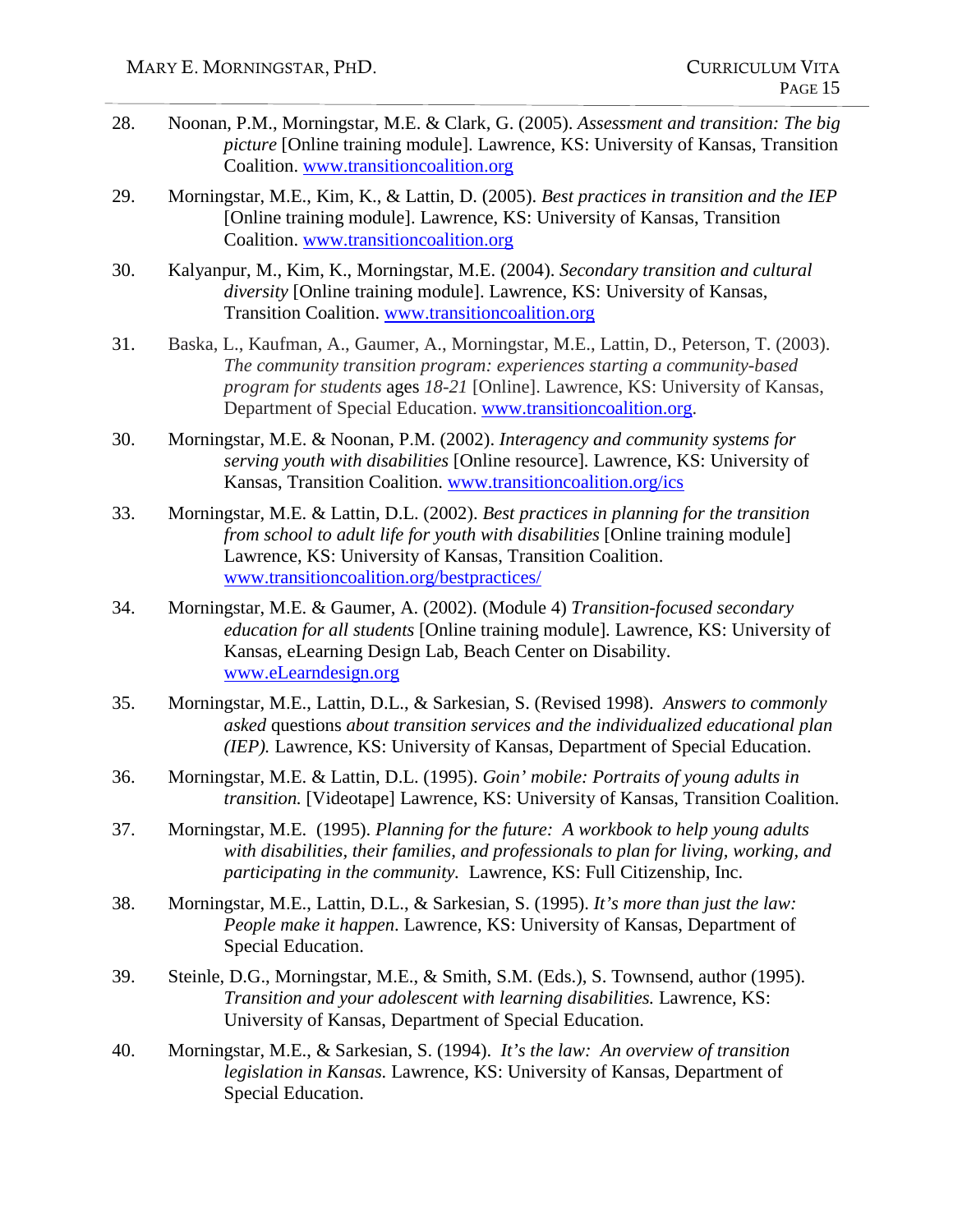- 41. Morningstar, M.E. & Sheridan, C. (1994). *Student involvement in transition planning: Two self-advocacy models used in Kansas* [Videotape]. Lawrence, KS: University of Kansas, Transition Coalition.
- 42. Sergeant, J.F., Morningstar, M.E., & Bateman, D.F. (1990). *Resources: Life after high school for students with moderate to severe disabilities.* Lawrence, KS: University of Kansas, Beach Center on Families and Disabilities.
- 43. Stettner-Eaton, B.E., Kelly, D.M., Morningstar, M.E., Kohl, F.L., & McLaughlin, M. (1987). *A practical teachers' guide for functional program development.* College Park, MD: University of Maryland.

#### **EXTERNAL GRANTS/CONTRACTS \$19,509,146**

- 1. Kurth, J. (Co-Principal) & Morningstar, M.E. (Co-Principal). *KU Strengthening Outcomes for All Learners in Inclusive Settings (SOARS)*. (US Department of Education). August 1, 2016 – July 30, 2021. \$1,249, 985. [Competitive]
- 2. Morningstar, M.E. (Principal). *KU Transition to Postsecondary Education for Youth with Intellectual Disability*. (US Department of Education). October 1, 2015 – September 30, 2020. \$1,523,495. [Competitive]
- 3. Morningstar, M.E. (Principal). *National Technical Assistance Center on Improving Transition to Postsecondary Education and Employment for Students with Disabilities.*  (US Department of Education grant subcontracted through the University of North Carolina). 2015 – 2019. \$1,025,000. [Competitive]
- 4. Robinson, S. M. (Principal Investigator), Kozleski, E. B. (Researcher), & Morningstar, M.E. (Researcher). *The Center to Support the Development of Effective Educators to Serve Students with Disabilities*. (U.S. Department of Education; University of Florida Subcontract). January 1, 2015 - December 31, 2017. \$700,000. [Competitive]
- 5. Morningstar, M.E. (Principal). *Improving Transition Teacher Quality with Online Training*. (Pioneer Regional Educational Service Agency). July 1, 2015 - June 30, 2016. \$25,322. [Refereed/Competitive]
- 6. Morningstar, M.E. (Principal). *Secondary/Transition Communities of Practice*. (Missouri Department of Elementary and Secondary Education, Effective Practices Division). July 1, 2015 - June 30, 2016. \$84,615. [Continuation]
- 7. Morningstar, M.E. (Principal). *Virginia Department of Education, Online Transition Seminar*. (Virginia Department of Education). October 1, 2014 – December 30, 2015. \$5,000. [Sole Source]
- 8. Shogren, K. A. (Principal), Morningstar, M.E. (Co-Principal), Kurth, J. A. (Co-Principal), & Wehmeyer, M. L. *KU ACCESS: Leadership in Access, College, Career, and Extensive and Significant Supports for Secondary Students with Severe Disabilities.* (US Department of Education). August 1, 2014 - July 31, 2019. \$1,250,000. [Continuation]
- 9. Morningstar, M.E. (Principal). *Improving Transition Teacher Quality with online Training and Coaching (TRAN-Qual)*. (Pioneer Regional Educational Service Agency). 2014-2015. \$65,786. [Sole Source]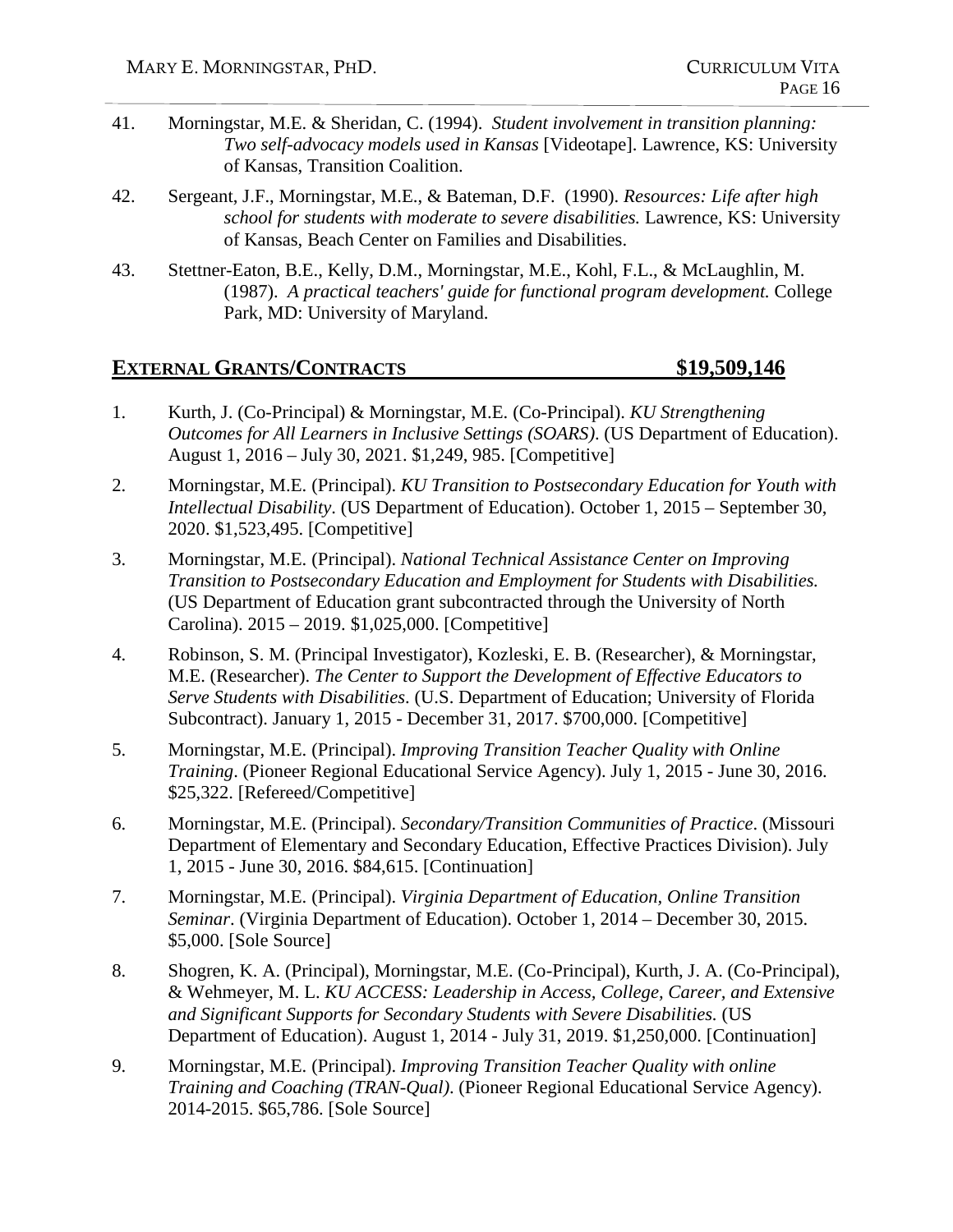- 10. Morningstar, M.E. (Principal). *Improving Transition Teacher Quality with online Training and Coaching (TRAN-Qual)*. (Georgia Department of Education). July 1, 2014- November 30, 2014. \$23,080. [Sole Source]
- 11. Morningstar, M.E. (Principal.) *Families Together*. (Kansas Parent Training and Information and Family-to-Family Health Information Center). 2013-2016. \$4,000. [Sole Source]
- 12. Morningstar, M.E. (Principal). *Virginia Department of Education, Online Transition Seminar*. (Virginia Department of Education). 2013-2014. \$22,709. [Sole Source]
- 13. Morningstar, M.E. (Principal). *Improving Transition Teacher Quality with Online Training and Coaching (TRAN-Qual).* (Georgia Department of Education, Office of Special Education). 2013-2014. \$127,850. [Sole Source]
- 14. Morningstar, M.E. (Principal). *KU Improving Transition Teacher Quality with Online Personnel Preparation (KU iTran)*. (US Department of Education, Office of Special Education Programs, Personnel Preparation). October 1, 2010 - September 30, 2016. \$1,200,000. [Competitive, continuation]
- 15. Morningstar, M.E. (Principal). *A Secondary Analysis of the National Longitudinal Transition Study 2: Examining the Relationships between Expectations, Opportunities and Postsecondary Engagement.* (US Department of Education, Institute on Education Science (Goal 1: Identification Proposal). 2010-2012; Continuation through June 2014. \$656,195. [Competitive]
- 16. Morningstar, M.E. (Principal). *Kansas Transition Technical Assistance Projects (K-TTAP)*. (Kansas Department of Education). July 1, 2010 - June 30, 2015. \$2,501,455. [Competitive]
- 17. Morningstar, M.E. (Principal) & Gaumer-Erikson, A. (Co-Principal). *Secondary/Transition Communities of Practice.* (Missouri Department of Elementary and Secondary Education, Effective Practices Division). 2010-2014; Continuation through June 2015. \$1,455,329. [Sole Source]
- 18. Knowlton (Principal), Morningstar, M.E. & Mitchell (Co-Principal). *Project LIFE: Low Incidence Functional Endorsement Program* (U.S. Department of Education, Office of Special Education Programs, Personnel Preparation). 2009-2013; Continuation through December 2015. \$800,000. [Competitive]
- 19. Morningstar, M.E. (Principal). *Project All-State Low Incidence Virtual Endorsement (ALIVE*). (Kansas State Department of Education, Special Education Services). 2009- 2011. \$47,525.60. [Sole Source]
- 20. Noonan, P. (Principal) & Morningstar, M.E. (Co-Principal). *Arizona Community Transition Team Training and Technical Assistance*. (Arizona Department of Education). 2008-2012. \$120,000. [Sole Source]
- 21. Morningstar, M.E. (Principal) & Gaumer Erickson (Co-Principal). *Secondary/Transition Communities of Practice.* (Missouri Department of Elementary and Secondary Education, Effective Practices Division). 2008-2009. \$400,000. [Sole Source]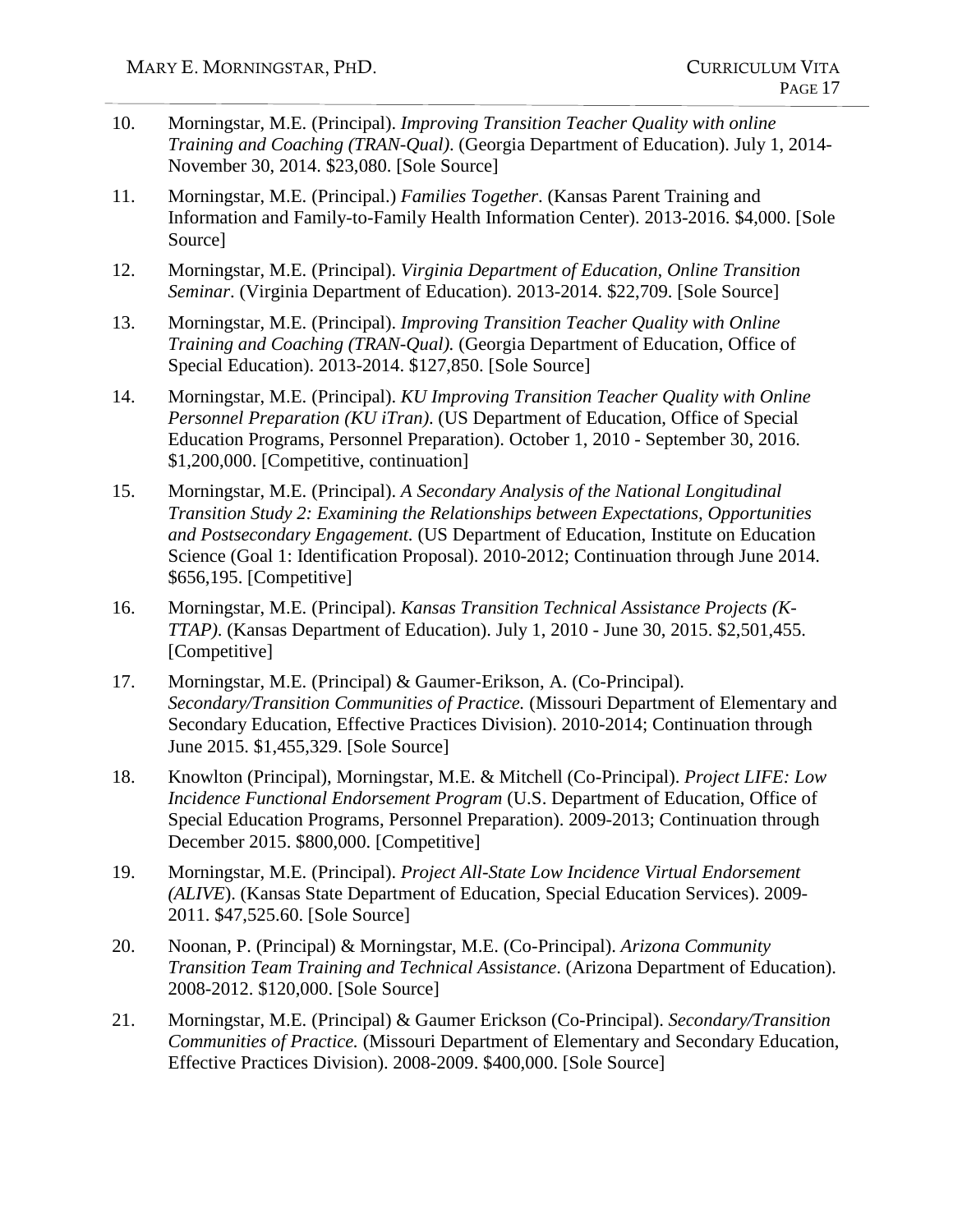- 22. Morningstar, M.E. (Principal). *Project STELLAR*. (Missouri Parents Act, Kansas City, MO, Subcontract of U.S. Department of Rehabilitation Services Administration). 2007- 2012. \$242,405. [Sole Source]
- 23. Morningstar, M.E. (Principal) & Noonan, P. (Co-Principal). *Arizona Community Transition Team Training and Technical Assistance.* (Arizona Department of Education). 2007-2008. \$59,989. [Sole Source]
- 24. Morningstar, M.E. (Principal). *Secondary/Transition Communities of Pract*ice. (Missouri Department of Elementary and Secondary Education). 2007-2008. \$131,333. [Sole Source]
- 25. Morningstar, M.E. (Principal). *Transitional Training and Technical Assistance.* (Henrico County Public Schools Richmond, VA). 2007-2008. \$15,878. [Sole Source]
- 26. Morningstar, M.E. (Principal) & Noonan, P. (Co-Principal). *Arizona Community Transition Team Training and Technical Assistance.* (Arizona Department of Education). 2006-2007. \$60,000. [Sole Source]
- 27. Morningstar, M.E. (Principal). *Secondary/Transition Communities of Practice.* (Missouri Department of Elementary and Secondary Education). 2006-2007. \$88,287. [Sole Source]
- 28. Morningstar, M.E. (Principal) & Kleinhammer-Tramill (Co-Principal). *University of Kansas Secondary Special Education and Transition Leadership Personnel Preparation Project (KU-SET).* (U.S. Department of Education, Office of Special Education Programs: Personnel Preparation). 2005-2010. \$800,000. [Competitive]
- 29. Morningstar, M.E. (Principal). *Partnering for Success: Idaho State Improvement Grant Subcontract Secondary/Transition Communities of Practice*. (Idaho State Department of Education). 2005-2007. \$55,000. [Sole Source]
- 30. Morningstar, M.E. (Principal) & Clark (Co-Principal). *KU-TransCert Program: KU Transition Graduate Certification Program for High Incidence Disabilities Personnel Preparation*. (U.S. Department of Education, Office of Special Education Programs). 2004-2009. \$800,000. [Competitive]
- 31. Morningstar, M.E. (Principal). *Evaluating the Effectiveness of Online Professional Development for Transition*. (U.S. Department of Education, Office of Special Education Programs, Innovative Research Competition, Research and Innovation). 2004-2008. \$539,907. [Competitive]
- 32. Morningstar, M.E. (Principal) & Noonan, P. (Advisee). *Developing Interventions to Improve Interagency Collaboration in Providing Transition Services for Youth with Disabilities*. (U.S. Department of Education, Office of Special Education Programs, Student-Initiated Research Project). 2003-2004. \$20,000. [Competitive]
- 33. Kleinhammer-Tramill (Principal) & Morningstar, M.E. (Co-Principal). *The Kansas Transition Leadership Personnel Preparation Project (KTLPP*). (U.S. Department of Education, Office of Special Education Programs). 2000-2004. \$800,000. [Competitive]
- 34. Morningstar, M.E. (Principal) & Kleinhammer-Tramill (Co-Principal). *National Personnel Development in Secondary Education & Transition Project.* (U.S. Department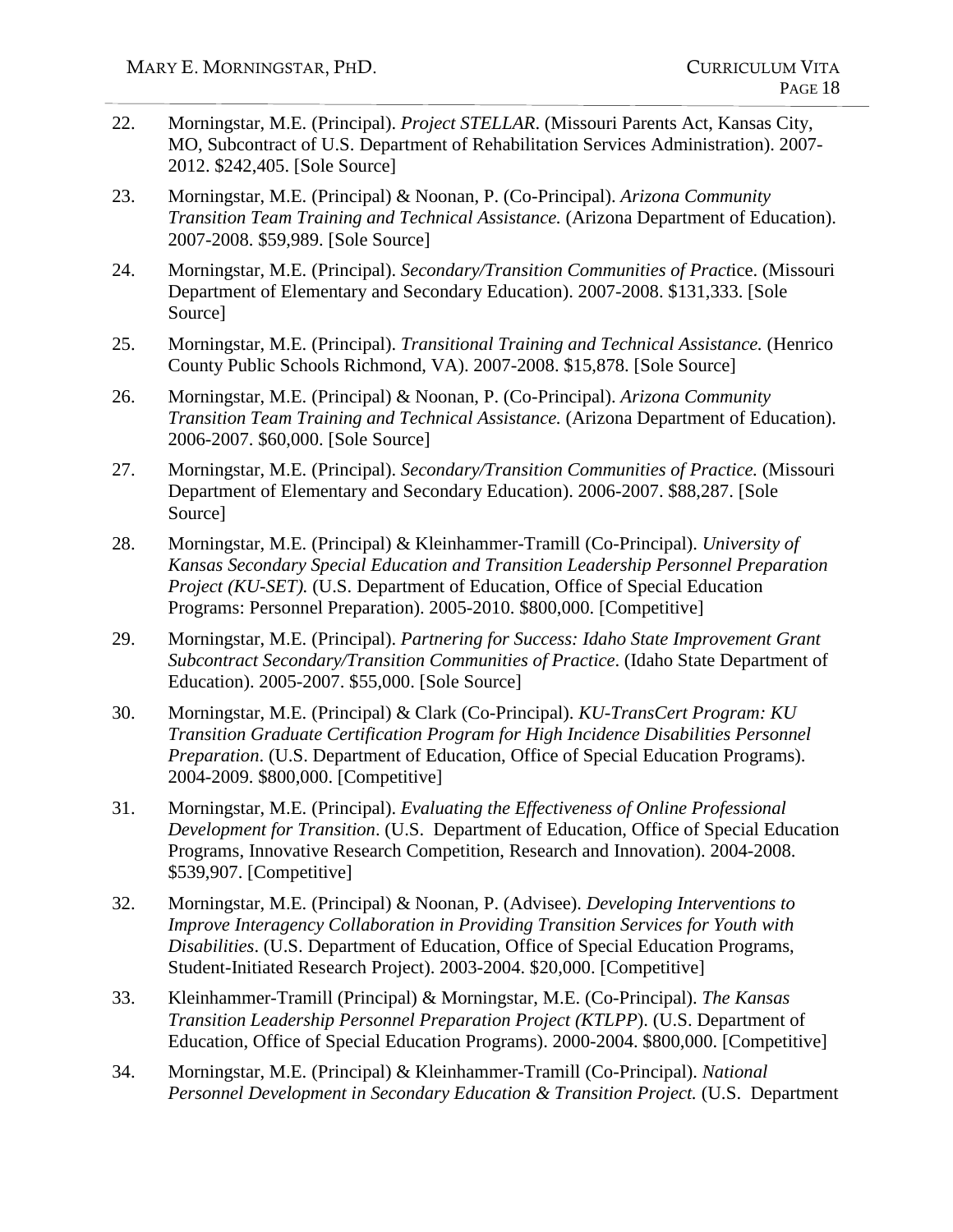of Education, Office of Special Education Programs). 2000-2003. \$600,000. [Competitive]

- 35. Morningstar, M.E. (Principal) & Kleinhammer-Tramill (Co-Principal). *National Secondary/Transition Outreach Project to Improve Results for Youth with Disabilities.* (U.S. Department of Education, Office of Special Education Programs). 2000-2003. \$525,000. [Competitive]
- 36. Clark (Principal), Morningstar, M.E. & Kleinhammer-Tramill (Co-Principal). *Interprofessional Transition High Incidence Personnel Preparation.* (U.S Department of Education, Office of Special Education Programs). 2000-2003. \$600,000. [Competitive]
- 37. Kleinhammer-Tramill (Principal) & Morningstar, M.E. (Co-Principal). *University of Kansas, Outreach Project for Preservice Training in Secondary Special Education/Transition.* (U.S. Department of Education, Office of Special Education Programs). 1998-2000. \$584,000. [Competitive]
- 38. Morningstar, M.E. (Principal). *Contract to the University of Kansas for Statewide Training, Technical Assistance, and Resource Dissemination.* (Kansas State Department of Education). 1998-2000. \$300,000. [Sole Source]

## **INTERNALLY-FUNDED UNIVERSITY GRANTS \$27,530**

- 1. Kurth, J. A, (Principal) & Morningstar, M.E. (Co-Principal). *Predicting Outcomes of Adult Life Engagement for Youth with Disabilities.* (University of Kansas School of Education, Research Project). 2014-2015. \$14,573.
- 2. Morningstar, M.E. (Principal). *Examining critical indicators of inclusive educational practices within secondary schools for students with significant disabilities*. (University of Kansas School of Education Academic Year Research Support). 2012. \$4,957.00.
- 3. Morningstar, M.E. (Principal). *Evaluating online training of secondary special education teachers: What are the effects?* (University of Kansas New Faculty General Research Program). 2007. \$8,000.

#### **External Grants Submitted, Under Review**

- 1. Morningstar, M.E., (Principal Investigator), Lombardi, A., (Co-PI), & Mazzotti, V. (Co-PI). Development *and Validation of a Student Measure of College and Career Readiness.* U.S. Department of Education, Institute of Education Science. CFDA Number: 84.324A: Transition Outcomes for Secondary Students with Disabilities – Goal 5 Measurement. \$1,395,202. Submitted, August 2017 [Competitive]
- 2. Devadrita, T. (Principal Investigator), Morningstar, M.E. (Faculty Mentor), & Miller, G.E. (Faculty Mentor). *Improving Post-School Outcomes for Students with Intellectual and Developmental Disabilities: Development and Validation of the Transition, Planning, Implementation, and Evaluation Model.* U.S. Department of Education, Institute of Education Science. CFDA Number: 84.324B: Research Training Programs in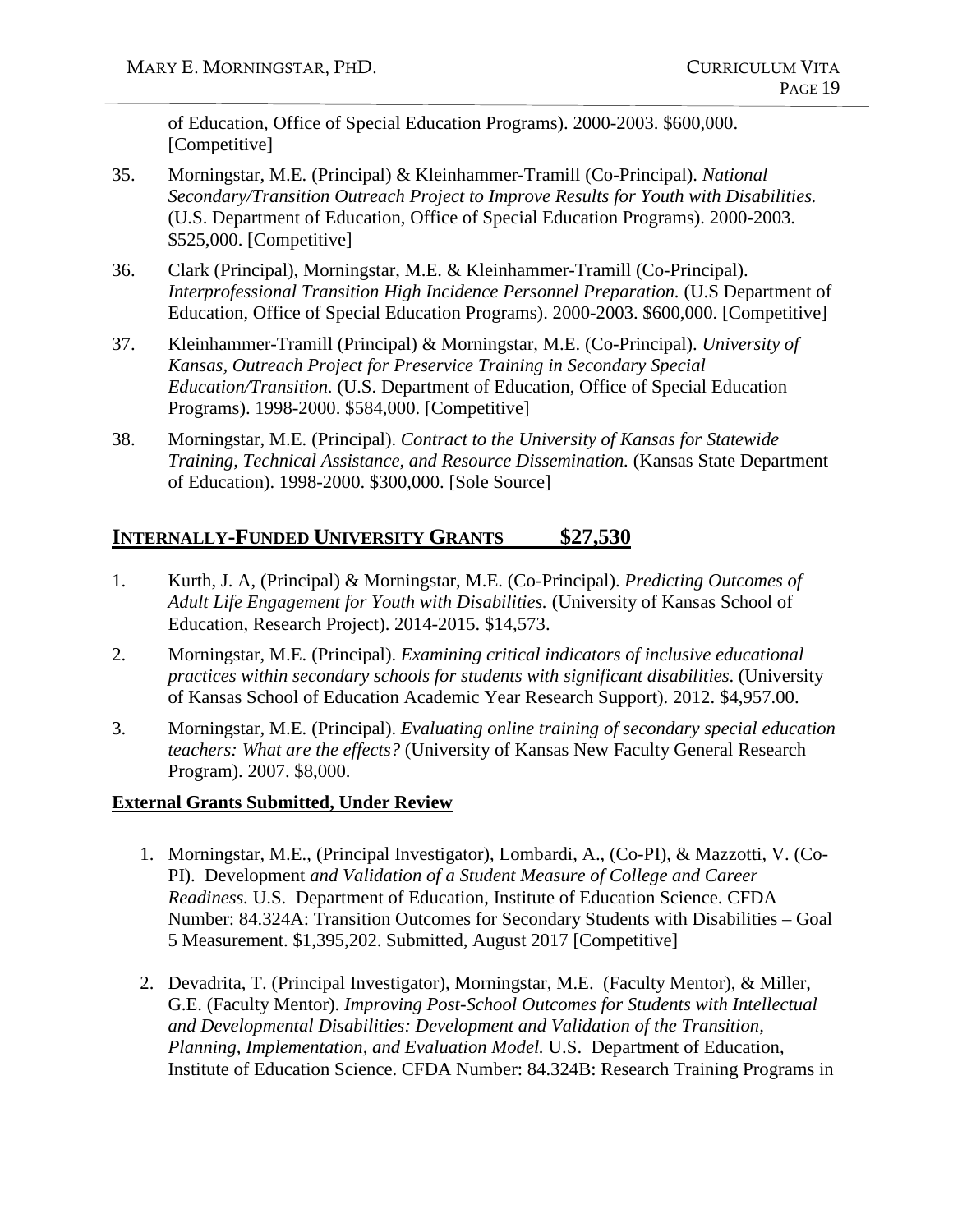Special Education: Early Career Development and Mentoring. \$399,725 Submitted, August, 2017 [Competitive]

#### **External Grants Submitted, Not Awarded**

- 1. Devadrita, T. (Principal Investigator), Morningstar, M.E. (Faculty Mentor), & Miller, G.E. (Faculty Mentor). *Improving Post-School Outcomes for Students with Intellectual and Developmental Disabilities: Development and Validation of the Transition, Planning, Implementation, and Evaluation Model.* U.S. Department of Education, Institute of Education Science. CFDA Number: 84.324B: Research Training Programs in Special Education: Early Career Development and Mentoring. \$399,725 Submitted, August, 2016 [Competitive]
- 2. Unruh, D. (Principal Investigator), Morningstar, M.E. (Co-Principal Investigator), Frey, A. (Co-Principal Investigator), & Lee, J., (Co-Principal Investigator). *MI STePP: Motivational Interviewing for Secondary Transition Planning & Programming (*Goal 2: Transition Outcomes for Secondary Students with Disabilities). U.S. Department of Education, Institute of Educational Science. CFDA Number: 84.324A \$1,400,000. Submitted, August, 2016. [Competitive]
- 3. Bradley, B. (Co-Principal), Huffman, D. (Co-Principal), Leko, M. (Co-Principal), Morningstar, M.E. (Co-Principal), & Thomas, K. (Principal). *Developing a Blended Elementary Education and Special Education Teacher Education Program*. (KS Board of Regents). Submitted February 22, 2016; April 1, 2016 - March 31, 2017. \$109,862.
- 4. Shogren, K. (Principal), Kurth, J. (Co-Principal), Morningstar, M.E. (Co-Principal), Kozleski, E. (Co-Principal), & Wehmeyer, M. (Co-Principal). *Factors Contributing to Academic, Social/Communication, and Behavioral Outcomes for Elementary Students with the Most Significant Cognitive Disabilities*. (US Dept. of Education). Submitted July 31, 2015. \$1,600,000.
- 5. Morningstar, M.E. (Principal), & Johnson, P. (Co-Principal). *Project ACES: Analysis of Critical Policies and Funding Formulas Related to Education Outcomes for Students with Significant Disabilities*. (Syracuse University/US Dept. of Education). Submitted July 28, 2015. \$323,199.
- 6. Kurth, J. (Principal) & Morningstar, M.E. (Co-Principal). *Advanced Preparation for Low-Incidence Inclusive Education Specialists (APLIES).* (US Department of Education). Submitted December 2014. \$1,250,000. [Competitive]
- 7. Morningstar, M.E. (Principal). *Project ACES: Analysis of Critical Policies and Funding Formulas Related to Education Outcomes for Students with Disabilities.* (U.S. Department of Education, subcontract with University of Rochester). Submitted December, 2014. \$283,084. [Competitive]
- 8. Morningstar, M.E. (Principal) & Kurth, J.A. (Co-Principal). *Alliance for Low Incidence Leadership for Inclusive Education and School Transformation (ALLIES)*. (US Department of Education, Office of Special Education). Submitted January 2014. \$7,398,410. [Refereed/Competitive]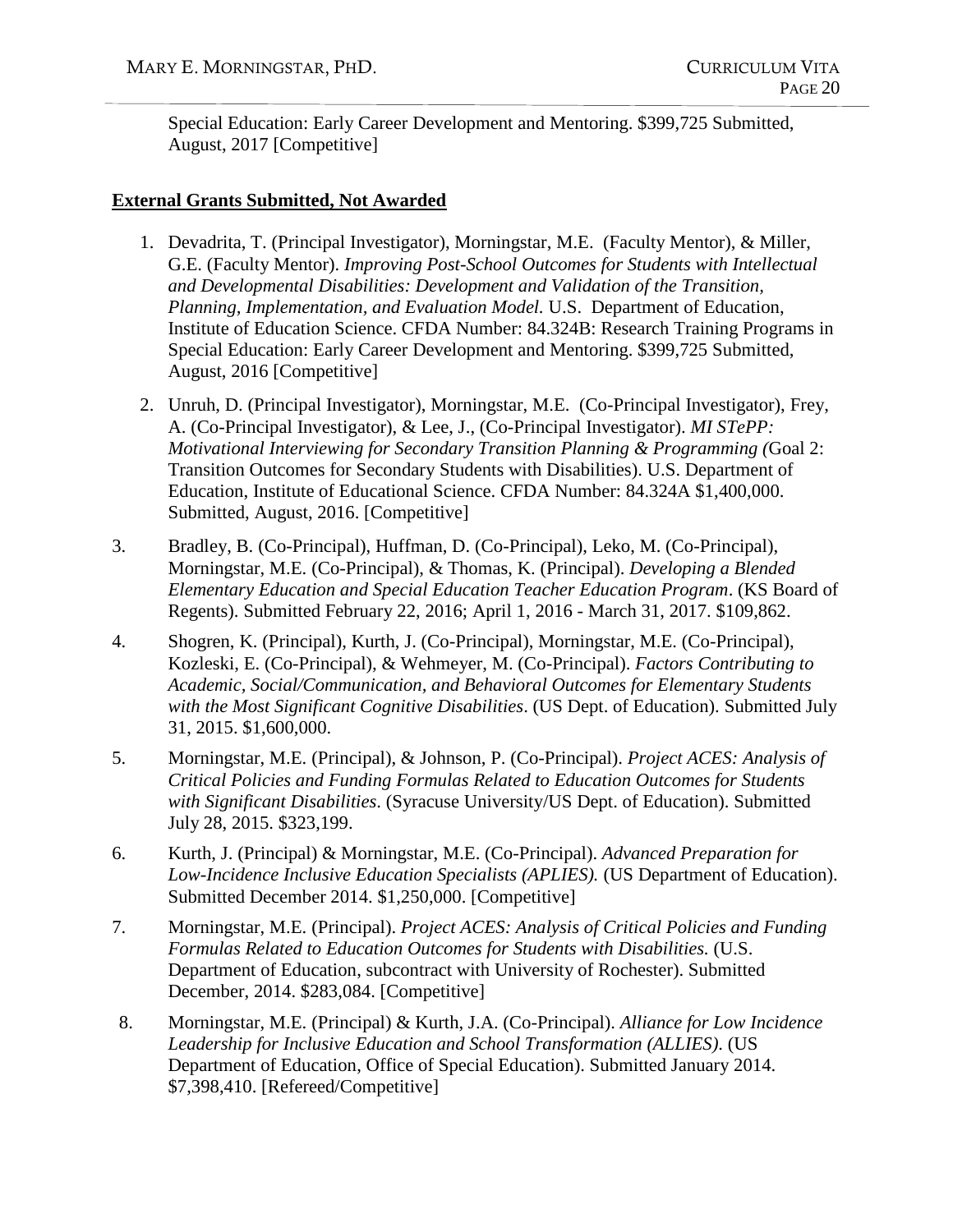- 9. Morningstar, M.E. (Principal) & Petr, C. (Co-Principal). *Successful Transition to Adulthood for Youth with Emotional and Behavioral Disorders: Building Circles of Support*. (U.S. Department of Education, Institute on Education Science (Goal 2: Model Development; Transition Focus Area). Re-submitted June, 2011. \$1,467,881. [Competitive]
- 10. Petr, C. (Principal) & Morningstar, M.E. (Co-Principal). *Successful Transition to Adulthood for Youth with Emotional and Behavioral Disorders: Building Circles of Support*. (U.S. Department of Education, Institute on Education Science (Goal 2: Model Development; Transition Focus Area). Submitted October, 2010. \$1,499,996. [Competitive]
- 11. Morningstar, M.E. (Principal). *Improving Transition Teacher Quality with Online Training and Coaching (I-TRAN).* (U.S. Department of Education, Institute on Education Science (Goal 2: Model Development; Teacher Quality Focus Area). Submitted October, 2010. \$1,380,553. [Competitive]
- 12. Morningstar, M.E. (Principal). *Social Problem-Solving and Perspective Taking: Improving Employment Experiences for Adolescents with High Functioning Autism Spectrum Disorders*. (Organization for Autism Research Applied Research Competition 2009). Submitted August 7, 2009. \$29,523. [Competitive]
- 13. Turnbull, A. (Principal), Parent, W., & Morningstar, M.E. (Co-Principal). *The Development of the Whole Lives Curriculum Guide: Building Systems of Support to Achieve Meaningful Adult Outcomes*. (U.S. Department of Education, Institute on Education Science (Goal 2: Model Development). Submitted June, 2009. \$1,499,341. [Competitive]
- 14. Morningstar, M.E. (Principal) & Gaumer-Erickson (Co-Principal). *Developing Online Transition Assessment and Training Modules Using Innovative Technology.* (U.S. Department of Education, Office of Special Education Programs, Steppingstones of Technology Innovation). 2006. \$400,000. *Approved for funding, not funded.* [Competitive]
- 15. Morningstar, M.E. (Principal) & Noonan, P. (Co-Principal). *Promoting Success in Postsecondary Education & Training and Transition Education*. (US Department of Education, Institute on Education Science, (Goal 2: Model Development). 2005. \$1,160,000. [Competitive]
- 16. Morningstar, M.E. (Principal) & Noonan, P. (Co-Principal). *Developing Online Transition Assessment and Training Modules Using Innovative Technology.* (U.S. Department of Education, Office of Special Education Programs, Steppingstones of Technology Innovation). 2005. \$400,000. [Competitive]
- 17. Morningstar, M.E. (Principal). *Improving Interagency Collaboration in Providing Transition Services for Young Adults with Disabilities.* (U.S. Department of Education, Office of Special Education Programs, Field-initiated Research). 2005. \$449,900. *Approved for funding, not funded.* [Competitive]
- 18. Morningstar, M.E. (Principal). *Developing Interventions to Improve Interagency Collaboration in Providing Transition Services for Young Adults with Disabilities.* (U.S.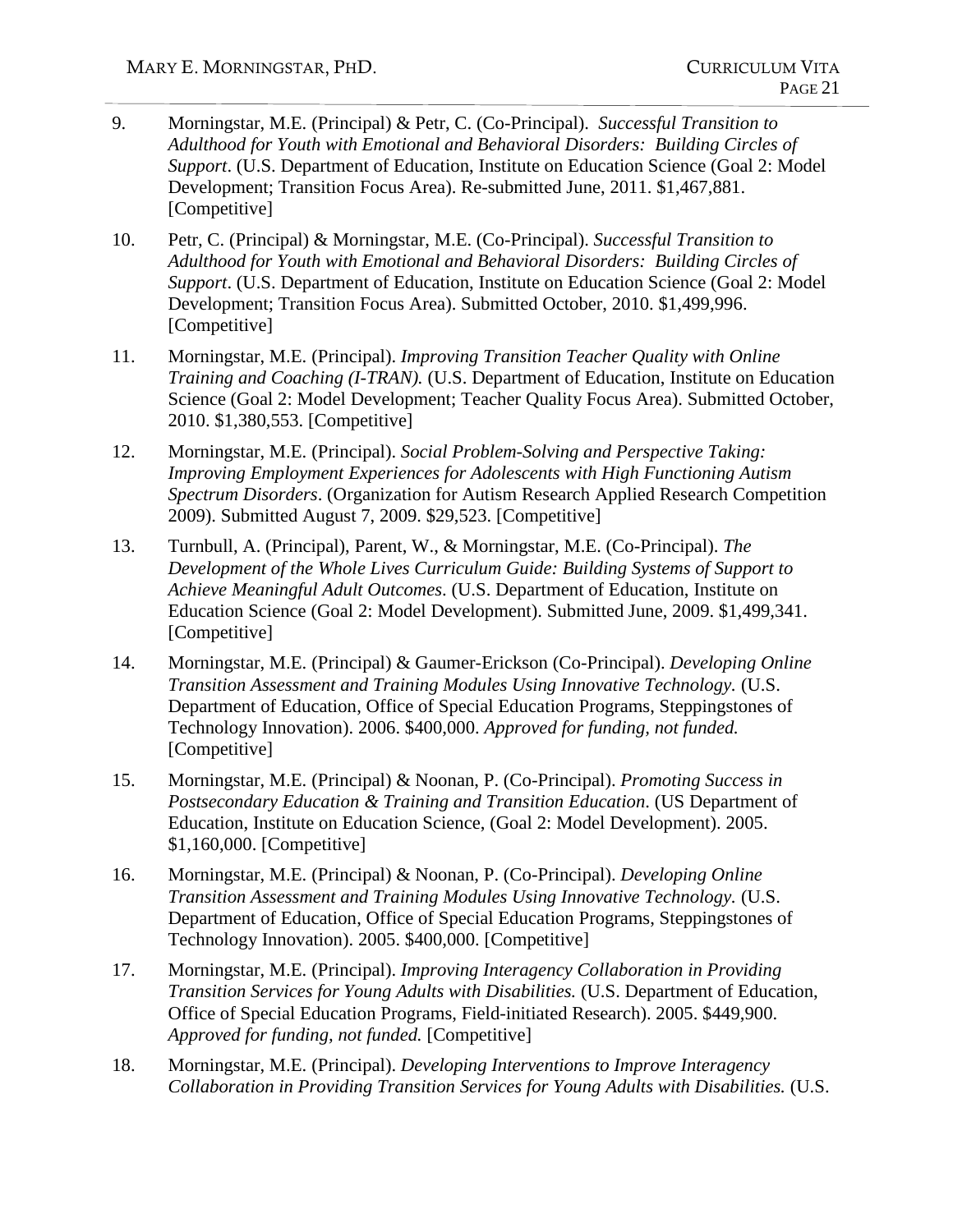Department of Education, Office of Special Education Programs, Model Development, Research and Innovation). 2004. \$540,000. [Competitive]

- 19. Morningstar, M.E. (Principal). *Aligning Transition Assessment and Coursework with Kansas State Standards for High School Youth. Technology and Standards-based Reform.* (U.S. Department of Education, Office of Special Education Programs). 2004. \$899,986. [Competitive]
- 20. Morningstar, M.E. (Principal). *KU-TOLD Program: KU Transition Outcomes for Low Incidence Disabilities Personnel Preparation Program.* (U.S. Department of Education, Office of Special Education Programs). 2004. \$1,250,000. [Competitive]
- 21. Morningstar, M.E. (Principal). *Developing Online Transition Assessment and Training. Steppingstones of Technology Innovation for Students with Disabilities.* (U.S. Department of Education, National Institute of Rehabilitation Research, Phase 1: Development). 2004. \$400,000. *Approved for funding but not awarded.* [Competitive]
- 22. Morningstar, M.E. (Principal). *Developing Interventions to Improve Interagency Collaboration in Providing Services for Youth with Disabilities*. (U.S. Department of Education, National Institute of Rehabilitation Research, Field-Initiated Development Project. 2004. \$450,000. [Competitive]
- 23. Morningstar, M.E. (Principal). *Developing Interventions to Improve Service Coordination in Providing Services for Youth with Disabilities.* (U.S. Department of Education, Office of Special Education Programs, Field-Initiated Research Project). 2004. \$539,931. [Competitive]
- 24. Morningstar, M.E. (Principal) & Wehmeyer, M. (Co-Principal). *Secondary Education and Transition Technical Assistance Center: National Technical Assistance Center to Improve Results for Youth with Disabilities.* (U.S. Department of Education, Office of Special Education Programs). 2000. \$9,500,000. *Conditionally approved for funding, not funded*. [Competitive]
- 25. Morningstar, M.E. (Principal). *Campus Connections: A Model Demonstration Project to Improve the Delivery and Outcomes of Postsecondary Education and Training for Individuals with Disabilities.* (U.S. Department of Education, Office of Postsecondary Education Programs). 1996. \$359,277. [Competitive]
- 26. Morningstar, M.E. (Principal). *Supported Employment in Northeast Kansas.* (U.S. Department of Education, Rehabilitation Services Administration). 1992. \$390,459. [Competitive]

## **INTERNATIONAL PRESENTATIONS**

- 1. Morningstar, M.E. (2017, October 27). *Career readiness for youth with autism and intellectual disability.* Korean Society of Special Education Conference, Seoul, South Korea. [International Trends of Career and Vocational Education for Enhancement of Special Education Quality].
- 2. Morningstar, M.E. (2017, October 27). *Developing college and career skills for youth with disabilities: Using a college and career readiness framework.* Korean Society of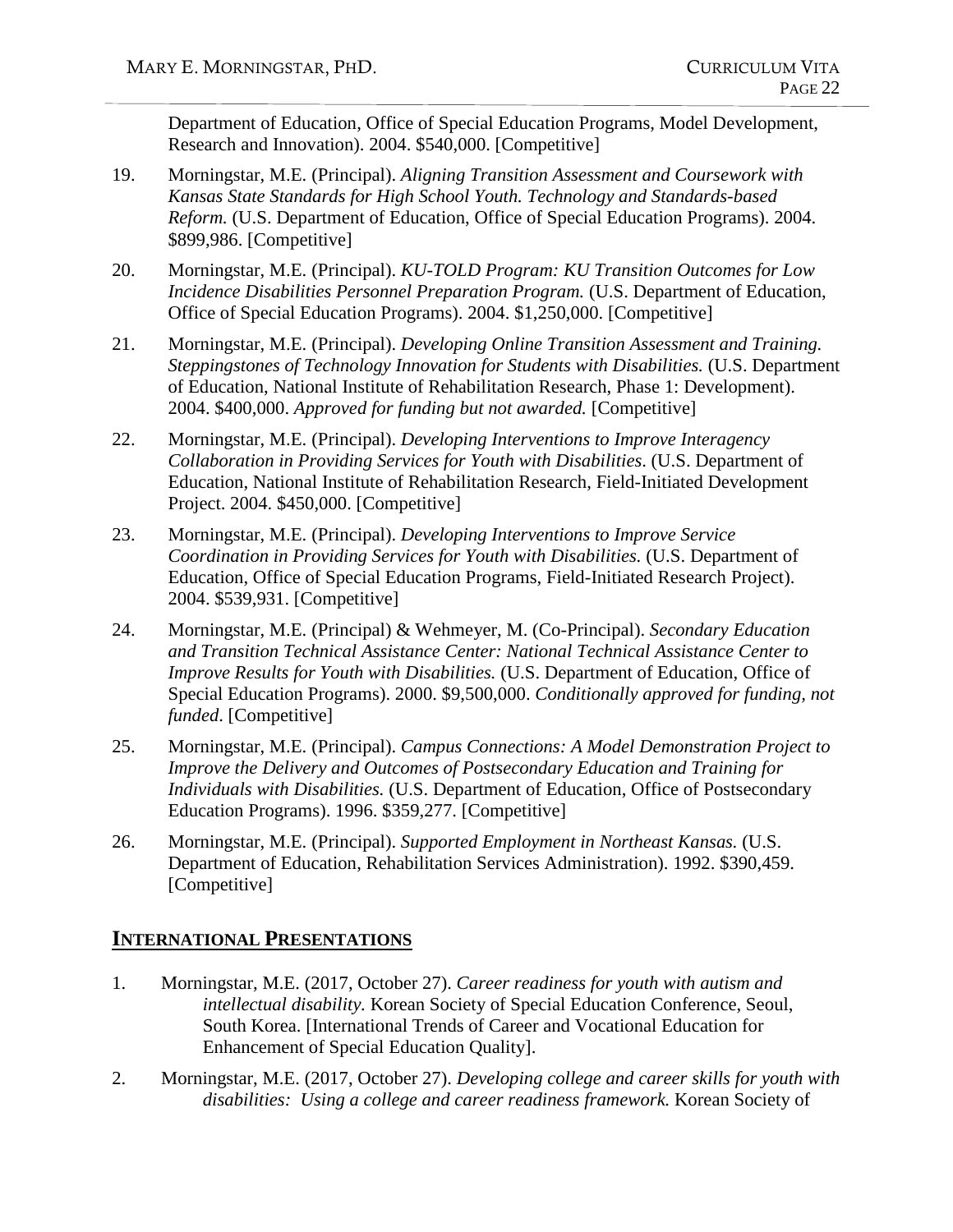Special Education Conference, Seoul, South Korea. [International Trends of Career and Vocational Education for Enhancement of Special Education Quality].

- 3. Morningstar, M.E. (2016, February 8). *Reflections on secondary inclusive education: Observations in South African inclusion schools.* South African Ministry of Education, Pretoria, South Africa. [UNICEF Sponsored Invited Delegation].
- 4. Morningstar, M. E. (2015, November 16). *Career preparation and work-based learning across the lifespan to build success*. Beijing Normal University Special Education Faculty and Student Meeting, Beijing, China. [International collaboration with Beijing Normal University and the KU Confucius Center]
- 5. Morningstar, M. E. (2015, November 12). *What does transition mean for youth with intellectual disability and autism*. Central China Normal University Special Education Faculty and Student Meeting, Wuhan, China. [International collaboration with Central China Normal University and the KU Confucius Center]

#### **NATIONAL PRESENTATIONS**

- Morningstar, M.E., & McKissick, M. (2017, December 13). *Grants and external funding.* 2017 TASH Conference, Atlanta, GA.
- Morningstar, M.E., Mahal, S., Uyanik, H., Xie, J., & Zagona, A. (2017, December 13). *College and career readiness: What are the critical dimensions for youth with severe disabilities?* 2017 TASH Conference, Atlanta, GA.
- Licata, A.M., Papay, C., Morningstar, M.E., Vreeburg Izzo, M., Myers, B., & Fialka-Feldman, M. (2017, December 14). *Finding equity, opportunity, and inclusion from state to state in inclusive post-secondary education.* 2017 TASH Conference, Atlanta, GA.
- Kurth, J., Morningstar, M.E., Allcock, H., Ruppar, A., & Wilt, C. (2017, December 15). *Promoting teacher agency for inclusive education*. 2017 TASH Conference, Atlanta, GA.
- Morningstar, M.E., Lattin, D., & Carlson, S. (2017, October 12). *Preparing students with intellectual disability and their families for inclusive post-secondary experiences: What is needed and how to get there!* Transition to Post-Secondary Education Strand, Division of Career Development and Transition (DCDT) International Conference, Milwaukee, WI.
- Razeghi, J., Dojonovic, S., Morningstar, M.E., Simonsen, M., & Unger, D. (2017, October 12). *Developing a national certification to enhance transition personnel.* Personnel Prep and Professional Development Strand, Division of Career Development and Transition (DCDT) International Conference, Milwaukee, WI.
- Morningstar, M.E., & Clavenna-Deane, B. (2017, October 13). *Your complete guide to making it happen: Implementing effective transition programs and services.* Personnel Prep and Professional Development Strand, Division of Career Development and Transition (DCDT) International Conference, Milwaukee, WI.
- Morningstar, M.E., Uyanik, H., Zagona, A., & Jigrong, X. (2017, October 14). *What does it take to be college and career ready? Critical dimensions for youth with severe disabilities.*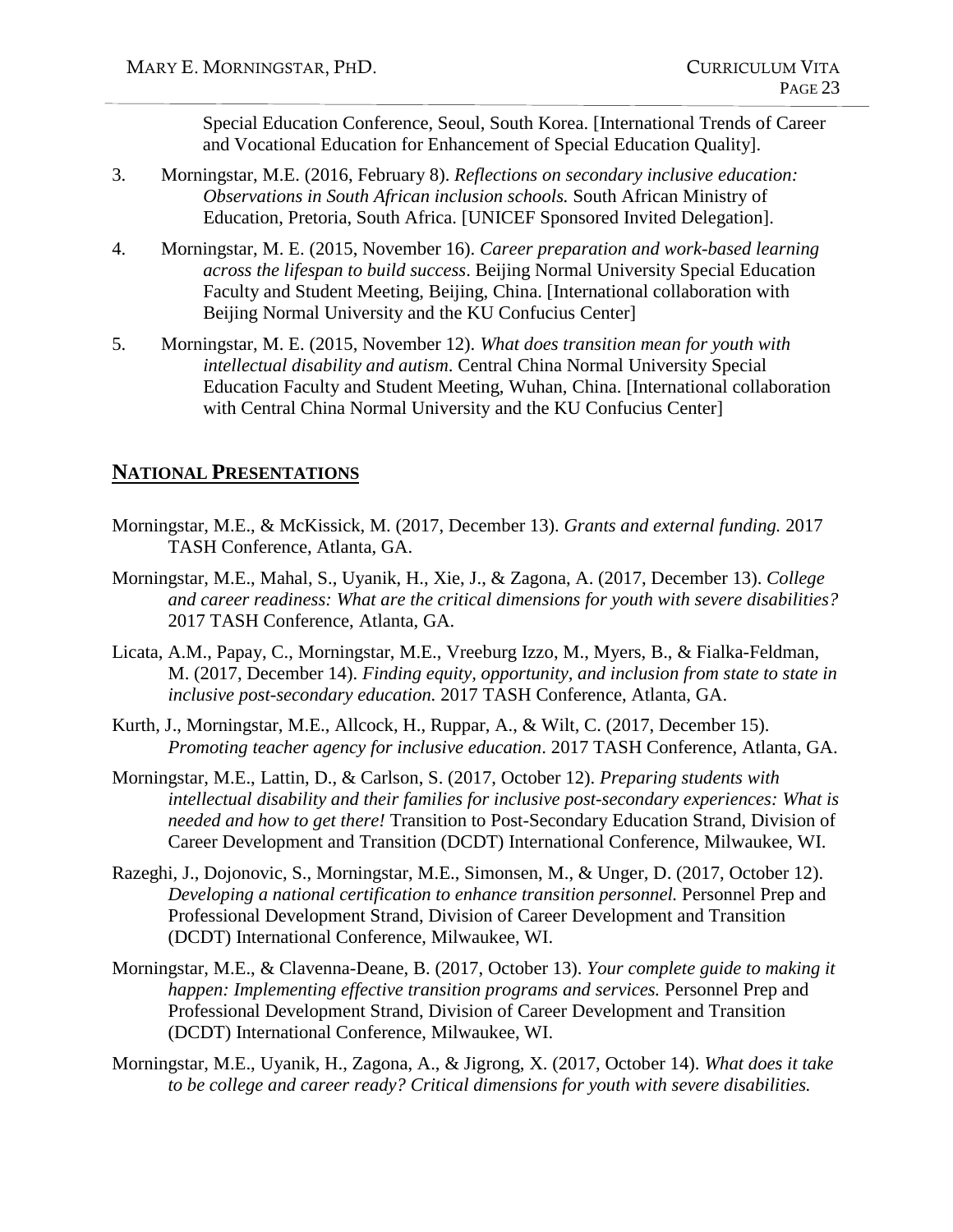Innovative Instructional Practices Strand, Division of Career Development and Transition (DCDT) International Conference, Milwaukee, WI.

- Thoma, C., Zhang, D., Morningstar, M.E., & Cain, I. (2017, June 27). *National goals for education: Improving transition services and education for youth with IDD*. Education Strand, 2017 AAIDD Annual Meeting, Hartford, CT.
- Morningstar, M.E., Kurth, J., & Allcock, H. (2017, June 27). *Teacher agency for inclusive education*. Promoting Educational Inclusion Strand, 2017 AAIDD Annual Meeting, Hartford, CT.
- Morningstar, M.E., & Wilt, C. (2017, June 28). *Developing supports for full inclusion of individuals with intellectual disability in a large university*. Supporting Students in Post-Secondary Education Strand, 2017 AAIDD Annual Meeting, Hartford, CT.
- Wilt, C. & Morningstar, M.E. (2017, June 28). *Partnering with culturally diverse families during transition planning: Critical approaches and results*. Families & Education Strand, 2017 AAIDD Annual Meeting, Hartford, CT.
- Morningstar, M.E., Mazzotti, V., & Owens, L. (2017, May 17). *Quality professional development to move evidence-based practices to implementation in local districts*. NTACT Capacity Building Institute, Kansas City, MO.
- Kurth, J., Morningstar, M.E., Allcock, H., Ruppar, A., & Owens, L. (2017, June 27). *Teacher agency for inclusive education*, AAIDD 2017 Conference, Hartford, CT.
- Morningstar, M.E., & Kurth, J. (2016, December 1). *What are essential elements of inclusion education necessary for educator preparation?* CEEDAR Educator Preparation Strand, TASH International Conference, St. Louis, MO.
- Morningstar, M.E., Kurth, J., & Allcock, H. (2016, December 1). *Transforming teacher education courses to support inclusion specialists: Evaluating effectiveness*. TASH International Conference, St. Louis, MO.
- White, J., Foster, M., Cosier, M., Morningstar, M.E., Kurth, J., Taub, D., McCord, J., Ruppar, A., & Ryndak, D. (2016, December 1). *Critical research and equity of access: The status of in(ex)clusion in the United States*. Inclusive Education Research Panel. TASH International Conference, St. Louis, MO.
- Morningstar, M.E. (2016, November 30). *The state of inclusive education: Where have we been? What is our future?* TASH Research Colloquium, TASH International Conference, St. Louis, MO.
- Morningstar, M.E., & Mims, P. (2016, November 30). *Grants and external funding*. TASH Emerging Scholars Seminar, TASH International Conference, St. Louis, MO.
- Morningstar, M.E., (2016, October 20). *What does college and career readiness mean for youth with significant disabilities*. Division of Career Development International Conference, Portland, OR.
- Lombardi, A., Morningstar, M.E., Kern, L., (2016, October 20). *Applying an organizing framework of college and career readiness to transition policies and procedures*. Division of Career Development International Conference, Portland, OR.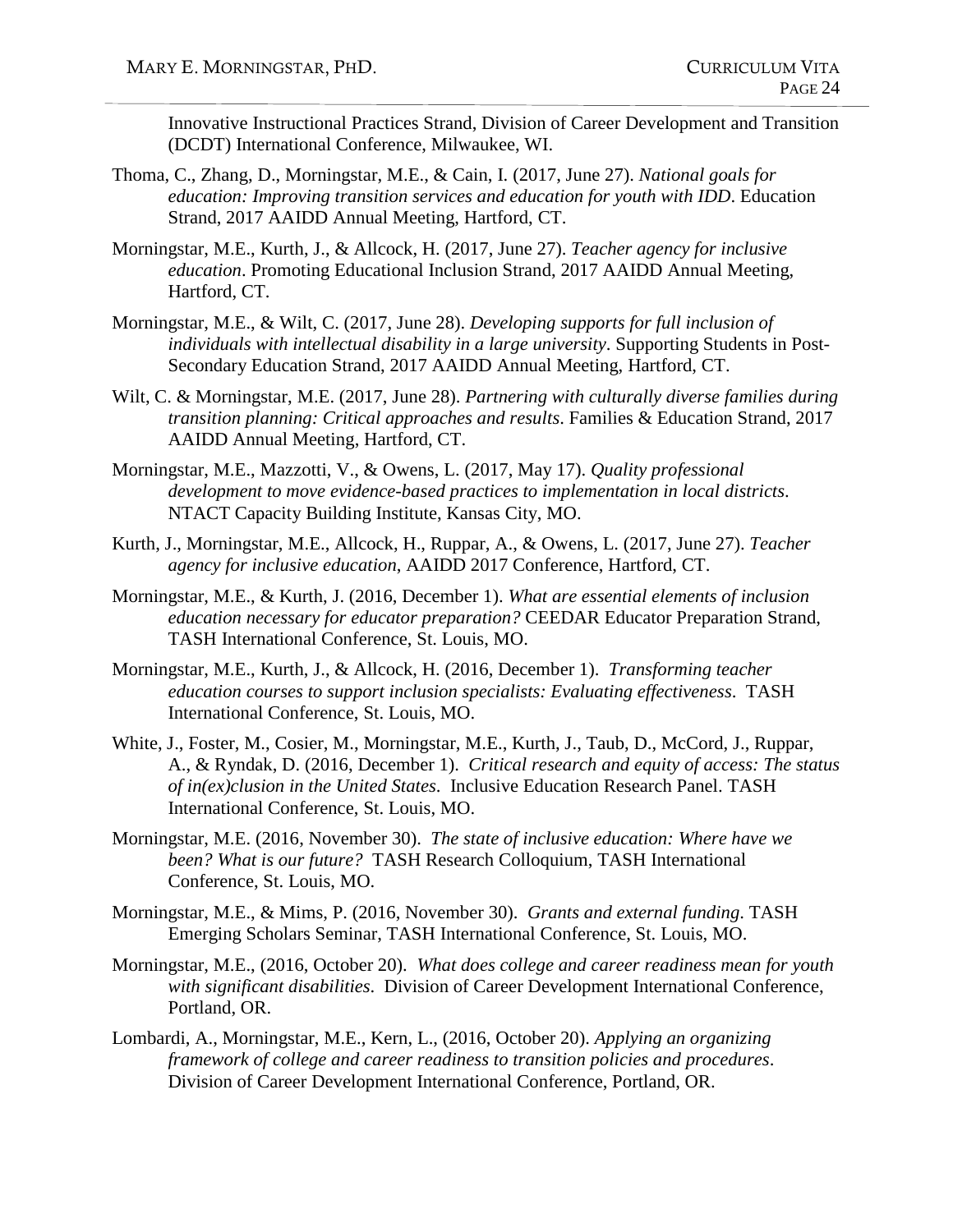- Simonsen, M., Morningstar, M.E., & Mazzotti, V. (2016, October 21). *The status of secondary transition personnel preparation*. Division of Career Development International Conference, Portland, OR.
- Morningstar, M.E., & Ellwood, K., (2016, July 15). *Using MTSS to implement inclusive school reform beyond middle school and beyond.* SWIFT Professional Learning Institute, Washington, DC.
- Morningstar, M.E., Ryndak, D., Pickering, B., & Corman, L. (2016, July 16). Scaling up SWIFT to high school: What works? What's needed? SWIFT Professional Learning Institute, Washington, DC.
- Morningstar, M.E., Thoma, C., Lemons, C. J., Palmer, S., & Lowrey, A. (2016, June 7). *Improving the education of children and youth with IDD: Recommendations from the 2015 AAIDD National Goals Conference*. AAIDD 140th Annual Meeting, Atlanta, GA.
- Morningstar, M.E., Scott, L., Walther, C., & Terpstra, J. (2016, June 7). *Teacher preparation implications of the 2015 Education National Goals*. AAIDD 140th Annual Meeting, Atlanta, GA.
- Morningstar, M.E. (2016, May 11). *Data collection decisions to improve Indicator-14 data quality for quality data use*. IDEA Data Center, Interactive Institute on High-Quality Part B Data, Kansas City, MO.
- Morningstar, M.E. (2016, May 11). *Making the connections across indicators: Topical burst*. IDEA Data Center, Interactive Institute on High-Quality Part B Data, Kansas City, MO.
- Morningstar, M.E., & Kurth, J. A. (2016, April 14). *Examining the past decade of educational settings for students with significant disabilities*. CEC Conference, St. Louis, MO.
- Morningstar, M.E. (2016, April 14). *What transition coordinators do to make a difference: National survey results*. CEC International Conference, St. Louis, MO.
- Morningstar, M.E., & Kurth, J. A. (2016, April 10). *Examining the past decade of educational settings for students with significant disabilities*. AERA Conference, Washington, DC.
- Morningstar, M.E. (2016, April 10). *TASH Inclusive Education National Research Agenda: A call to action and advocacy*. AERA Conference, Washington, DC.
- Morningstar, M.E., & Klein, R. (2015, December 4). *Expanding transition to integrated employment: Case study of what works and why*. TASH International Conference, Portland, OR. [This session reviewed the Department of Justice case Lane v. Brown that was recently settled. Regina Klein is lead attorney on the case with the Department of Justice.]
- Morningstar, M.E. (2015, December 4). *Transforming family transition training to be culturally responsive: critical approaches and results*. TASH International Conference, Portland, OR.
- Carter, E., Morningstar, M.E., & Dymond, S. (2015, December 3). *Inclusive secondary education practices: Promoting short- and long-term quality of life outcomes*. TASH International Conference, Portland, OR.
- Trader, B., Morningstar, M.E., McCord, J., Kurth, J., Cosier, M., Gran, J., White, J., Taub, D.,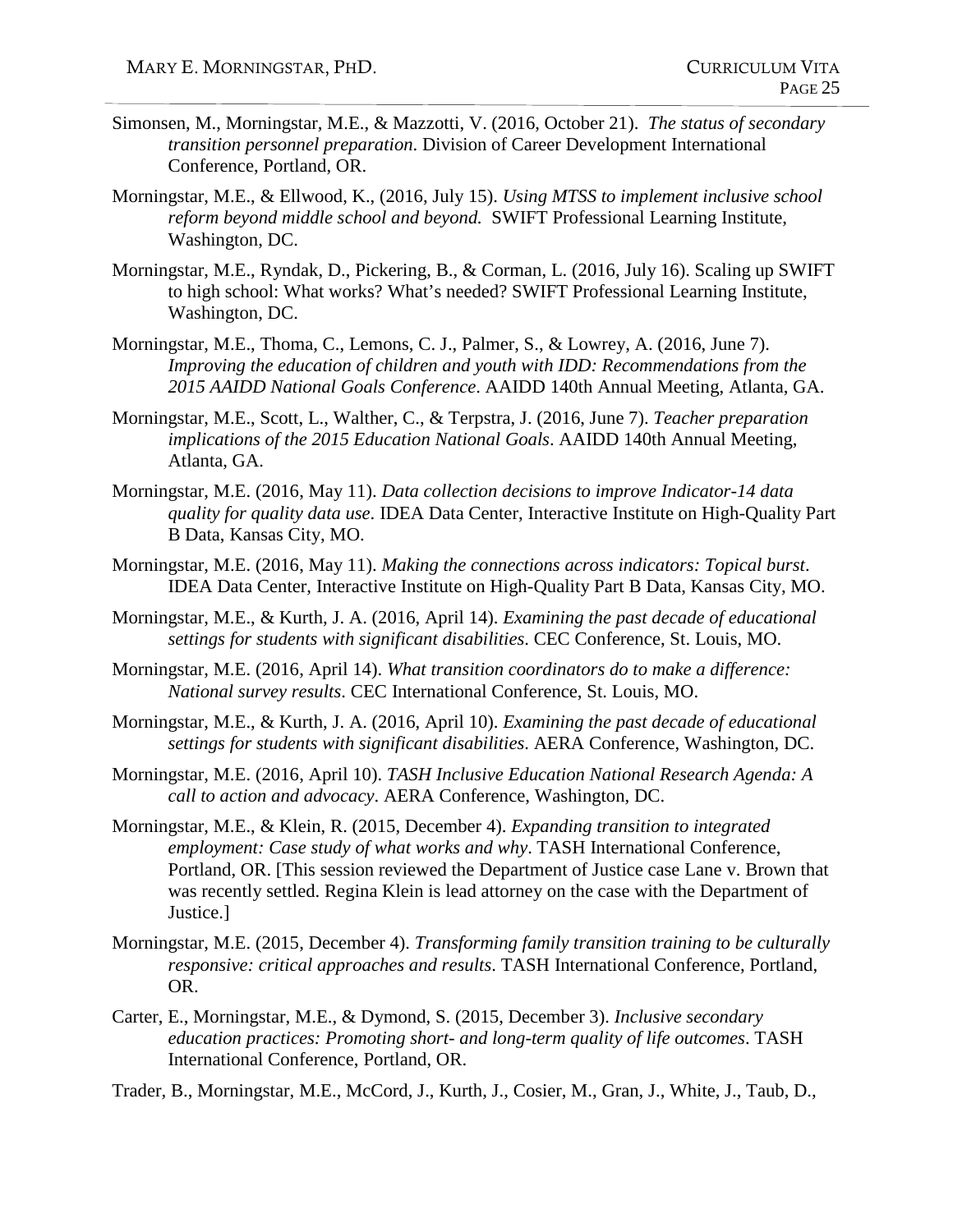Land, L.-A., Kinsell, P., & Ryndak, D. (2015, December 3). *TASH Roundtable: IDEA principles for the future: Forging a framework for education equity*. TASH International Conference, Portland, OR. [This National Roundtable focused on discussing ideas and strategies for advocating for future IDEA reauthorization].

- Morningstar, M.E., Carter, E., & Callahan, M. (2015, December 3). *TASH Transition Roundtable: Expanding secondary inclusion and improving postschool outcomes*. TASH International Conference, Portland, OR. [This National Roundtable focused on discussing ideas and strategies for aligning inclusive education and secondary education and transition].
- Morningstar, M.E., & McKissick, B. (2015, December 2). *Doctoral student and beginning special education faculty seminar: Grants and external funding*. TASH International Conference, Portland, OR.
- Morningstar, M.E. (2015, November 6). *An organizing framework of college and career readiness for secondary students with disabilities*. Division of Career Development and Transition (DCDT) International Conference, Portland, OR.
- Morningstar, M.E. (2015, November 6). *Who are transition coordinators and exactly what do they do?* Division of Career Development and Transition (DCDT) International Conference, Portland, OR.
- Mazzotti, V., Test, D., Martin, J., & Morningstar, M.E. (2015, November 6). *Writing and reviewing for career development and transition for exceptional individuals*. Division of Career Development and Transition (DCDT) International Conference, Portland, OR.
- Morningstar, M.E., & Lattin, D. L. (2015, November 5). *Getting to the front lines: Online professional development*. Division of Career Development and Transition (DCDT) International Conference, Portland, OR.
- Razeghi, J., Morningstar, M.E., Morgan, R., Martin, J., & Simonsen, M. (2015, November 5). *The new transition standards: How they are being used and how you can use them*. Division of Career Development and Transition (DCDT) International Conference, Portland, OR.
- Simonsen, M., Mazzotti, V., Novak, J., & Morningstar, M.E. (2015, November 5). *The status of personnel preparation and certification in transition.* Division of Career Development and Transition (DCDT) International Conference, Portland, OR.
- Morningstar, M.E. (2015, April 16). *Work-based learning and employment outcomes for youth with intellectual disabilities: Critical needs*. Department of Labor, Office of Disability Employment Policy, Advisory Committee on Increasing Competitive Integrated Employment for Individuals with Disabilities (ACICIEID)
- Morningstar, M.E., & Lattin, D.L., Nations-Miller, L. (2015, May 6) *Using the quality indicators of exemplary transition programs (QI-2) to assess and address program improvement*. National Technical Assistance Center on Transition Capacity Building Institute. Charlotte, NC: University of North Carolina, Charlotte.
- Morningstar, M.E., (2015, April 23). *What does it take to be college and career ready?* National Urban Collaborative 21<sup>st</sup> Annual Meeting. Baltimore, MD. [Keynote]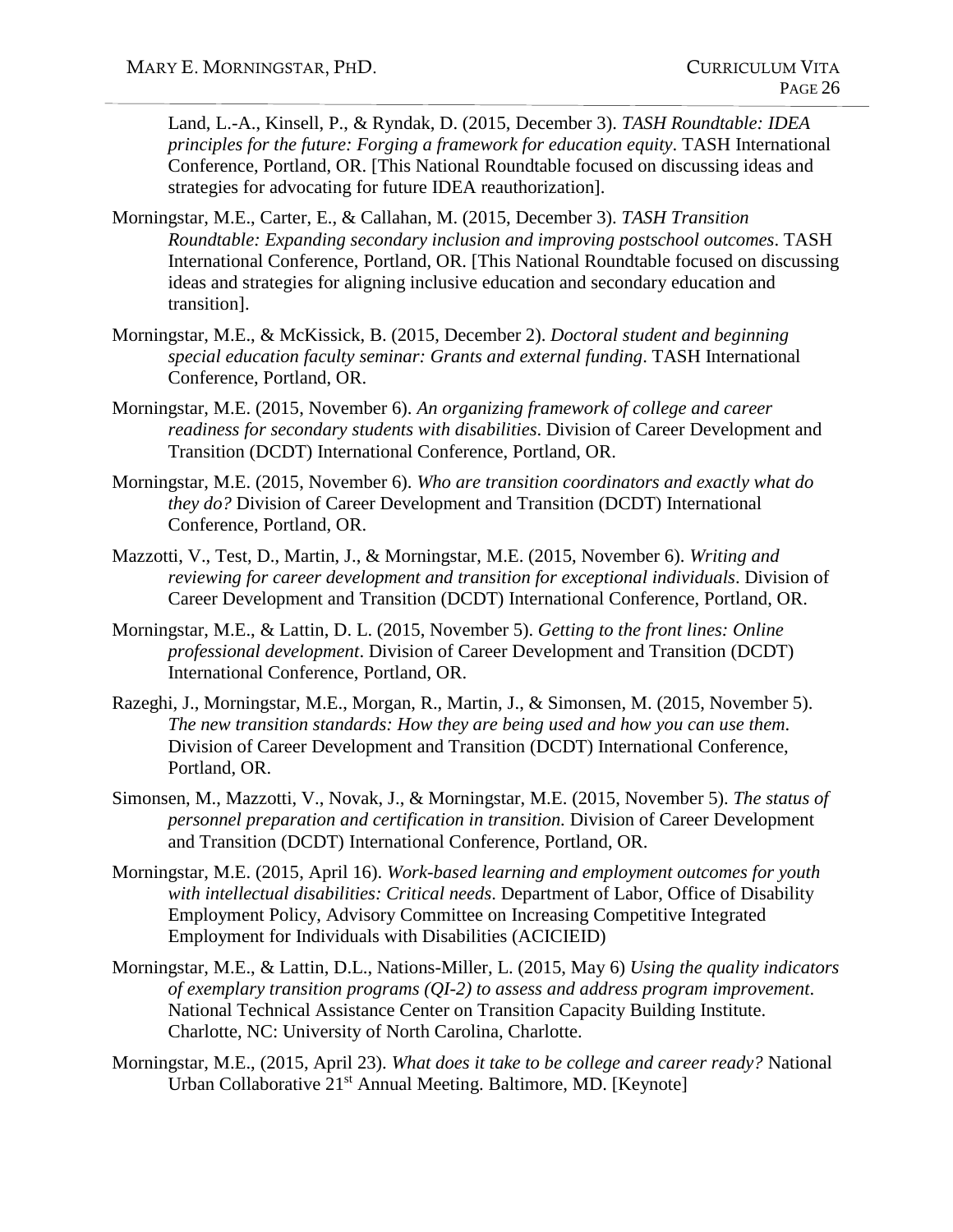- Morningstar, M.E., Lee, H.J, Simonsen, M., Nix, T., & Girard, L. (2015, April 10). *Transforming a family transition training to be culturally responsive: Critical approaches and results*. Council for Exceptional Children 2015 Convention and Expo, San Diego, CA.
- Morningstar, M.E., Shogren, K., Lee, H., & Born, K. (2014, December 5). *Supporting participation and learning: Lessons learned from inclusive classrooms*. TASH Annual Conference, Washington, DC.
- Morningstar, M.E., & Kurth, J. (2014, December 4). *Examining the past decade of educational settings for students with significant disabilities*. TASH Annual Conference, Washington, DC.
- Morningstar, M.E., Allcock, H., Jorgensen, C., White, J., Gonsier-Gerdin, J., & Sauer, J. (2014, December 4). *TASH's national advocacy of a research agenda for inclusive education*. TASH Annual Conference, Washington, DC.
- Morningstar, M.E., Shogren, K., & Mickissick, B. (2014, December 3). *Grants: Panel presentation for early career session*. TASH Annual Conference, Washington, DC.
- Morningstar, M.E., Simonsen, M., & Nix, T. (2014, November 11). *Developing and evaluating culturally responsive family transition training*. DCDT Conference, Cleveland, OH.
- Lattin, D., Nations-Miller, L., & Morningstar, M.E. (2014, November 11). *Transition Coalition self-study: Guiding improvement with blended learning*. DCDT Conference, Cleveland, OH.
- Morningstar, M.E. (2014, October 29). *Supporting culturally diverse families in transition planning.* Keynote at Transition Matters Conference, Charleston, SC.
- Mazzotti, V., & Morningstar, M.E. (2014, October 23). *Identifying and promoting secondary transition evidence-based practices and predictors or success*. Pediatrics 2014 Annual Conference, St. Louis, MO.
- Morningstar, M.E. (2014, June 20). *Transition assessments for students with significant disabilities: Strategies and resources*. Georgia Transition Institute, Atlanta, GA.
- Morningstar, M.E. (2014, April 11). *Transforming transition training for culturally, linguistically, and economically diverse families, a multi-presentation session*. CEC 2014 Convention and Expo, Philadelphia, PA
- Morningstar, M.E., & Lattin, D. (2013, November 15). *Results-oriented transition professional development: Blended learning that leads to change.* Division of Career Development and Transition International Conference, Williamsburg, VA.
- Ray-Oyler, S., Morningstar, M.E., & Blagg-Thornton, Heather. (2013, November 15). *Integrating student outcome data with programmatic needs assessment results to enhance transition services in Kansas.* Division of Career Development and Transition International Conference, Williamsburg, VA.

Morningstar, M.E., & Lee, H. (2013, November 15). *Using quality indicators for transition*

*programs for program improvement: Results of validation study*. Division of Career Development and Transition International Conference, Williamsburg, VA.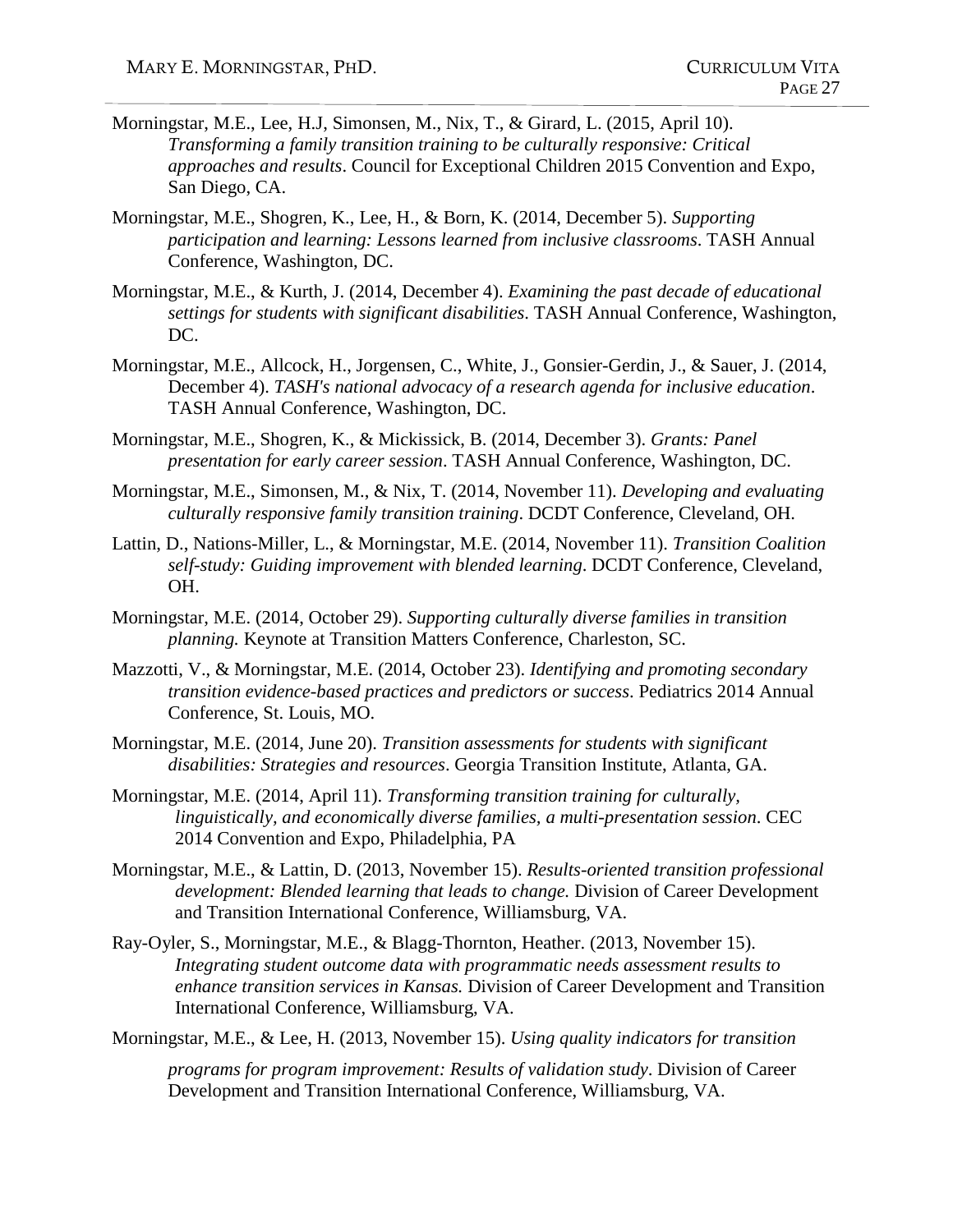- Morningstar, M.E., & Lusk, M. (November, 2013) *Co-teaching in higher education: Within discipline, between universities.* Teacher Education Division National Conference. Fort Lauderdale, FL.
- Morningstar, M.E. (2013, July 16). *Flipping higher education*. Office of Special Education Programs (OSEP) Project Directors' Meeting, Washington D.C.
- Morningstar, M.E, & Lattin, D. (2013, May 7). *Flipping the classroom: Using face-to-face and web-based professional development for results*. Capacity Building Institute, Charlotte, NC.
- Trainor, A., Morningstar, M.E., & Murray, A. (2013, May 2). *Examining outcomes and predictors associated with postsecondary life for youth with high incidence disabilities.* American Education Research Association National Conference, San Francisco, CA.
- Morningstar, M.E. (2013, April 4). *Understanding the role of transition within secondary multitiered schools.* Council for Exceptional Children (CEC) International Conference, San Antonio, TX.
- Trainor, A., & Morningstar, M.E. (2013, April 4). *Identifying predictors of adult life engagement: Findings from a secondary analysis of NLTS2.* Council for Exceptional Children International Conference, San Antonio, TX.
- Morningstar, M.E., Jorgensen, C., Sauer, J., & Allcock, H. (2013, December 12.) *TASH's inclusive education research agenda: Advocating for Change*. A Movement for Change, 2013 TASH Conference, Chicago, IL.
- Morningstar, M.E., Ryndak, D., Carter, E., Spooner, F., Kearns, J., Sailor, W., McCart, A., McDonnell, J., Kozleski, E., Lewis, S., & Lakin, K. C. (2012, November). *TASH Inclusive education* research *roundtable: Developing a national research agenda*. TASH International Conference, Long Beach, CA.
- Morningstar, M.E. (2012, November). *What does the future hold? Transition planning for supported adulthood.* TASH International Conference. Long Beach, CA.
- Morningstar, M.E. (2012, November). *Youth transition to adult life – TASH's consensus definition, philosophy, and role.* TASH International Conference. Long Beach, CA.
- Morningstar, M.E., (2012, October). *Assessing students with significant disabilities: Exploring appropriate transition assessments*. Division of Career Development and Transition International Conference. Denver, CO.
- Morningstar, M.E., (2012, October). *Aligning transition services with secondary education reform: A position statement of the Division of Career Development and Transition.* Division of Career Development and Transition International Conference. Denver, CO.
- Kea, C., Morningstar, M.E., & Nix, T. (2012, July 24). *Examining culturally responsive teaching through face-to-face and online lesson design & delivery*. Office of Special Education Programs Project Directors Meeting, Washington, D.C.
- Behrmann, M., Eisenberg, J., Jerome, M.K., McCulley, R., Morningstar, M.E., & Sharpton, B. (2012, July 13). *A case for consortium models for personnel development: meeting the needs of students with low incidence disabilities*. Office of Special Education Programs Project Directors Meeting, Washington, D.C.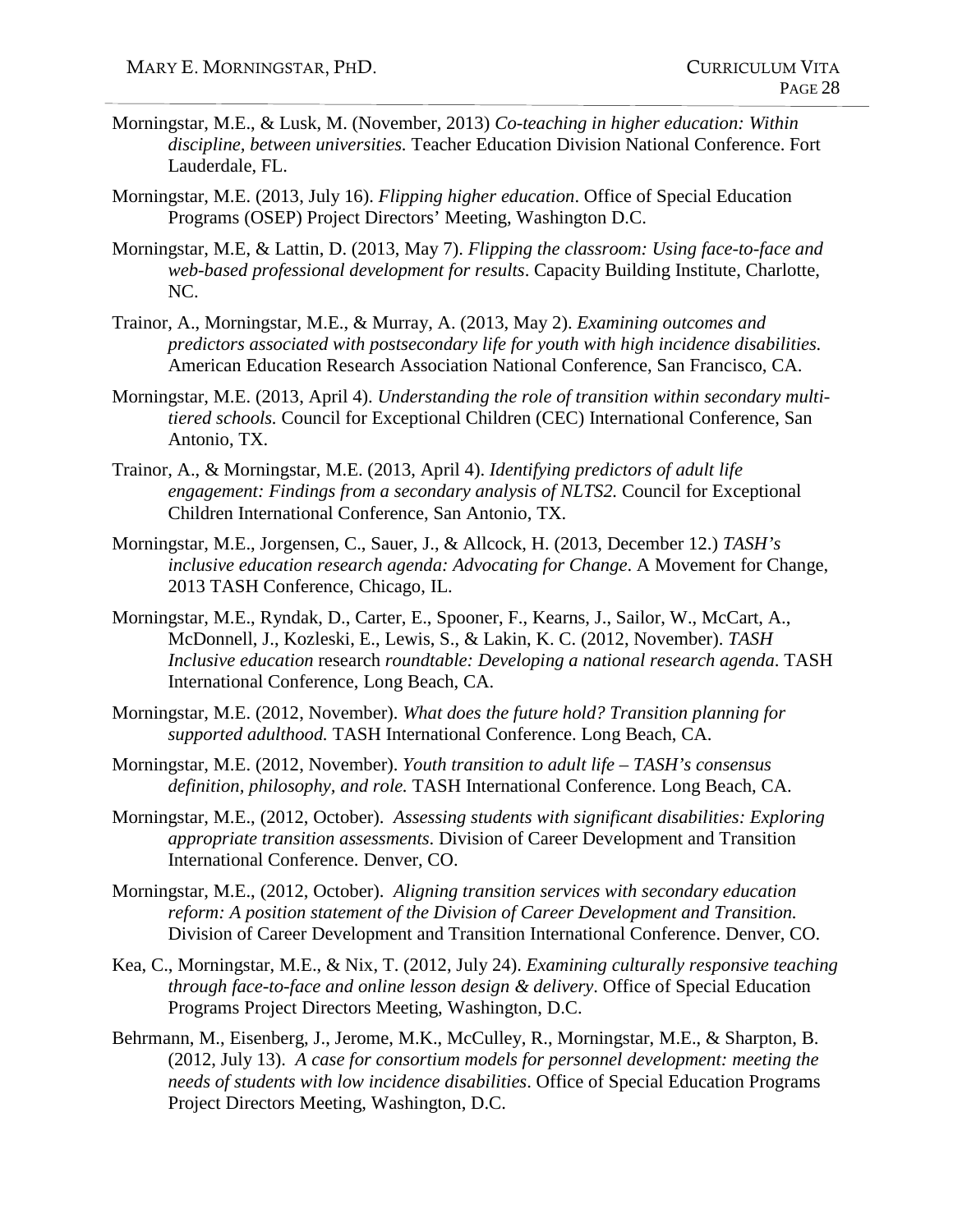- Lattin, D.L., Morningstar, M.E., & Gaumer Erickson, A. (2012, May 8). *Getting to the front lines: Transition professional development efforts to sustain change.* National Secondary Transition Technical Assistance Center National Summit. Charlotte, NC.
- Test, D., Carter, E., Baer, B. & Morningstar, M.E. (2012, April, 12). *Research in secondary transition: Where are we now? Where should we be going?* Council for Exceptional Children International Conference, Denver, CO.
- Morningstar, M.E., Trainor, A., & Murray, A. (2012, April 12). *A secondary analysis of the NLTS2: Examining the relationships between expectations, opportunities, and postsecondary life engagement.* Council for Exceptional Children International Conference, Denver, CO.
- Bader, B., Behrman, M. Eisenberg, J., Gilles, D., Jerome, M.K., Morningstar, M.E., Sharpton, W., (2012, March 26). *Proposed multistate consortium models: Meeting the needs of students with significant disabilities*. Presentation to Office of Special Education Programs Staff, Washington, DC.
- Morningstar, M.E., Trainor, A., & Murray, A. (2013, March 6). *A secondary analysis of the NLTS2: Examining the relationships between expectations, opportunities and postsecondary life engagement*. Institute of Educational Sciences Poster Presentation, Washington, D.C.
- Morningstar, M.E. (2011, December). *While in high school: Using appropriate transition assessments*. TASH International Conference, Atlanta, GA.
- Morningstar, M.E. (2011, October). *Building a transition assessment toolkit*. Division of Career Development and Transition International Conference, Kansas City, MO.
- Morningstar, M.E., Trainor, A., Murray, A. (2011, October). *Building a model of adult life engagement using a secondary analysis of the National Longitudinal Transition Study (NLTS2)*. Division of Career Development and Transition International Conference, Kansas City, MO.
- Morningstar, M.E. (2011, May). *Partnering with states to improve transition services: Preservice & inservice approaches*. National Secondary Transition Technical Assistance Center National Summit, Charlotte, NC.
- Bassett, D. & Morningstar, M.E. (2011, May). *Districts working with higher education to build professional capacity*. National Secondary Transition Technical Assistance Center National Summit, Charlotte, NC.
- Morningstar, M.E. & Nix-Williams, T. (2011, April). *Providing outreach to culturally and linguistically diverse families: Working with informal cultural networks.* Council for Exceptional Children International Conference, Washington, DC.
- Morningstar, M.E. (2010, December). *What does the future hold? Making the transition to supported adulthood.* TASH International Conference, TASH TECH, Denver, CO.
- Morningstar, M.E. (2010, July). *The Moment of truth: Youth perspectives on being college and/or career ready.* Moderator for OESP Project Directors Meeting, Washington, D.C. Presenters: Jason Corning, Department of Defense; LeDerick R. Horne, Project Eye-to-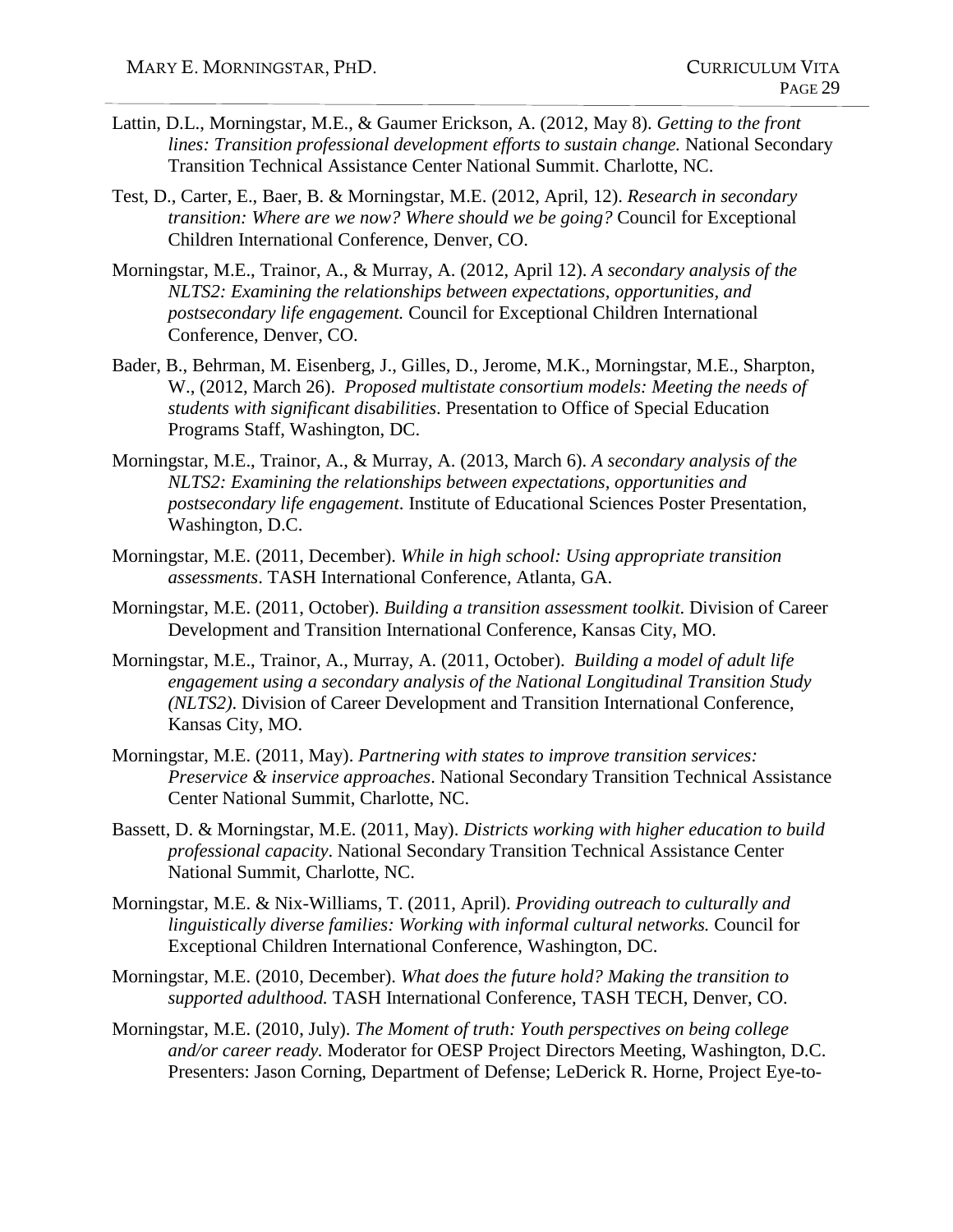Eye; Matthew Shapiro, Virginia Commonwealth University; Erin Thompson, Graduate, George Mason University's LIFE Program; Sarah Helena Vazquez, Neighbors, Inc.

- Morningstar, M.E. (2010, May) *Aligning multi-tiered models of support in secondary schools with transition focused interventions.* Presented at the National Secondary Transition Technical Assistance Center National Summit, Charlotte, NC.
- Morningstar, M.E. (2010, April). *Response to intervention (RTI) and transition to adulthood: Can we do both well?* Presented at the annual conference of the Council for Exceptional Children's International Conference, Nashville, TN.
- Martin, J. & Morningstar, M.E. (2009, May). *Transition assessment brunch and learn.* Presented at National Secondary Transition Technical Assistance Center National Summit, Charlotte, NC.
- Morningstar, M.E. (2009, May). *Transition assessment and students with significant disabilities.* Presented at National Secondary Transition Technical Assistance Center National Summit, Charlotte, NC.
- Morningstar, M.E. (2009, April). *Effective practices during transition: Does preparation make a difference?* Presented at the Council for Exceptional Children International Convention, Seattle, WA.
- Kellems, R., & Morningstar, M.E. (2009, April). *Over 100 tips for transition.* Presented at Council for Exceptional Children International Convention, Seattle, WA.
- Morningstar, M.E., & Pearson, M. (2008, October). *Assessing students with significant disabilities for supported adulthood: Exploring appropriate transition assessments.* Presented at Division of Career Development Workshop: Brewing Up Transition, Milwaukee, WI.
- Storey, K., Morningstar, M.E., Test, D., & Baer, R. (2008, July). *Teaching about transition and employment in high education: Tips on what works and what doesn't.* Presented at Association for Persons in Supported Employment, Louisville, KY.
- Morningstar, M.E. (2008, May). *Online training and resources for transition professional development.* Presented at National Transition Technical Assistance Center National Summit, Charlotte, NC.
- Morningstar, M.E. (2008, April). *Developing and evaluating online special education coursework.* Presented at Council for Exceptional Children International Convention, Boston, MA.
- Morningstar, M.E. (2008, April). *Improved statewide transition practices: Online and in person professional development.* Presented at Council for Exceptional Children International Convention, Boston, MA.
- Morningstar, M.E., Noonan, P., Frey, B., Ng, J., Williams-Diehm, K., Clavenna-Deane, B., Graves, P., Kellems, R, McCall, Z., Pearson, M. & Wade, D. (2007, October). *Impact of transition preparation on post-secondary success.* Presented at Division of Career Development and Transition International Conference, Orlando, FL.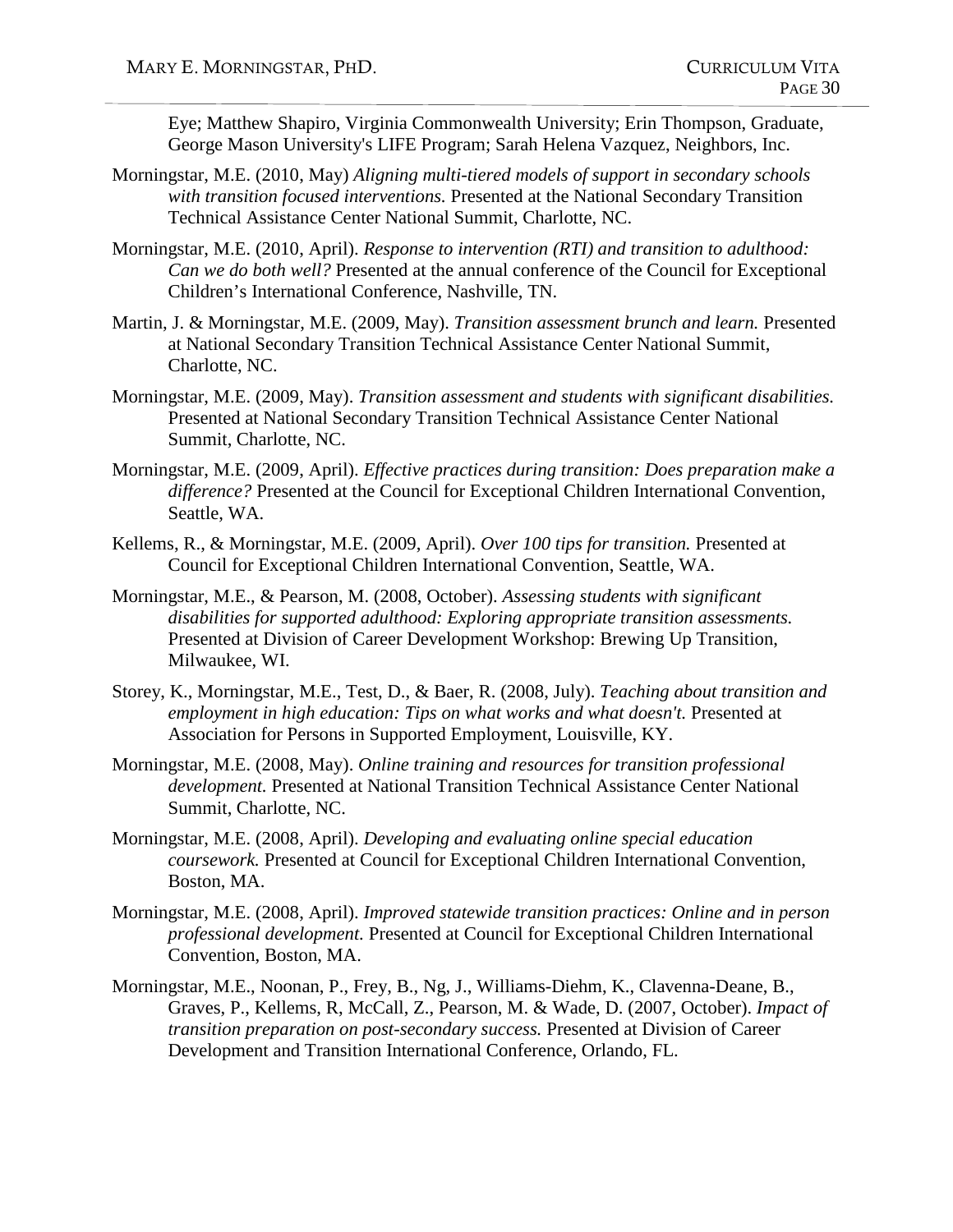- Morningstar, M.E. & Bae, S.J. (2007, October). *Effective practices during transition: Does preparation make a difference?* Presented at Division of Career Development and Transition International Conference, Orlando, FL.
- Morningstar, M.E., Noonan, P.M., Erickson, A.G., & Gilpin, B. (2007, October). *Partnering with states to improve transition services: Online and in-person approaches.* Presented at Division of Career Development and Transition International Conference, Orlando, FL.
- Morningstar, M.E., Lattin, D., Erickson, A.G., & Kellems, R. (2007, October). *Online professional development for transition: Evaluating the effectiveness*. Presented at Division of Career Development and Transition International Conference, Orlando, FL.
- Morningstar, M.E., & Bassett, D.S. (2007, October). *Developing systems of professional development in transition: Resources & strategies.* Presented at National Summit for the National Secondary Transition Technical Assistance Center, Orlando, FL.
- Morningstar, M.E. (2007, May). *Using online training & resources for statewide professional development.* Presented at National Summit for the National Secondary Transition Technical Assistance Center, Charlotte, NC.
- Morningstar, M.E. (2007, April). *Getting to the front lines: Evaluating comprehensive personnel preparation for secondary special education & transition.* Presented at Council for Exceptional Children International Conference, Louisville, KY.
- Morningstar, M.E. (2006, November). *Evaluating online personnel preparation for secondary special education and transition.* Presented at CEC-Teacher Education Division National Conference, San Diego, CA.
- Benitez, D.T., & Morningstar, M.E. (2006, November). *A multi-state study of special education teachers' perceptions of their own transition competencies.* Presented at CEC-Teacher Education Division National Conference, San Diego, CA.
- Morningstar, M.E. (2006, August). *Getting to the front lines: Evaluating comprehensive personnel preparation for secondary special education and transition.* Presented at OSEP Project Directors Conference, Washington, D.C.
- Morningstar, M.E. (2006, February). *Senate Committee on Health, Education, Labor and Pensions. Roundtable on High Schools and National Competitiveness.* Testimony presented to U.S. Senate, Washington, D.C.
- Leuchovious, D., Morningstar, M.E., & Pleet, A. (2005, October). *Family involvement.* Presented at the NCSET Capacity Building Institute, Albuquerque, NM.
- Morningstar, M.E., & Benitez, D. (2005, October). *Getting to the front line: Online transition professional development.* Presented at the Division of Career Development and Transition International Conference, Albuquerque, NM.
- Benitez, D., & Morningstar, M.E. (2005, October). *Transition services: A study of teachers' perceptions of transition competencies.* Presented at the Division of Career Development and Transition International Conference, Albuquerque, NM.
- Gaumer, A., & Morningstar, M.E. (2005, October). *Models of success: Online resources for transition.* Presented at the Division of Career Development and Transition International Conference, Albuquerque, NM.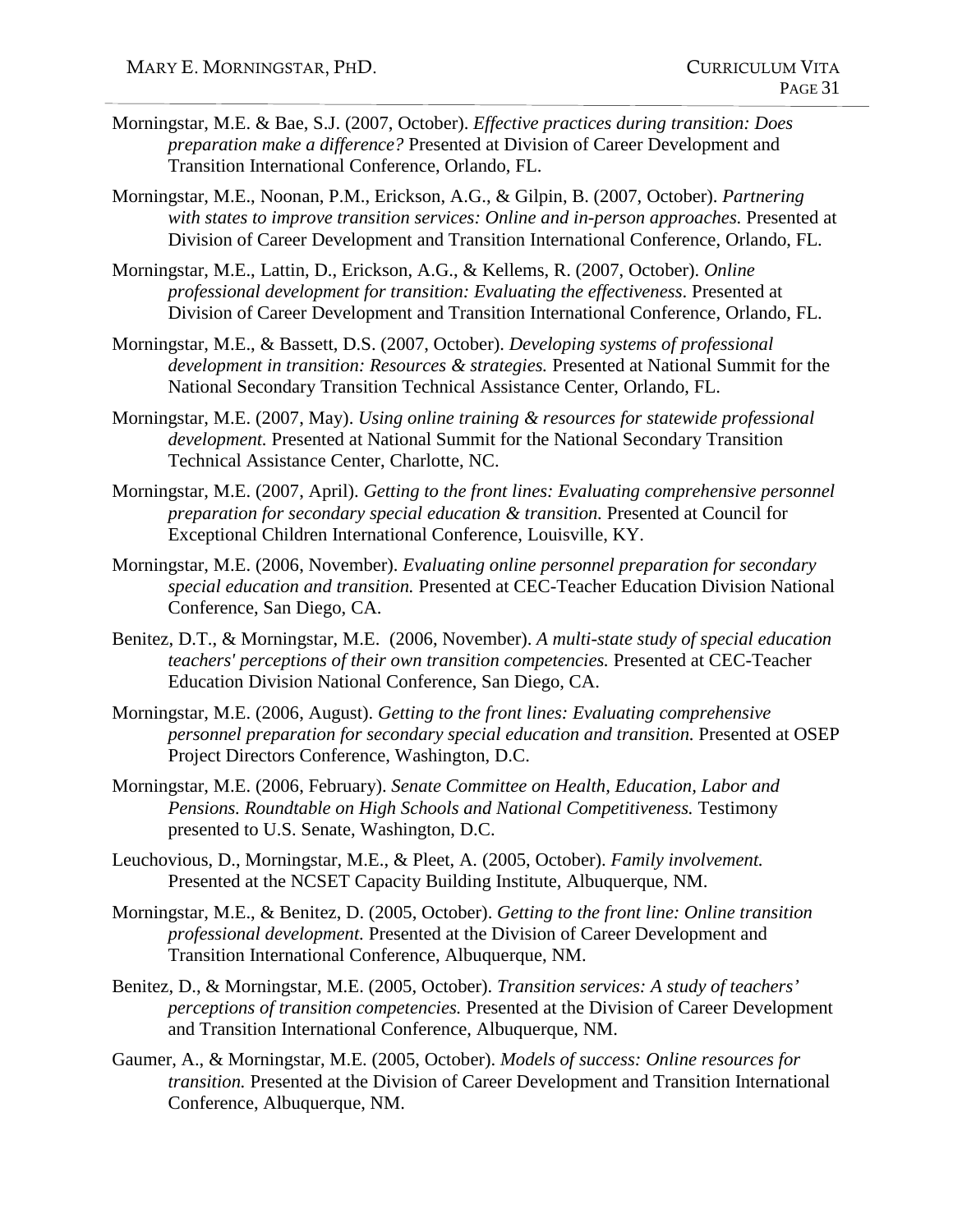- Morningstar, M.E. (2004, March). *Models of SEA and higher education partnerships for enhancing transition professional development.* Office of Special Education Programs CSPD/SIG/Personnel Preparation Project Directors Meeting, Washington, D.C.
- Morningstar, M.E. (2003, October). *Transition personnel preparation: Responding to issues and challenges.* Division of Career Development and Transition International Conference, Roanoke, VA.
- Morningstar, M.E. (2003, October). *Enhancing transition professional development through SEA/IHE partnerships*. Division of Career Development and Transition International Conference, Roanoke, VA.
- Morningstar, M.E. (2003, October). *Teaching online coursework in transition: Lessons from experience*. Division of Career Development and Transition International Conference, Roanoke, VA.
- Morningstar, M.E. (2003, October). *Transition from school to adult life: Critical issues for youth with ED/BD*, International Conference on Behavioral Disorders- CCBD, St. Louis, MO.
- Morningstar, M.E. (2003, February). *Enhancing transition professional development through state and regional partnerships and web-based supports.* 2003 Joint OSEP Personnel Preparation/ SIG/ CSPD Conference. Washington, DC.
- Morningstar, M.E. (2003, February). *The transition coalition: Supporting professional development in transition*. 2003 Joint OSEP Personnel Preparation/ SIG/ CSPD Conference, Festival of Projects. Washington, DC.
- Morningstar, M.E. (2002, December). *The transition coalition: Supporting national professional development and best practices in the transition from school to adult life.* 2002 TASH International Conference, Boston, MA.
- Morningstar, M.E. (2002, December). *What's working and what's not: Students with significant disabilities and the transition from school to adult life*. 2002 TASH International Conference, Boston, MA.
- Morningstar, M.E. (2002, November). *No child left behind and the transition to adulthood for youth with disabilities.* 2002 National Association of State Directors of Special Education (NASDSE) Annual Conference, Portland, OR.
- Morningstar, M.E. (2002, February). *The national transition coalition project*. 2002 Joint OSEP Personnel Preparation/ SIG/ CSPD Conference. Washington, DC.
- Morningstar, M.E. (2002, February). *Transition personnel preparation: A response to the challenges*. 2002 Joint OSEP Personnel Preparation/ SIG/ CSPD Conference. Washington, DC.
- Morningstar, M.E. (2001, April). *In their own voices: Students with disabilities talk about their experiences with transition planning*. 2001 Annual Conference of the Council for Exceptional Children. Kansas City, MO.
- Morningstar, M.E. (1999, August). *Student involvement in transition planning: Methods of selfadvocacy and self-determination.* National Association of Vocational Special Needs Professionals. Kansas City, MO.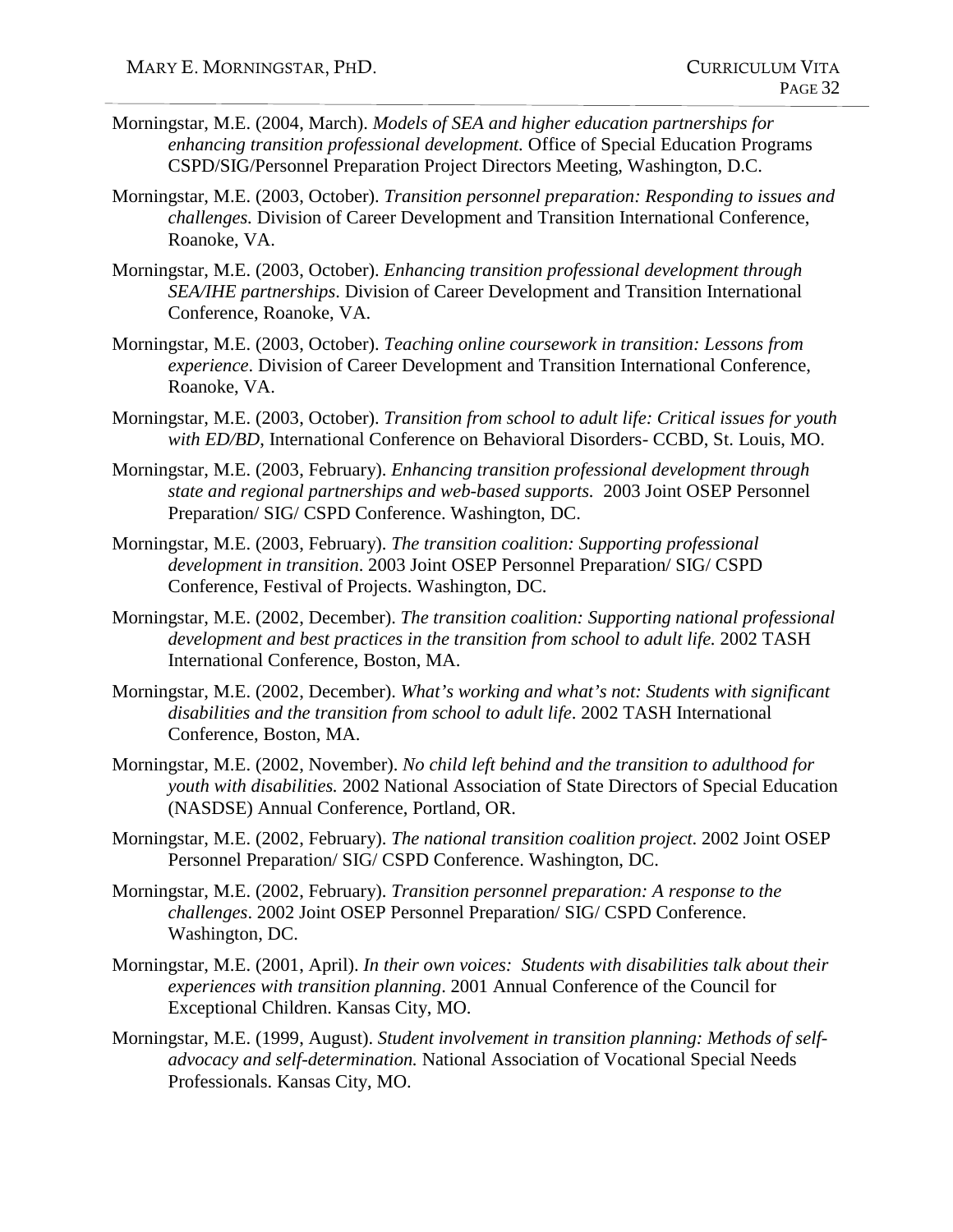- Morningstar, M.E. (1996, November). *In their own voices: Students with disabilities talk about their experiences with transition planning.* 1996 TASH Annual Conference, New Orleans, LA.
- Morningstar, M.E. (1998, December). *Perspectives of family members and young adults supported by medical technology on their transition from school to adult life.* 1998 TASH International Conference, Chicago, IL.

## **STATE/REGIONAL PRESENTATIONS**

- Morningstar, M.E. (2017, September 17). *Aligning transition practices for college and career readiness.* 2017 Transition Boot Camp, Bridgeport, WV.
- Morningstar, M.E. (2017, June 9). *Parent involvement, relationships, and communication.*  Colorado Transition Leadership Institute, Keystone, CO.
- Morningstar, M.E. (2017, June 9). *Incorporating evidence-based practices to improve outcomes: Going beyond compliance to quality!* Colorado Transition Leadership Institute, Keystone, CO.
- Morningstar, M.E. (2017, June 9). *Using multi-tiered systems to support youth toward college and career readiness.* Colorado Transition Institute, Keystone, CO.
- Morningstar, M.E. (2016, April 27). *Moving from compliance to quality transition outcomes for youth with disabilities*. Kent County ISD Transition Conference, Grand Rapids, MI.
- Morningstar, M.E. (2016, March 28). *KU Transition to Postsecondary Education for Youth with Intellectual Disabilities*. Lawrence, KS.
- Morningstar, M.E. (2016, March 10). *Enhancing employment outcomes for students with disabilities*. Rhode Island Transition Conference, Providence, RI.
- Morningstar, M.E. (2016, March 10). *Providing community-based inclusive transition services to youth with intellectual disability aged 18-21 years old*. Rhode Island Transition Conference, Providence, RI.
- Morningstar, M.E. (2016, February 23). *KU Transition to Postsecondary Education for Youth with Intellectual Disabilities*. Lawrence, KS.
- Morningstar, M.E. (2015, October 2). *Career preparation across the lifespan*. Idaho Council for Exceptional Children Annual Conference, Boise, ID.
- Morningstar, M.E. (2015, October 2). *What do you want to be when you grow up? Aiming for postsecondary success early*. Idaho Council for Exceptional Children Annual Conference, Boise, ID.
- Morningstar, M.E., (2015, August 6). *Moving beyond compliance: Making the transition to adult life.* West Virginia Department of Education. Charleston, WV.
- Morningstar, M.E., (2015, June 10). *Providing culturally responsive training to families*. Kansas Department of Education, Technical Assistance Statewide Network Transition Summit, Lawrence, KS
- Morningstar, M.E., Simonsen, M., Nix, T., Lee, H.J. (2015, June 8). *Transition services and*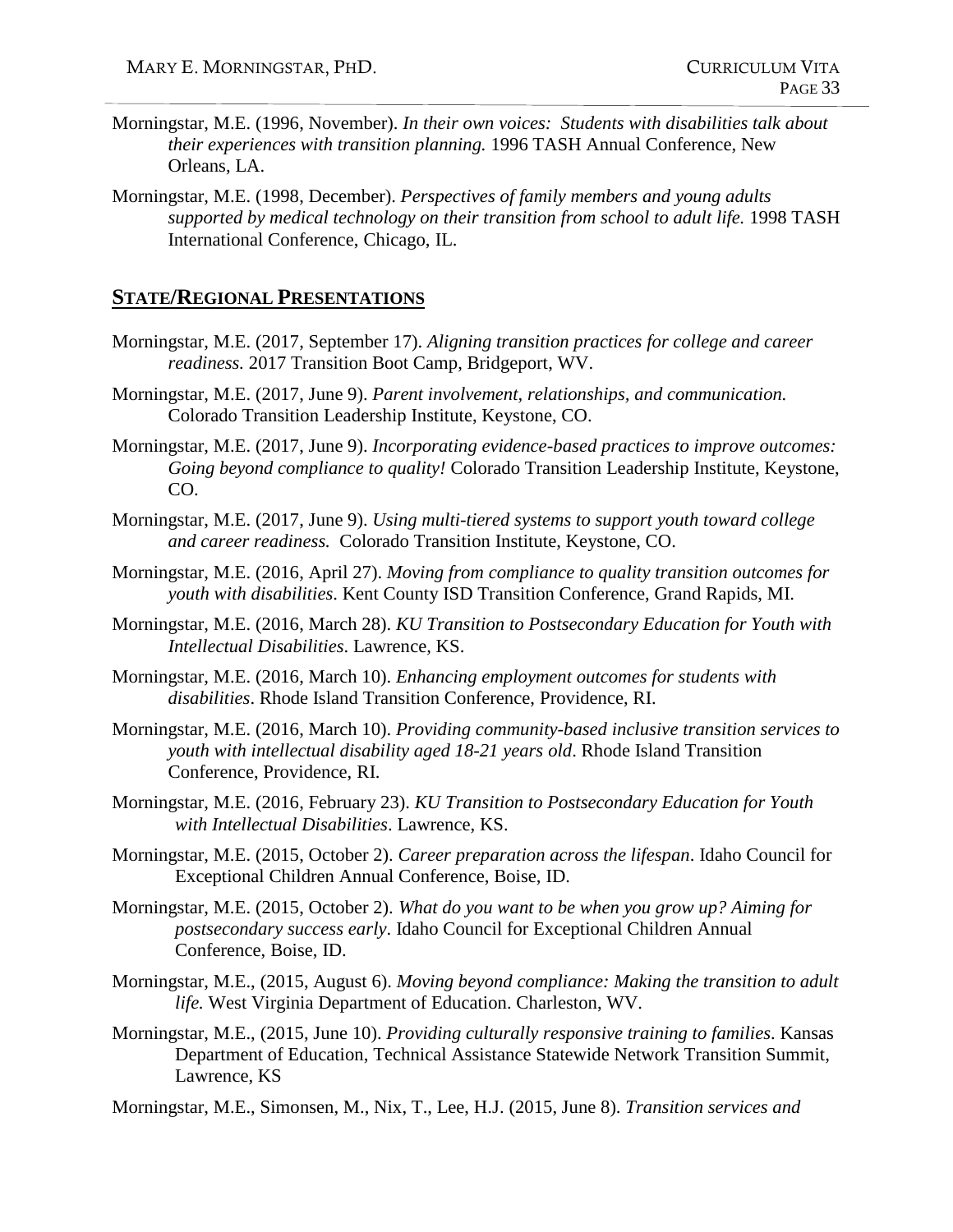*planning: Supporting families to engage*. Families Together, Topeka, KS.

- Morningstar, M.E. (2015, June 24). *Multi-tiered interventions and college and career readiness: What does it mean for high schools?* Utah Multi-tiered Systems of Support Statewide Conference, Salt Lake City UT.
- Morningstar, M.E. (2015, June 24). *What does it take to be college and career ready: Improving outcomes for youth with disabilities*. Utah Multi-tiered Systems of Support Statewide Conference, Salt Lake City UT.
- Morningstar, M.E., Siuty, M., & Robinson, S. (2015, May 1). *Identifying Missouri state priorities.* Missouri CEEDAR State Leadership Meeting. Missouri Department of Elementary and Secondary Education, Jefferson City, MO.
- Morningstar, M.E., Siuty, M., & Robinson, S. (2015, May 1). *Missouri state leadership team planning meeting.* Missouri CEEDAR State Leadership Meeting. Missouri Department of Elementary and Secondary Education, Jefferson City, MO.
- Morningstar, M.E. (2014, November 18). *Interagency collaboration: Ensuring seamless transitions*. South Carolina Interagency Transition Conference, Charleston, SC.
- Morningstar, M.E. (2014, November 18). *Interagency transition teams: Keeping on track moving forward*. South Carolina Interagency Transition Conference, Charleston, SC.
- Morningstar, M.E. (2014, November 10). *Postsecondary outcomes for students with disabilities: Moving from high school to adult life engagement*. Presented at the SPED 980: Cross Specialization Seminar I. University of Kansas, Lawrence, KS.
- Morningstar, M.E. (2014, September 25). *Moving from compliance to quality: Evaluating transition programs using the quality indicators of transition needs assessment-2*. Georgia College and Career Readiness Institute, Macon, GA.
- Morningstar, M.E. (2014, September 25). *Transition Coalition self-study: Team based learning to improve transition*. The Georgia College and Career Readiness Institute, Macon, GA.
- Morningstar, M.E. (2014, June 19). *Transition assessment for students with high incidence disabilities: The big picture*. Georgia Transition Assessment Institute, Atlanta, GA.
- Morningstar, M.E., Simonsen, M., Lee, H., Blanchat, C., Nix, T., & Girard, L. (2014, June 2). *Providing culturally responsive transition training to families*. TASN Transition Summit, Lawrence, KS.
- Morningstar, M.E. (2013, October 29). *Engaging families during secondary school & transition to adulthood*. Missouri DESE Community Transition Team (CTT) Conference, Jefferson City, MO. Keynote Invited
- Morningstar, M.E. (2013, October 17). *Transition to adult life engagement: Moving beyond compliance*. Iona College, New Rochelle, NY. Keynote Invited

Morningstar, M.E. (2013, October 5). *Resources and strategies for effectively implementing the*

*transition assessment requirements of IDEA.* Nevada Transition Conference, Las Vegas, NV. Invited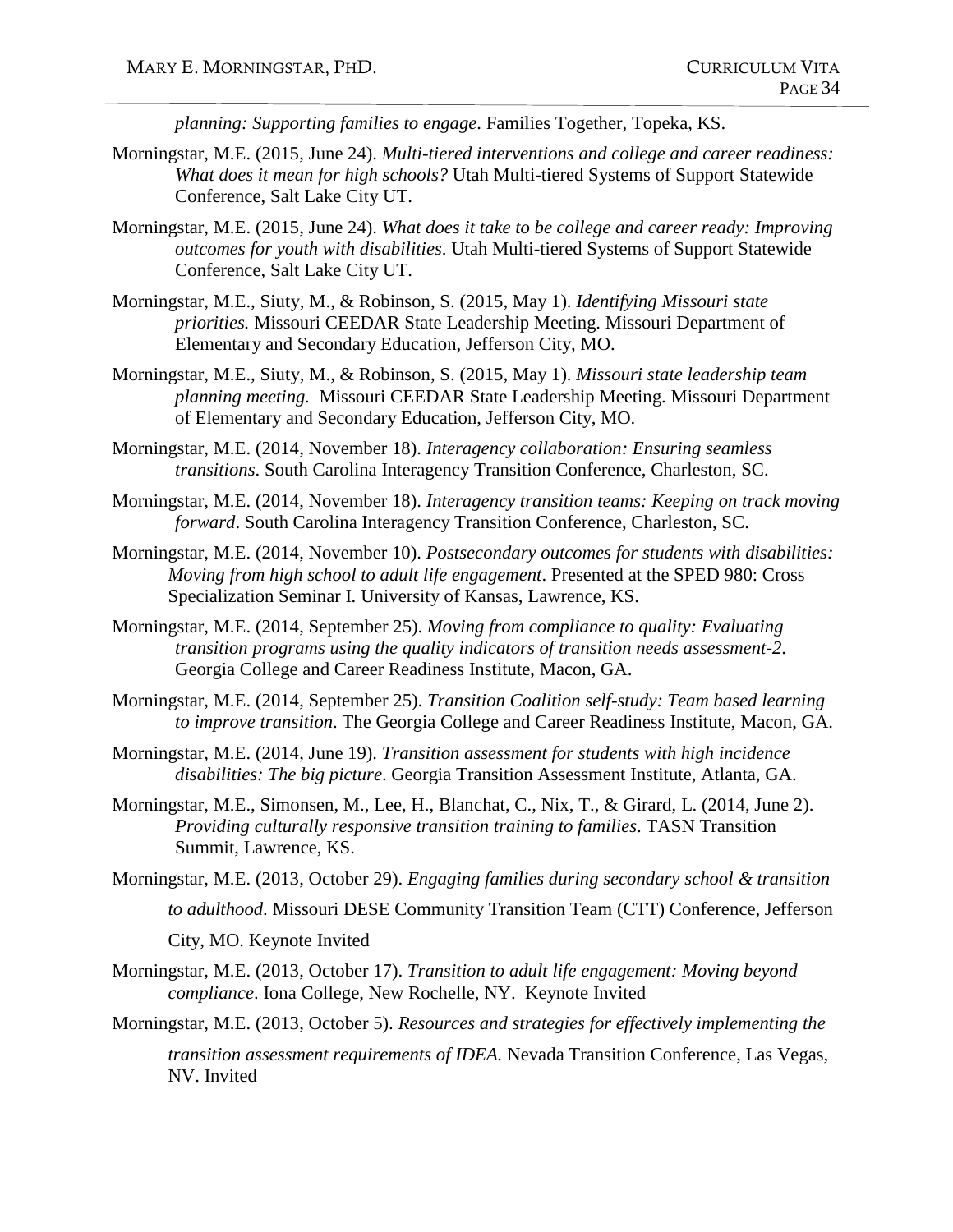- Morningstar, M.E. (2013, September 26). *What's in your toolkit? Building student-centered assessments.* The Georgia College & Career Readiness Institute, Pine Mountain, GA. Keynote Invited
- Morningstar, M.E., (2013, September 26). *Transition Coalition Self Study: Moving from compliance to quality transition planning practices.* The Georgia College & Career Readiness Institute, Pine Mountain, GA.
- Morningstar, M.E. (2013, June 26). *Tree of influence: Using data to improve CCaR programs*. GA Transition Coaches Institute, Macon, GA.
- Morningstar, M.E. (2013, June 24). *Supporting culturally diverse families of at risk youth during the transition to adulthood.* Missouri DESE Transition Summer Institute, Jefferson City, MO. Keynote, Invited.
- Morningstar, M.E. (2013, June 5). *Evidence-based instructional practices for student focused planning: Supporting students with significant disabilities*. TASN Transition Summit, Wichita, KS.
- Morningstar, M.E., (2012, October 17). *Supporting culturally diverse families in transition planning.* Arizona 12<sup>th</sup> Annual Transition Conference, Scottsdale, AZ.
- Morningstar, M.E., (2012, October 16). *Getting connected: Using online professional development resources*. Arizona 12<sup>th</sup> Annual Transition Conference, Scottsdale, AZ.
- Bassett, D., Fowler, C., Morningstar, M.E. & O'Leary, E. (2012, October 15). *National perspectives on transition: College and career readiness for all students.* Arizona 12<sup>th</sup> Annual Transition Conference, Scottsdale, AZ.
- Morningstar, M.E., (2012, June) *Planning for the transition from school to adult life*. 6<sup>th</sup>

Annual Autism Spectrum Disorders Workshop, Manhattan, KS.

Morningstar, M.E., (2012, June) *Enhancing career readiness and improving employment*

*outcomes: School and work-based actions*. Kansas Secondary Connections Summit, Overland Park, KS.

- Morningstar, M.E. (2011, November). *Transition throughout the life: The role of family members and siblings*. Ohio Adult Sibling Conference, Columbus, OH.
- Morningstar, M.E. (2011, February). *Enhancing employment outcomes during transition*. Presentation for Missouri Department of Elementary and Secondary Education, Jefferson City, MO.
- Morningstar, M.E. (2011, January). *Transition assessment for students with significant disabilities: Strategies and resources*. Presented at the Courage to Risk State CEC Conference, Colorado Springs, CO.
- Morningstar, M.E. (2011, January). *Aligning multi-tiered models of support in secondary schools with transition focused interventions*. Presented at the Courage to Risk State CEC Conference, Colorado Springs, CO.
- Morningstar, M.E. (2011, January). *Understanding the role of transition within RTI in secondary schools*. Presented at the Pennsylvania Statewide Transition Conference, Hershey, PA.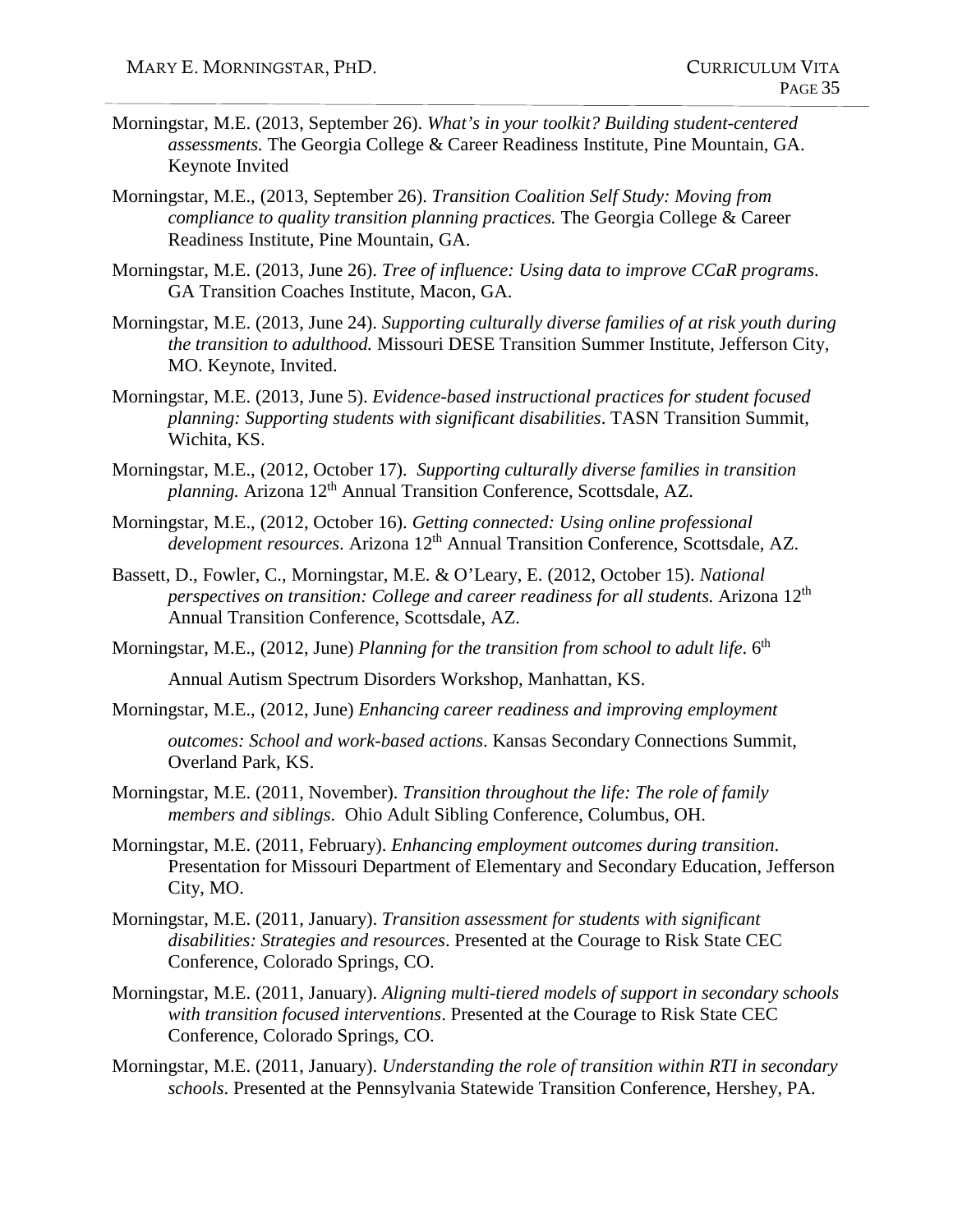- Morningstar, M.E. (2011, January). *Transition Assessment: The why, who, what, where, and how*. Presented at the Pennsylvania Statewide Transition Conference, Hershey, PA.
- Morningstar, M.E. (2010, November). *Vocational assessments: Career-readiness for students with disabilities*. Region 12 Educational Service Center Regional Training, Austin, TX.
- Morningstar, M.E. (2010, November). *Transition assessment for students with significant disabilities: Strategies and resources*. Region 4 Educational Service Center Regional Training, Houston, TX.
- Morningstar, M.E. (2010, October). *Transition assessment and students with significant disabilities.* Presented at the Division of Career Development and Transition Regional Conference, Mystic, CT.
- Morningstar, M.E., & Madaus, J.W. (2010, October). *RTI and transition planning: Its role and impact on assessment and planning for postsecondary settings.* Presented at the Division of Career Development and Transition Regional Conference, Mystic, CT.
- Morningstar, M.E. (2010, September). *Multi-tiered systems of support and transition to adulthood: Can we do both well?* Presented at the Arizona State Transition Conference, Phoenix, AZ.
- Morningstar, M.E. (2010, September). *Transition assessment and students with significant disabilities.* Presented at the Arizona State Transition Conference, Phoenix, AZ.
- Morningstar, M.E. (2009, August). *Transition assessment: The big picture.* Presented at Association for Persons in Supported Employment-MO Regional Employment Summit, Columbia, MO.
- Morningstar, M.E. (2009, August). *Discovering the best fit: Person-centered planning for career development.* Presented at Association for Persons in Supported Employment-MO Regional Employment Summit, Columbia, MO.
- Morningstar, M.E. (2009, August). *Best practices in career assessment.* Presented at Maryland High School Inclusion and Transition Planning Institute, Baltimore, MD.
- Morningstar, M.E. (2009, August). *Person-centered planning: How to get there from here.* Presented at Maryland High School Inclusion and Transition Planning Institute, Baltimore, MD.
- Morningstar, M.E. (2009, February). *Transition & IDEA 2004: Moving from compliance to quality.* Presented at Missouri Parent Action, Inc. Transition Mentors Statewide Training. Columbia, MO.
- Morningstar, M.E. (2009, February). *An overview of transition assessment.* Presented at Park Hill School District Professional Development Day, Kansas City, MO.
- Morningstar, M.E. (2008, December). *An overview of transition assessment.* Presented at Missouri Department of Special Education Statewide Training, Jefferson City, MO.
- Morningstar, M.E. (2008, October). *The role of families during transition planning: Family systems perspective during transition.* Presented at Touch the Future Conference, Atlanta, GA.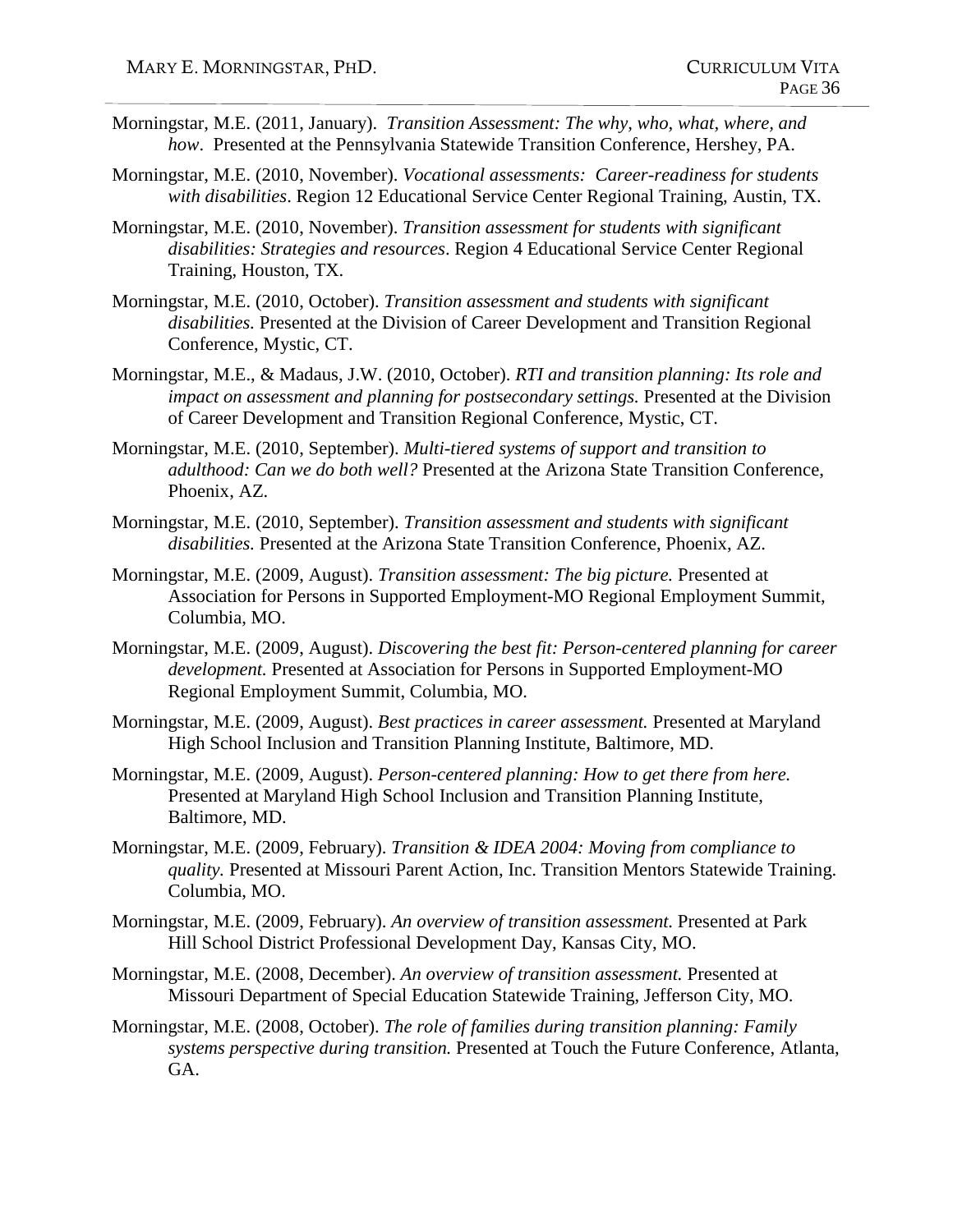- Morningstar, M.E. (2008, October). *Effective strategies for interagency collaboration: What works from districts that are doing it!* Presented at Touch the Future Conference, Atlanta, GA.
- Morningstar, M.E. (2008, October). *Student development: Self-determination, vocational programs & 18-21 community-based programs.* Presented at Touch the Future Conference, Atlanta, GA.
- Morningstar, M.E. (2008, October*). Student-focused planning: Transition assessment.* Presented at Touch the Future Conference, Atlanta, GA.
- Morningstar, M.E. (2008, October). *Innovative transition practices: The big picture.* Presented at Touch the Future Conference, Atlanta, GA.
- Morningstar, M.E. (2008, September). *Aligning annual IEP goals to measurable postsecondary goals.* Presented at Arizona State Transition Conference, Phoenix, AZ.
- Morningstar, M.E. (2008, March). *Transition activities across the state of Missouri: Where are we? Where are we headed?* Presented at Missouri Special Education Advisory Panel, Jefferson City, MO.
- Morningstar, M.E. (2007, October). *Postcards from the edge: Strategies for effective transition for 18-21 year old students.* Presented at Idaho Statewide Council for Exceptional Children Conference, Sun Valley, ID.
- Morningstar, M.E. (2007, September). *Implementing the age appropriate transition assessment requirements of IDEA 2004.* Presented at Arizona Statewide Transition Conference, Phoenix, AZ.
- Morningstar, M.E. (2007, August). *Best practices in transition: Getting from compliance to quality services.* Presented at Illinois Special Education Directors' Conference, Springfield, IL.
- Morningstar, M.E. (2007, June). *Collecting data, showing progress; and Implementing the age appropriate transition assessment requirements of IDEA 2004.* Presented at Arizona Community Transition Team Training, Phoenix, AZ.
- Morningstar, M.E. (2007, March*). Implementing the age appropriate transition assessment requirements of IDEA 2004.* Presented at KansTran Summit, Wichita, KS.
- Morningstar, M.E. (2007, January). *Identifying, prioritizing & action planning community transition resources and needs.* Presented at Arizona Community Transition Team Training, Phoenix, AZ.
- Morningstar, M.E. (2007, January). *School-business partnerships: An overview.* Presented at Arizona Community Transition Team Training, Phoenix, AZ.
- Morningstar, M.E., & P. Noonan (2006, December). *Overview of effective practices: Moving to quality in transition planning.* Presented at Arizona Community Transition Team Training, Phoenix, AZ.
- Morningstar, M.E., & P. Noonan (2006, December). *Promoting interagency collaboration among community transition teams.* Presented at Arizona Community Transition Team Training, Phoenix, AZ.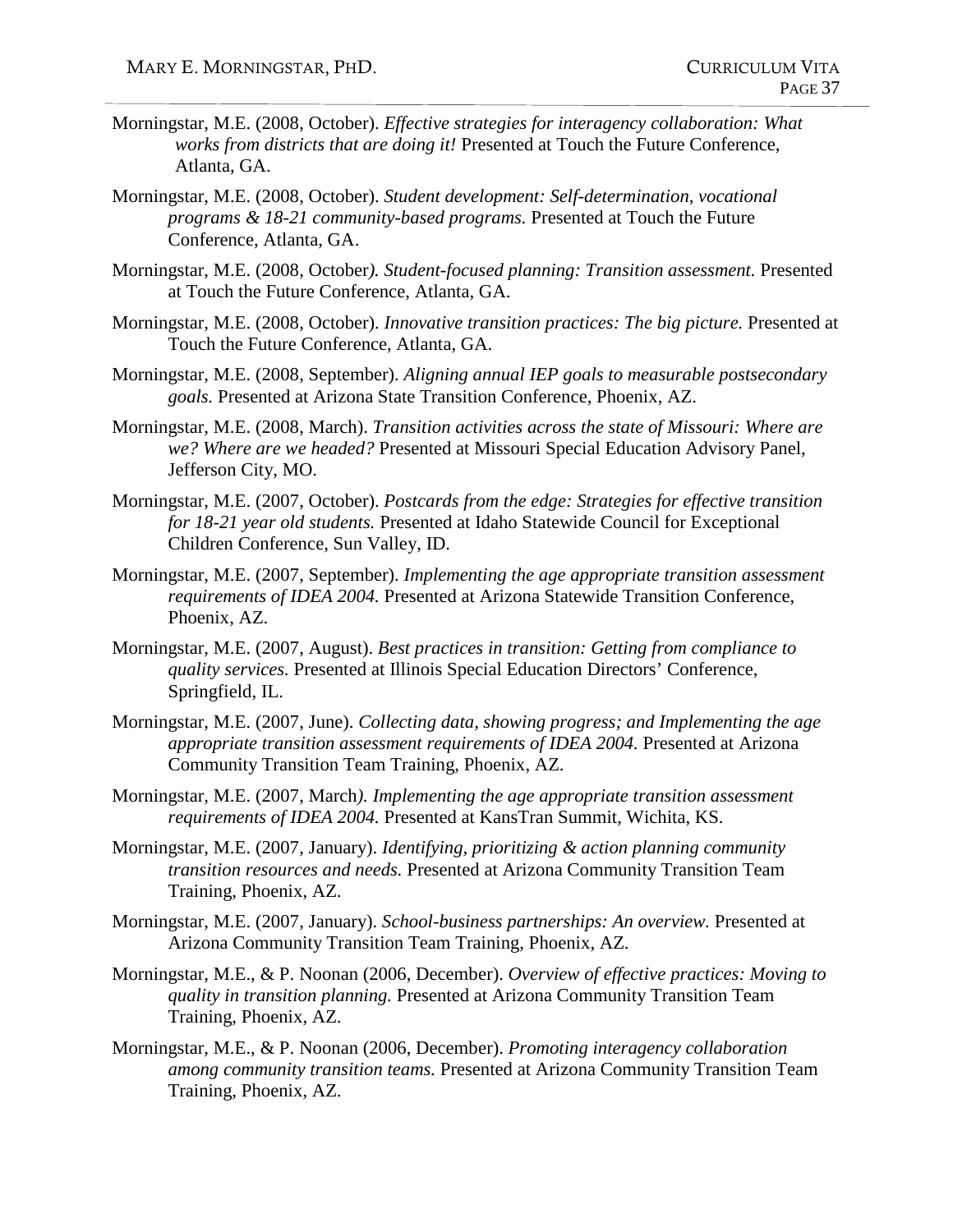- Morningstar, M.E. (2006, June). *Social Security Advisory Board Disability Round Table.* Presented at Kansas City, MO. Invited participant at Social Security Advisory Board Disability Round Table
- Morningstar, M.E. (2006, June). *Interagency and community collaboration for transition: Barriers and strategies for success*. Presented at Louisiana Transition Summit, Baton Rouge, LA.
- Morningstar, M.E. (2006, June). *Understanding family systems in promoting and supporting transition planning.* Presented at Louisiana Transition Summit, Baton Rouge, LA.
- Morningstar, M.E. (2006, May). *Effective strategies for interagency collaboration: What works from districts that are doing it!* Presented at KansTran Transition Summit, Wichita, KS.
- Morningstar, M.E. (2006, May). *Best practices in transition: Getting from compliance to quality services.* Presented at Families Together Mini-Conference, Wichita, KS.
- Morningstar, M.E. (2006, February). *Implementing the age appropriate transition assessment requirements of IDEA 2004.* Presented at 22nd Annual Parent-Educator Connection Conference, Ames, IA.
- Morningstar, M.E. (2006, February). *Transition assessment: The big picture.* Presented at 22nd Annual Parent-Educator Connection Conference, Ames, IA.
- Morningstar, M.E. (2005, December). *Transition planning for youth with disabilities.* Presented at Families Together Conference, Wichita, KS.
- Morningstar, M.E., & Blaauw, W. (2005, August). *The Kansas transition model.* Presented at the annual KSDE special education directors leadership meeting, Wichita, KS.
- Morningstar, M.E. (2005, May). *Transition planning for youth with significant disabilities: What do families need to know and be able to do?* Presented at for Missouri-TASH Transition Training Workshop, Independence, MO.
- Morningstar, M.E. (2004, February). *Best practices in planning for transition.* Park Hill School District, Park Hill, MO.
- Morningstar, M.E. (2003, October). *Comprehensive transition services for students with disabilities: Part 1: 18-21 commencement models*. Shawnee Mission School District, Overland Park, KS.
- Morningstar, M.E. (2003, October). *Comprehensive transition services for students with disabilities: Part 2: Quality of life for adults with severe disabilities*, Shawnee Mission School District, Overland Park, KS.
- Morningstar, M.E. (2003, June). *Best practices in planning for the transition from school to adult life for youth with disabilities: Understanding the transition requirements of IDEA*. Project START Interagency Planning Committees Mason City/Waterloo, IA
- Morningstar, M.E. (2003, April). *Best practices in planning for the transition from school to adult life for youth with disabilities*. SSA Regional Transition Conference. Kansas City, MO.
- Morningstar, M.E. (2003, March). *Current issues in transition planning and services in Kansas*. KSDE Special Education Advisory Board. Topeka, KS.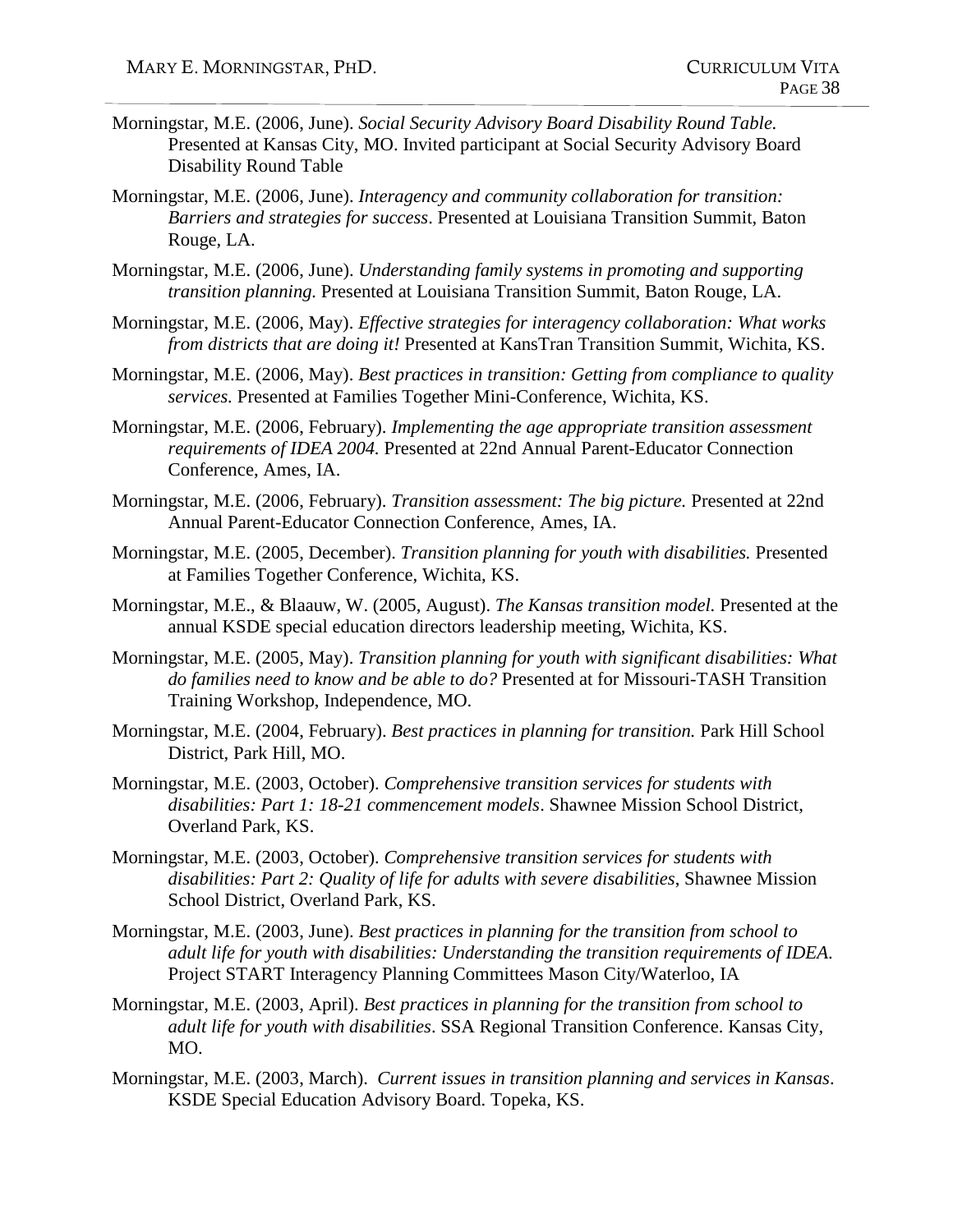- Morningstar, M.E. (2002, August). *Critical elements of transition planning and services*. Governor's Conference on Developmental Disabilities. Oklahoma City, OK.
- Morningstar, M.E. (1999, May). *Legal issues associated with the transition requirements of IDEA.* ADA Symposium '99. Kansas City, MO.
- Morningstar, M.E. (1999, April). *Midwest regional transition outreach meeting*. 2-day meeting for Midwestern state departments of education and high education faculty. Kansas City, MO.
- Morningstar, M.E. (1998, October). *The role of families in transition planning*, DCDT Mid-West Regional Conference, Kansas City, MO.
- Morningstar, M.E. (1997, September). *Person-centered planning for transition*. University of Kansas, Department of Special Education, ITV Course, Lawrence, KS
- Morningstar, M.E. (1996, June). *Collaborative transition teams.* University of New Orleans, Severe Disabilities Summer Institute, New Orleans, LA.
- Morningstar, M.E. (1996, June). *Collaboration for individual outcomes: Group action planning & personal futures planning.* University of New Orleans, Severe Disabilities Summer Institute, New Orleans, LA.
- Morningstar, M.E. (1996, June). *Interagency collaboration for transition.* University of New Orleans, Severe Disabilities Summer Institute, New Orleans, LA.
- Morningstar, M.E. (1996, October). *Using a comprehensive staff development approach to enhance systematic changes in transition planning*. DCDT Regional Conference, Minneapolis, MN.
- Morningstar, M.E. (1996, October). *In their own voices: Students with disabilities talk about their experiences with transition planning.* DCDT Regional Conference, Minneapolis, MN.
- Morningstar, M.E. (1995, September). *Marathon skills for families in transition*. OT/PT Annual Conference, Kansas City, MO.
- Morningstar, M.E. (1995, June). *Overview of IDEA legislation*. University of New Orleans, Severe Disabilities Summer Institute, New Orleans, LA.
- Morningstar, M.E. (1995, June). *Quality indicators of transition planning.* University of New Orleans, Severe Disabilities Summer Institute, New Orleans, LA.
- Morningstar, M.E. (1995, June). *History of transition in Louisiana.* University of New Orleans, Severe Disabilities Summer Institute, New Orleans, LA.
- Morningstar, M.E. (1995, June\_. *Identification of transition issues* University of New Orleans, Severe Disabilities Summer Institute, New Orleans, LA.
- Morningstar, M.E. (1995, June). *Prioritize the transition issues: Overview of process to be used.*  University of New Orleans, Severe Disabilities Summer Institute, New Orleans, LA.
- Morningstar, M.E. (1995, June). *What should an appropriate secondary program address?* University of New Orleans, Severe Disabilities Summer Institute, New Orleans, LA.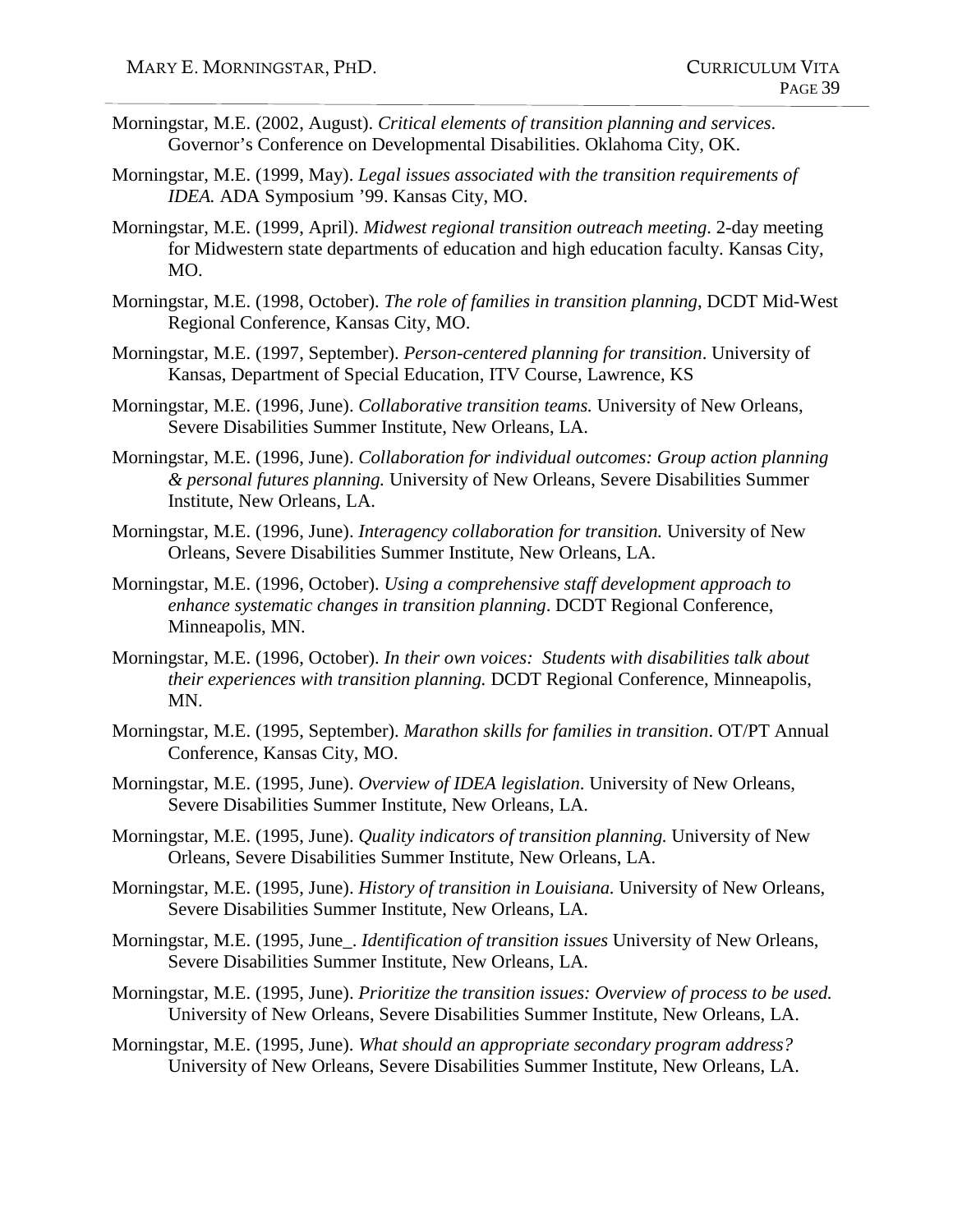- Morningstar, M.E. (1995, June). *How can self-advocacy and consumer choice be addressed for students?* University of New Orleans, Severe Disabilities Summer Institute, New Orleans, LA.
- Morningstar, M.E. (1995, June). *When should individual transition planning meetings begin?* University of New Orleans, Severe Disabilities Summer Institute, New Orleans, LA.
- Morningstar, M.E. (1995, June). *What if there are few quality adult options available?* University of New Orleans, Severe Disabilities Summer Institute, New Orleans, LA.
- Morningstar, M.E. (1995, June). *How can we help families to better negotiate the transition process?* University of New Orleans, Severe Disabilities Summer Institute, New Orleans, LA.
- Morningstar, M.E. (1995, June). *How can we increase the effectiveness of our core transition team?* University of New Orleans, Severe Disabilities Summer Institute, New Orleans, LA.
- Morningstar, M.E. (1995, June). *Prioritizing issues and action planning for transition.* University of New Orleans, Severe Disabilities Summer Institute, New Orleans, LA.
- Morningstar, M.E. (1995, May). *From old to new horizons in transition planning: Getting a life*. University of Florida, Florida State Transition Systems Change Project. Orlando, FL**.**
- Morningstar, M.E. (1995, May). *Overview of group action planning* University of Florida, Florida State Transition Systems Change Project. Gainesville, FL
- Morningstar, M.E. (1995, May) *Taking inventory: What do we have in place now?* University of Florida, Florida State Transition Systems Change Project.
- Morningstar, M.E. (1995, March). *Job coach training for para professional conference.* Kansas State Department of Education, Topeka, KS.
- Morningstar, M.E. (1994, September) *Quality indicators of collaborative transition planning*. DCDT Regional Conference, Milwaukee, WI.
- Morningstar, M.E. (1994, April). *Community-based vocational education and the fair labor standards act training agreement*. Kansas Statewide Transition Conference, Salina, KS.
- Morningstar, M.E. (1993, May). *Transition planning in Kansas*. Kansas Chapter of the American Association of Mental Retardation Statewide Meeting. Wichita, KS.
- Morningstar, M.E. (1993, April). *What makes an effective transition council*? Statewide meeting of Transition Councils. Sponsored by the University of Kansas, McPherson, KS.
- Morningstar, M.E. (1993, April). *IDEA and transition*. The Arc of Kansas State Convention, Lawrence, KS.
- Morningstar, M.E. (1993, January). *Transition councils in Kansas*. Families Together, Inc. Topeka, KS
- Morningstar, M.E. (1992, June). *Marathon skills for families*. Texas ARC State Convention. Dallas, TX
- Morningstar, M.E. (1992, June). *Planning for tomorrow: Parent-professional partnerships*. Texas ARC State Convention. Dallas, TX.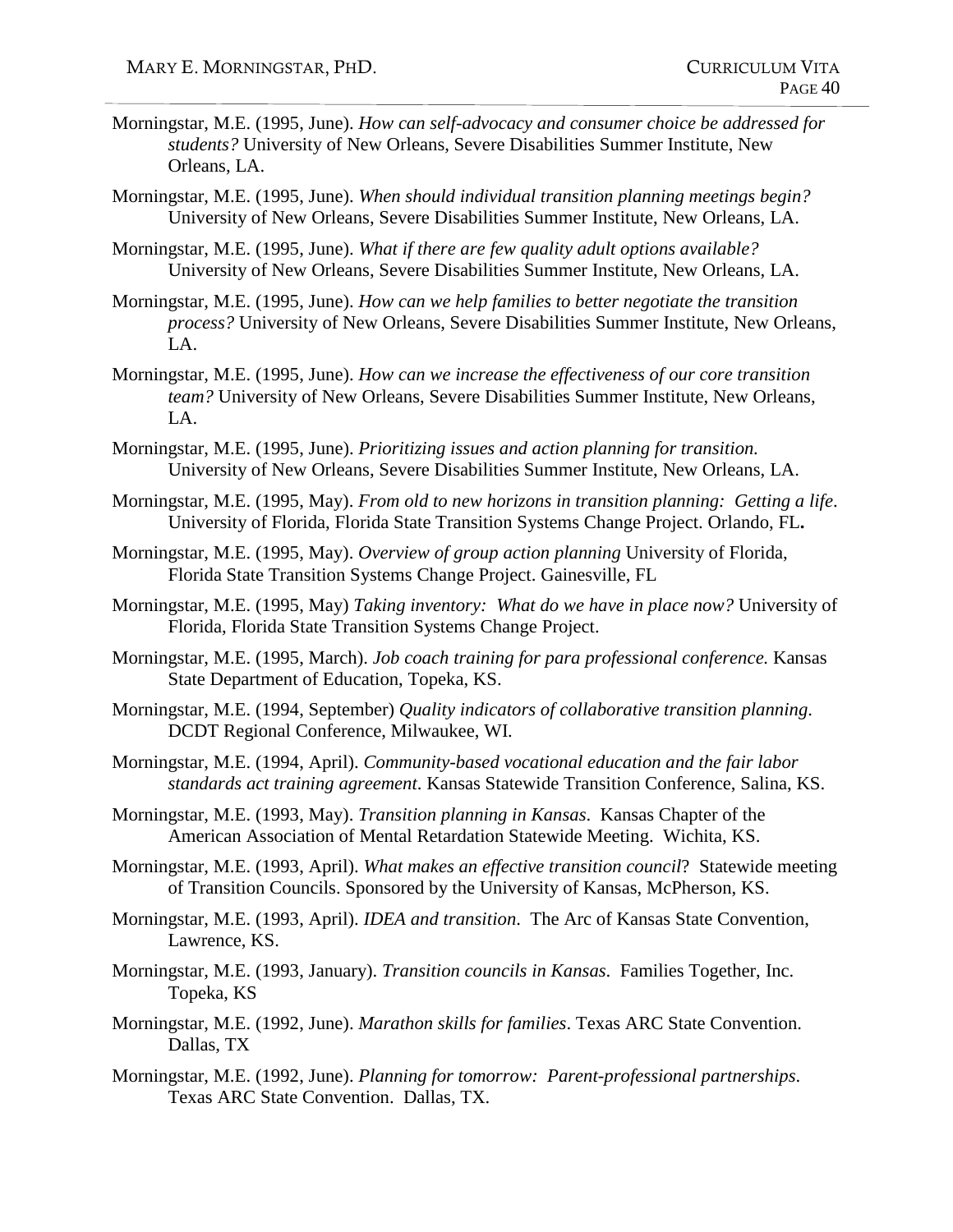- Morningstar, M.E. (1992, April). *Inclusive adult life*. Kansas-TASH Annual Meeting, Kansas City, MO.
- Morningstar, M.E. (1992, March). *Planning for tomorrow: Parent-professional collaboration*. Missouri-TASH Annual Meeting, Columbia, MO.
- Morningstar, M.E. (1992, March) *Values that shape our thinking about inclusion*. Downs Syndrome Congress, St. Louis, MO.
- Morningstar, M.E. (1992, March). *Planning for the future*. Downs Syndrome Congress, St. Louis, MO.
- Morningstar, M.E. (1992, January). *Transition from school to employment: The family perspective*. Employment of People with Disabilities: Issues and Opportunities. Wichita, KS. Sponsored by: Dole Foundation for Employment of People with Disabilities; University of Kansas; Wichita State University. Wichita, KS.
- Morningstar, M.E. (1991, November). *Families and transition to adult life: What have we forgotten?* The Association for Persons with Severe Handicaps, 18th National Conference, Washington, DC.
- Morningstar, M.E. (1991, November). *Bridges to success: Spanning the distance from vision to reality*. The Association for Persons with Severe Handicaps, 18th National Conference, Washington, DC.
- Morningstar, M.E. (1991, October). *Mission impossible: Systems change in transition services*. The Division on Career Development International Conference. Kansas City, MO.
- Morningstar, M.E. (1991, July). *Bridges to success: Spanning the distance from vision to reality*. Association for Persons in Supported Employment 2nd Annual Conference. San Diego, CA
- Morningstar, M.E. (1991, July). *Families and transition: What have we forgotten?* Association for Persons in Supported Employment 2nd Annual Conference. San Diego, CA.
- Morningstar, M.E. (1991, May). *Friendships and social experiences in the community*. American Association on Mental Retardation 115th Annual Meeting. Washington, D. C.

#### **WEBINARS**

- Morningstar, M.E. (2016, December 6). How to improve transition results for high school students with disabilities. [Online webinar, National Invited] Presence Learning. [http://presencelearing.com](http://presencelearing.com/)
- Kohler, P., Test, D., & Morningstar, M.E. (2015, September 29). *Secondary transition: Evidence-based practices to improve results*. [Online webinar, National Invited]. The National Center for Systemic Improvement.<http://ncsi.wested.org/resources/webinars/>
- Morningstar, M.E., & Lattin, D.L. (2015, August, 18). *Online and distance technical assistance: The Transition Coalition.* Professional development for the National Technical Assistance Center on Transition. [Online webinar, National Invited].
- Test, D., Kohler, P., Unruh, D., Morningstar, M.E., & Hyatt, J. (2015, April 16). *Introducing the*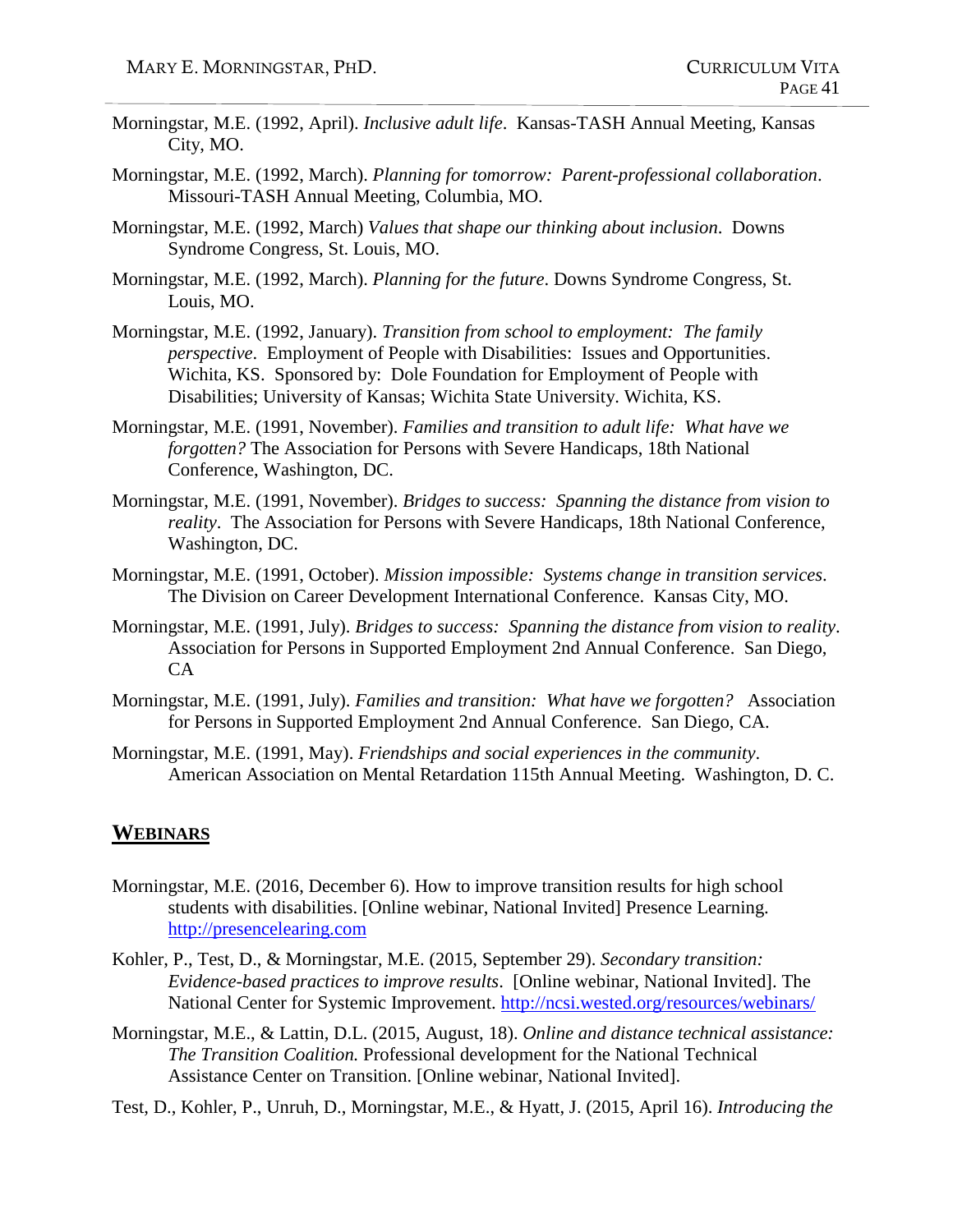National *Technical Assistance Center on Transition*. [Online Webinar, National, Invited]

- Morningstar, M.E., Siuty, M., & Robinson, S.M. (2014, April 24). *Missouri CEEDAR Educator Preparation Programs Introductory Webinar*. [Online webinar, State Invited]. Lawrence, KS: University of Kansas.
- Morningstar, M.E. & Lattin, D.L. (2012, August 8). *Engaging learners in online professional development for transition*. [Online Webinar, National Invited] National Secondary Transition Technical Assistance Center National.
- Morningstar, M.E. (2011, January). *Transition assessment: The big picture.* [Online webinar, State, Invited]. Presented at the Region 13 Educational Service Unit Regional Transition Webinar Series Part # 3: An Overview of Transition Choices, Nebraska Department of Education.

#### **LOCAL DISTRICT AND COMMUNITY WORKSHOPS**

- Morningstar, M.E. (2017, July 7). *KU-Transition to Postsecondary Education (KUTPE): Inclusive experiences for young adults with intellectual disability.* Kansas University Center on Developmental Disabilities – Consumer Advisory Panel. Lawrence, KS.
- Morningstar, M. E. (2016, April 27). *Moving from compliance to quality transition outcomes for youth with disabilities*. Kent County ISD Transition Conference, Grand Rapids, MI.
- Morningstar, M.E. (2008, August). *Understanding the transition requirements of IDEA 2004*. Missouri School for the Blind Professional Development Day, St. Louis, MO.
- Morningstar, M.E. (2008, August). *Applying the Missouri indicators for transition IEPs*. Missouri School for the Blind Professional Development Day, St. Louis, MO.
- Morningstar, M.E. (2009, February). *Transition & IDEA 2004: Moving from compliance to quality practices.* Park Hill School District Professional Development Day. Kansas City, MO.
- Morningstar, M.E. (2008, August). *Understanding the transition requirements of IDEA 2004 & applying the Missouri indicators for transition IEPs*. Missouri School for the Blind, St. Louis, MO.
- Morningstar, M.E. (2008, June). *Transition assessment: The big picture*. University of Kansas Transition Summer Institute. Lawrence, KS.
- Morningstar, M.E. (2008, January). *Best practices in transition: Getting from compliance to quality services*. Northwest Suburban Special Education Organization Institute Day, Chicago, IL.
- Morningstar, M.E. (2008, January). *Implementing the age appropriate transition assessment requirements of IDEA 2004.* Henrico County Public Schools, Richmond, VA.
- Morningstar, M.E. (2008, January). *Implementing the age appropriate transition assessment requirements of IDEA 2004*. Henrico County Public Schools, Richmond, VA.
- Morningstar, M.E. (2007, March). *Best practices in transition: Getting from compliance to quality services*. Henrico County Public Schools, Richmond, VA.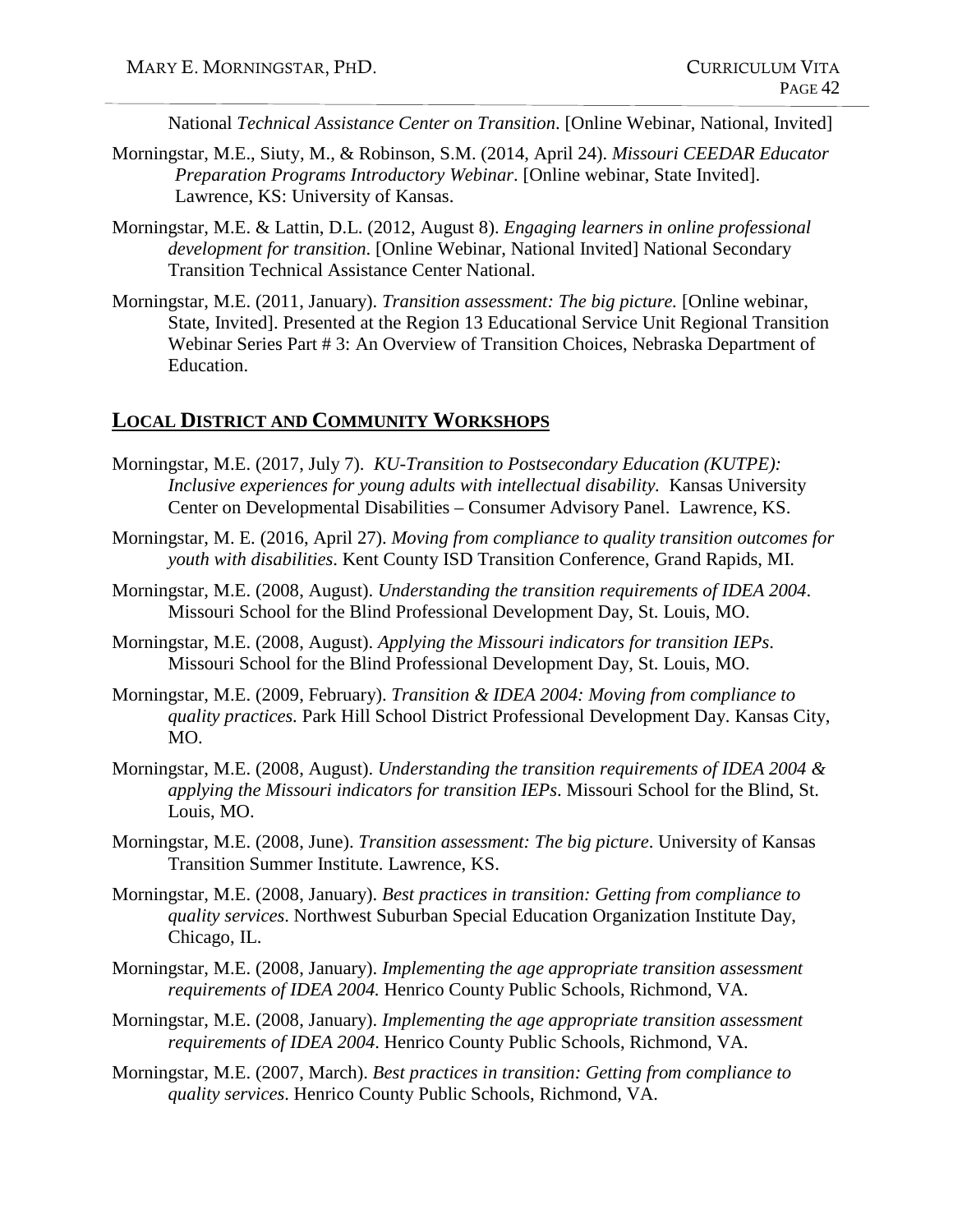- Morningstar, M.E. (2001, August). *Collaboration to enhance learning for all students.* 2 Day training and technical assistance meeting for secondary general and special education teachers from Harmon High School, Kansas City, KS.
- Morningstar, M.E. (2001, August). *Effective vocational programs: An overview of quality indicators*. Dallas Independent School District, Dallas, TX.
- Morningstar, M.E. (2001, August). *Career and vocational assessment: Developing individualized career profiles*. Dallas Independent School District, Dallas, TX.
- Morningstar, M.E. (2001, August). *Facilitating employer partnerships & job development strategies*. Dallas Independent School District, Dallas, TX.
- Morningstar, M.E. (2001, August). *Facilitating employer partnerships & job development strategies*. Dallas Independent School District, Dallas, TX.
- Morningstar, M.E. (2001, August). *School-based career development activities*. Dallas Independent School District, Dallas, TX.
- Morningstar, M.E. (2001, August). *Work-site career development experiences*. Dallas Independent School District, Dallas, TX.
- Morningstar, M.E. (2001, August). *On-the-job supports for students*. Dallas Independent School District, Dallas, TX.
- Morningstar, M.E. (2001, August). *Pulling it all together: Next steps for DISD*. Dallas Independent School District, Dallas, TX.
- Morningstar, M.E. (2001, June). *Transition and the IEP process*. Dallas Independent School District, Dallas, TX.
- Morningstar, M.E. (2001, June). *Vocational program development*. Dallas Independent School District, Dallas, TX.
- Morningstar, M.E. (2001, June). *Inclusion in high school*. Dallas Independent School District, Dallas, TX.
- Morningstar, M.E. (2001, June). *18-21 Programs*. Dallas Independent School District, Dallas, TX.
- Morningstar, M.E. (2001, June). *Community-based instruction*. Dallas Independent School District, Dallas, TX.
- Morningstar, M.E. (2001, June). Best practices in transition planning and services. Dallas Unified School District, Dallas, TX.
- Morningstar, M.E. (2000, May). Implementing best practices in career development and supported employment for youth with disabilities Plano School District, TX
- Morningstar, M.E. (2000, May). *Overview of critical elements of transition planning and services.* Plano School District, TX
- Morningstar, M.E. (2000, May). *Laying the foundation for school programs in career development and supported employment.* Plano School District, TX
- Morningstar, M.E. (2000, May). *Models of career development, supported employment and vocational training programs.* Plano School District, TX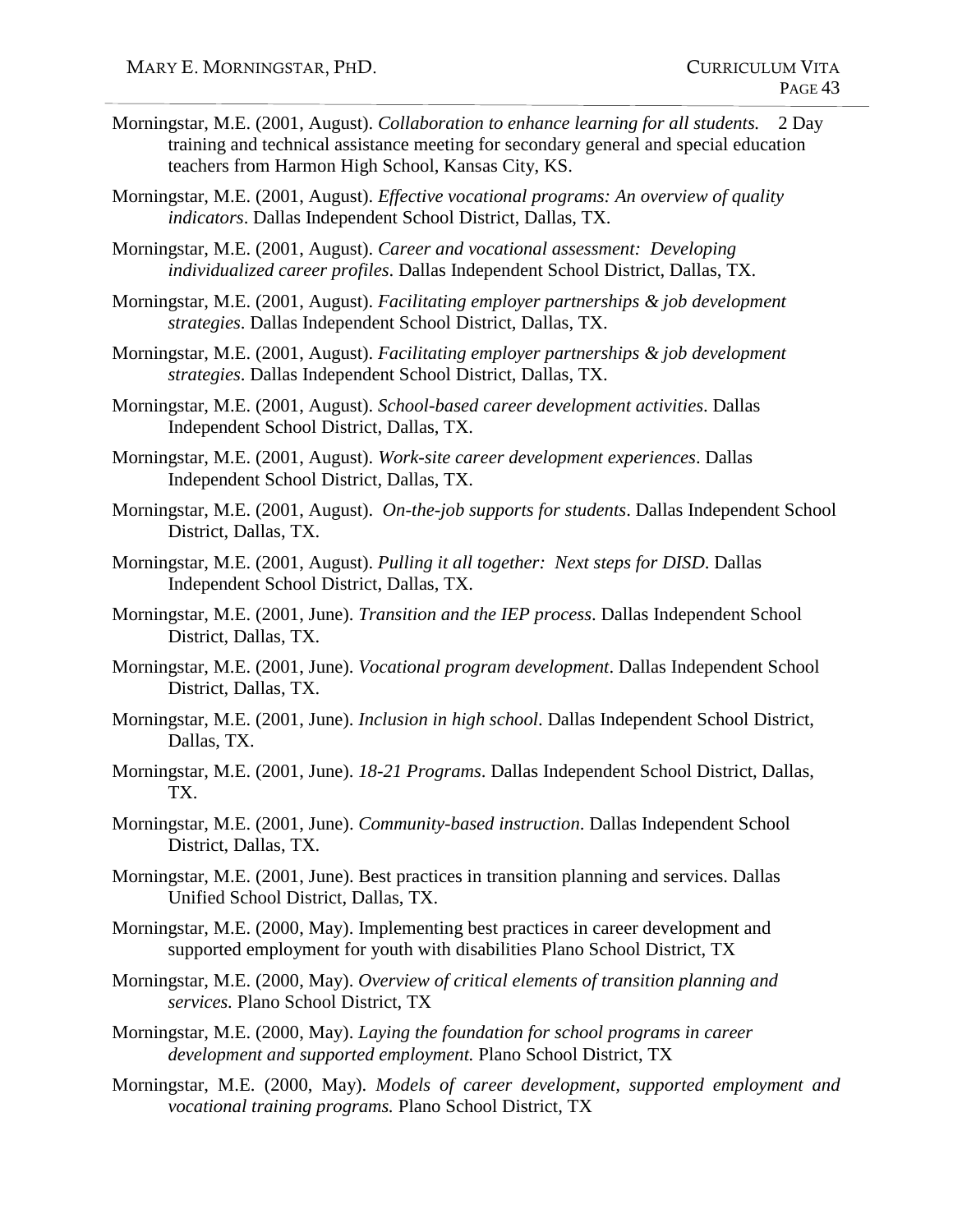- Morningstar, M.E. (2000, May). *Individualized planning and assessment for employment.* Plano School District, TX
- Morningstar, M.E. (2000, May). *Securing employment: Job development & job analysis.* Plano School District, TX
- Morningstar, M.E. (2000, May). *Job placement & training techniques.* Plano School District, TX
- Morningstar, M.E. (1999, February). *Best practices in planning for transition*, 2-day workshop for secondary special educators from the East Central Kansas Special Education Cooperative. Lawrence, KS.
- Morningstar, M.E. (1995, March). *In their own voices: Students with disabilities talk about their experiences with transition planning*. University of Kansas, Department of Education, Trends and Issues Class. (co-presenter)
- Morningstar, M.E. (1995, February). *Peer relationships and peer interactions.* Northwest Educational Service Center, Oakley, KS.
- Morningstar, M.E. (1995, February). *Person-centered planning.* Kansas State University, Department of Special Education Manhattan, KS.
- Morningstar, M.E. (1994, September). *Quality of life for students with severe disabilities.*  Northwest Educational Service Center, Oakley, KS.
- Morningstar, M.E. (1994, September). *Effective practices for students with severe disabilities* Northwest Educational Service Center, Oakley, KS.
- Morningstar, M.E. (1994, September). *Person-centered planning.* Northwest Educational Service Center, Oakley, KS.
- Morningstar, M.E. (1994, September). *Environmental analysis of the community.* Northwest Educational Service Center, Oakley, KS.
- Morningstar, M.E. (1993, July). *The status of transition in Kansas*. Emporia State University, Emporia, KS.
- Morningstar, M.E. (1994, April). *Group* a*ction planning: A new vision for today and tomorrow*, Omaha, NE.
- Morningstar, M.E. (1993, August). *Transition planning*. Olathe School District, Olathe, KS.
- Morningstar, M.E. (1992, January). *Job coaches: A new look for the 90's*. Full Citizenship, Inc. Lawrence, KS.
- Morningstar, M.E. (1992, January). *Everything you wanted to know about systematic instruction but were afraid to ask*. Full Citizenship, Inc., Lawrence, KS.
- Morningstar, M.E. (1991, September). *Transition services in the 1990's*. Expo 91: Transition to Adult Life. McPherson County Diversified Services, Inc., McPherson, KS
- Morningstar, M.E. (1991, September). *Meeting the challenges of transition to employment*. Expo 91: Transition to Adult Life. McPherson County Diversified Services, Inc., McPherson, KS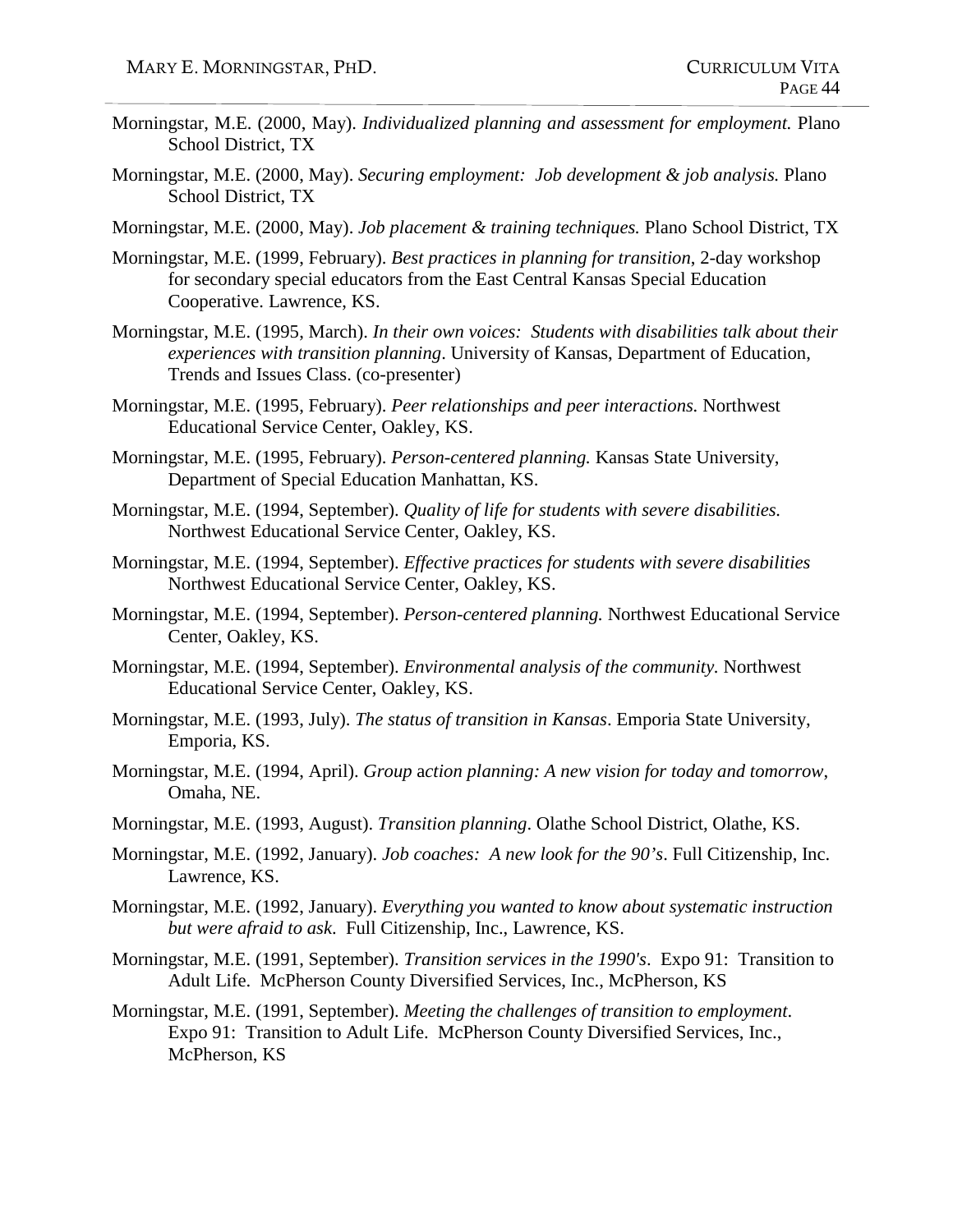- Morningstar, M.E. (1991, July). *Parent /professional partnerships*. Community Partnerships: Pathways to Success. Supported Employment and Independent Living Services (SELS). Palmer, Alaska.
- Morningstar, M.E. (1991, July). *Marathon skills for families*. Community Partnerships: Pathways to Success. Supported Employment and Independent Living Services (SELS). Palmer, Alaska.
- Morningstar, M.E. (1991, April). *Natural supports: Using informal friendship/advocacy networks to facilitate integration in the community and on the job*. Young Adult Institute 12th Annual International Conference. New York City, NY.
- Morningstar, M.E. (1991, April). *The six marathon skill for parents*. Devereux Conference for Exceptional Families. Devereux Foundation, Devon, Pa.
- Morningstar, M.E. (1991, September). *Personal futures planning for young adults with developmental disabilities*. Expo 91: Transition to Adult Life. McPherson County Diversified Services, Inc., McPherson, KS
- Morningstar, M.E. (1991, September). *Interagency collaboration: How to set up and keep going a transition council in your community.* Expo 91: Transition to Adult Life. McPherson County Diversified Services, Inc., McPherson, KS
- Morningstar, M.E. (1991, July). *Life after high school: Planning for the transition from school to adult life*. Community Partnerships: Pathways to Success. Supported Employment and Independent Living Services (SELS). Palmer, Alaska.
- Morningstar, M.E. (1991, July). *Building support networks*. Community Partnerships: Pathways to Success. Supported Employment and Independent Living Services (SELS). Palmer, Alaska.
- Morningstar, M.E. (1991, April). *Anticipating and planning for future needs*. Devereux Conference for Exceptional Families. Devereux Foundation, Devon, Pa.
- Morningstar, M.E. (1990, January). *Families and transition: Preparing and advocating for the future*. Downs Syndrome Association of Kansas City, Kansas City, MO.
- Morningstar, M.E. (1990, November). *Families and transition: Preparing and advocating for the future*. Northern Kansas City School District, Parent Advocates for Special Students, Kansas City, MO.
- Morningstar, M.E. (1990, October). *Community partners: Community support networks for adults with disabilities*. Kansas Association for Rehabilitation Facilities. Manhattan, KS.
- Morningstar, M.E. (1990, September). *Best practices in high school special education*. Series #2, STAR Schools Tele-workshop. University of Kansas, Lawrence, KS.
- Morningstar, M.E. (1990, October). *Supported employment and special education: Preparing for the future*. Kaw Valley Regional Inservice. Lawrence, KS.
- Morningstar, M.E. (1988, April). *Functional programming for students with severe disabilities*. Mamie D. Lee Special Center, Washington, D.C.
- Morningstar, M.E. (1987, April). *Functional programming for students with severe disabilities*. Sharpe Health Center, Washington, D.C.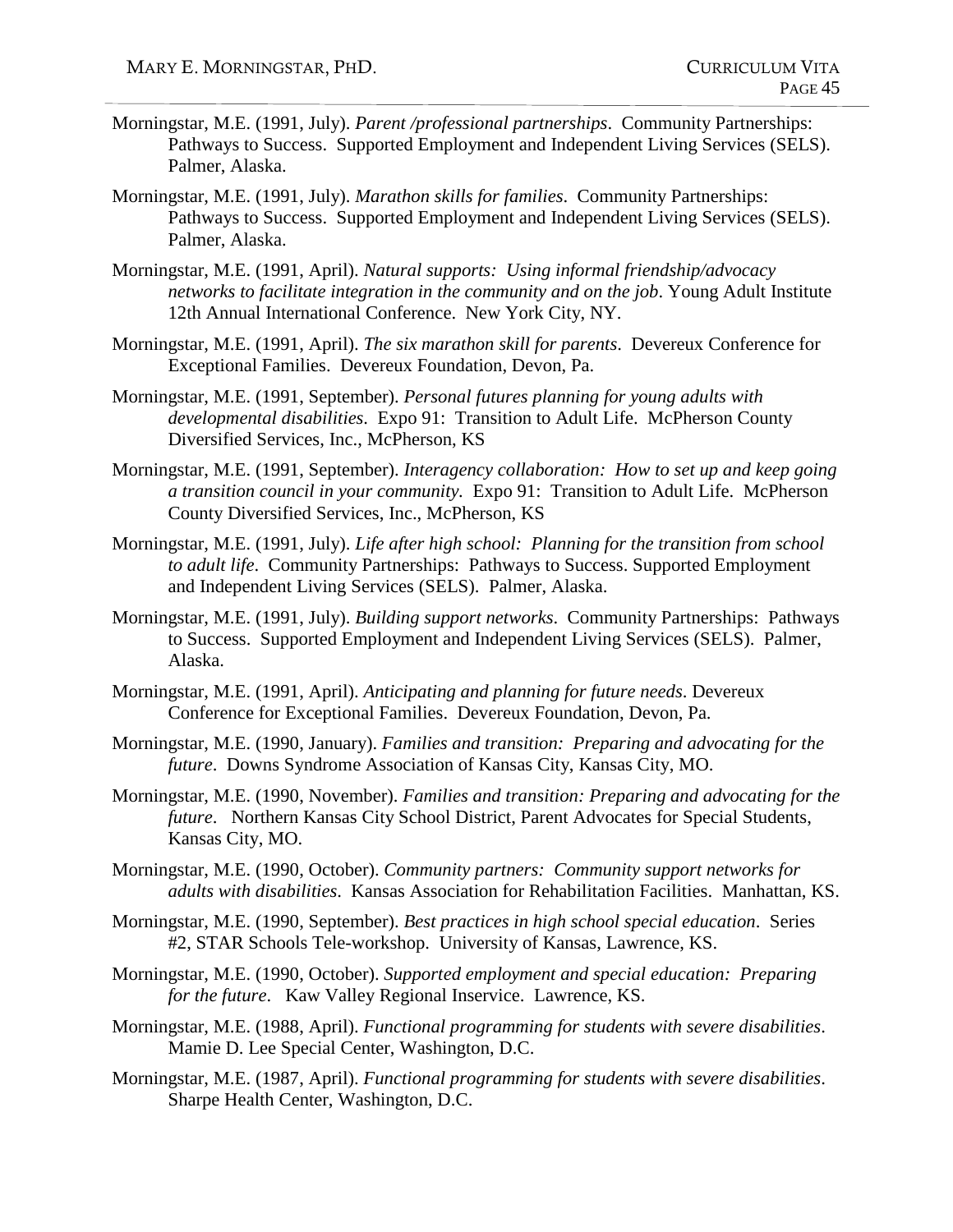- Morningstar, M.E. (1987, March). *General case programming: How it applies to your program*. Montgomery County Public Schools, Rockville, MD. New Teacher Training Follow-up Module.
- Morningstar, M.E. (1986, February). *Functional programming for students with severe disabilities*. Montgomery County Public Schools, Rockville, MD.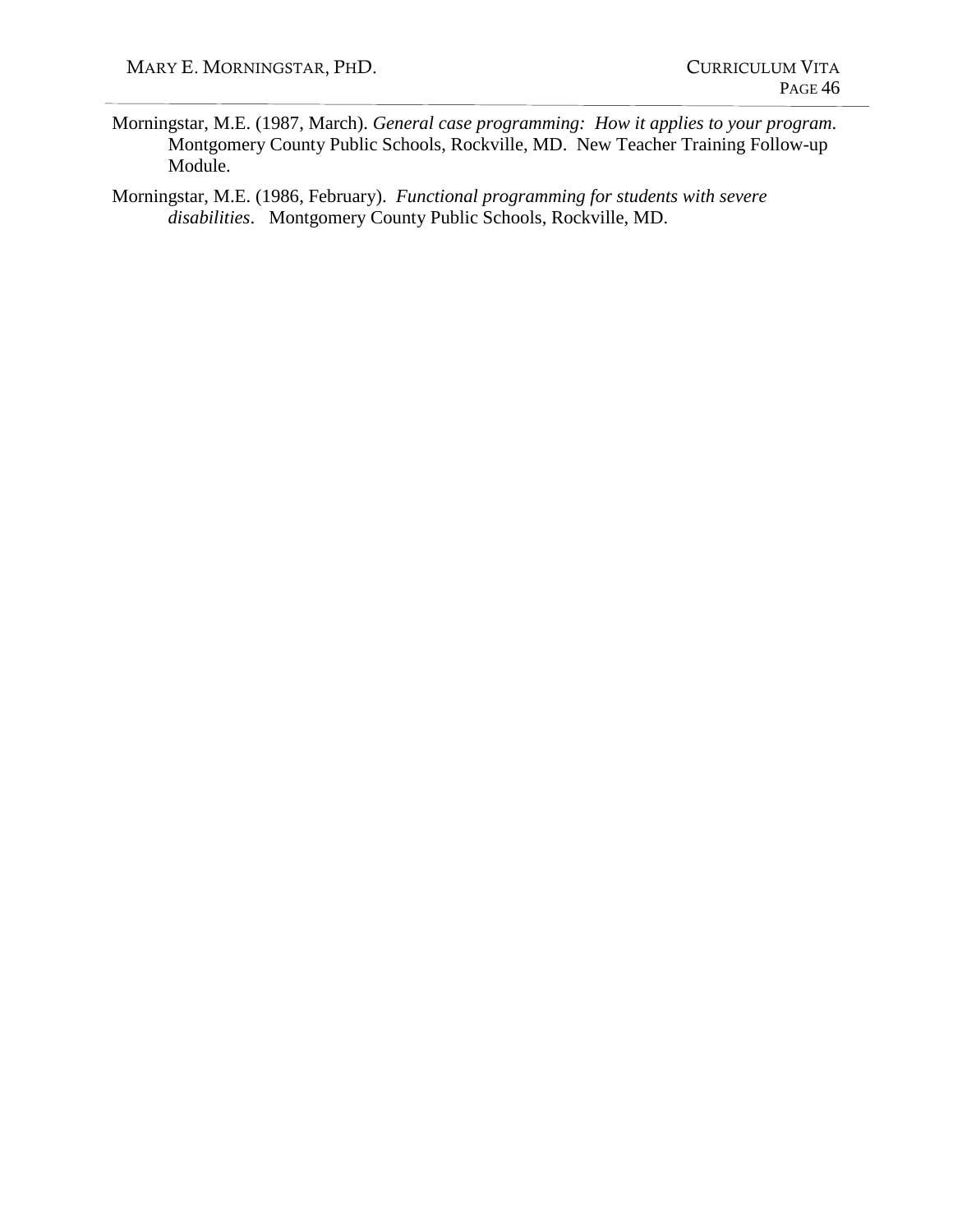## **PROFESSIONAL SERVICE**

#### **EDITORIAL BOARDS**

| 2017-Present Journal of Vocational Rehabilitation                          |
|----------------------------------------------------------------------------|
| 2016-Present Exceptional Children                                          |
| 2007-Present Career Development and Transition for Exceptional Individuals |
| 1998-2000 Career Development for Exceptional Individuals                   |

## **JOURNAL REVIEWER**

| 2017-Present     | <b>Intellectual and Developmental Disabilities</b>                                |
|------------------|-----------------------------------------------------------------------------------|
| 2016-Present     | Journal of Teacher Education                                                      |
| 2016-Present     | Journal of Vocational Rehabilitation                                              |
| 2016-Present     | Journal of Policy and Practice in Intellectual Disabilities                       |
| 2016-Present     | International Journal of Developmental Disabilities                               |
| 2015-Present     | <b>Exceptional Children</b>                                                       |
| 2014-present     | Focus on Autism and Other Developmental Disabilities                              |
| 2014-present     | Journal of Child and Family Studies                                               |
| $2013$ -present  | American Educational Research Journal-Teaching, Learning and Human<br>Development |
| 2015-present     | American Journal of Speech-Language Pathology                                     |
| 2014-present     | Journal of Child and Family Studies                                               |
| 2014-2015        | High School Journal                                                               |
| $2012$ - present | Research and Practice in Severe Disabilities                                      |
| $2011$ -present  | Remedial and Special Education                                                    |
| 2009-2013        | Journal of Postsecondary Education and Disabilities                               |
| 2009-2013        | Journal of Special Education Policy                                               |
| 2006-2013        | Journal of Intellectual Disability Research                                       |

# **PROFESSIONAL AND ACADEMIC ASSOCIATION MEMBERSHIP AND SERVICE**

# **NATIONAL ADVISORY BOARDS**

2017 American Education Research Association Educational Research Conference Planning Committee: *Policy, Practice, and Long-Term Outcomes: The Current State and Future Directions of Research for*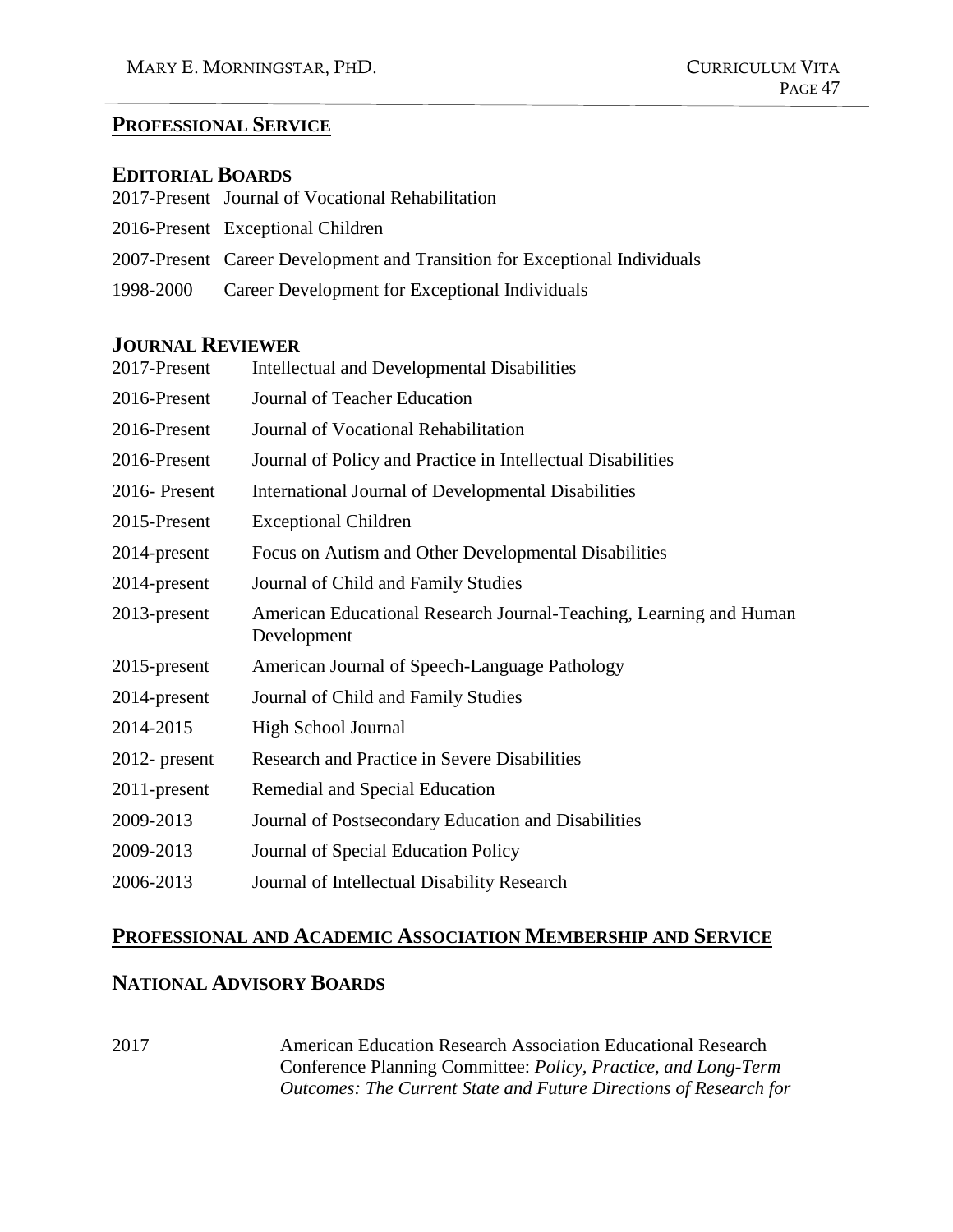|              | Syracuse, NY.                  | Students with Significant Cognitive Disabilities, Syracuse University,                                                             |
|--------------|--------------------------------|------------------------------------------------------------------------------------------------------------------------------------|
| 2017         | Washington, D.C.               | National Community of Practice on Youth Receiving Supplemental<br>Security Income, Inclusive Education Affinity Group Facilitator. |
| 2017         | Washington, D.C.               | National Down Syndrome Society, Inclusive Education Advisory Board,                                                                |
| 2015         | <b>National Advisory Board</b> | National Center for Learning Disabilities Personalized Learning Project,                                                           |
| 2014-2016    | Reform (CEEDAR)                | Collaboration for Effective Educator Development, Accountability, and                                                              |
|              |                                | 2014-2016 Networked Improvement Community                                                                                          |
|              |                                | 2014-2016 Advisory Committee Member                                                                                                |
|              | 2015-2016                      | Intensive State Lead, Missouri Department of<br><b>Elementary and Secondary Education</b>                                          |
|              |                                | <b>Content Developer, CEEDAR Content Enhancement</b><br><b>Module: Transition Planning and Services</b>                            |
| 2014-2015    | <b>Transition Center</b>       | Autism Spectrum Disorder in Action: Autism Certification Program,                                                                  |
| 2013-Present |                                | Schoolwide Integrated Framework for Transformation (SWIFT) Center                                                                  |
|              |                                | 2013-Present National Leadership Consortium                                                                                        |
| 2013-Present |                                | National Technical Assistance Center for Transition Leadership Team                                                                |
| 2012-2017    |                                | <b>Circles Project Advisory Board Member</b>                                                                                       |
| 2006-2010    | Development Advisory Group     | National Secondary Transition Technical Assistance Center Professional                                                             |

# **EXPERT WITNESS**

| $2017$ - current | Expert Witness, C.S. v Butte School District No. 1, Butte, Montana. Expert<br>testimony regarding transition planning and service delivery.                                            |
|------------------|----------------------------------------------------------------------------------------------------------------------------------------------------------------------------------------|
| 2015-2017        | U.S. Department of Justice, Lane v. Brown. Class action lawsuit focused<br>on reducing enrollment in sheltered workshops in the state of Oregon.<br>Settled in favor of the plaintiff. |

# **NATIONAL AND STATE CONSULTING AND SERVICE**

2017 External Reviewer for Promotion to Full Professor, School of Education, Special Education, University of Delaware.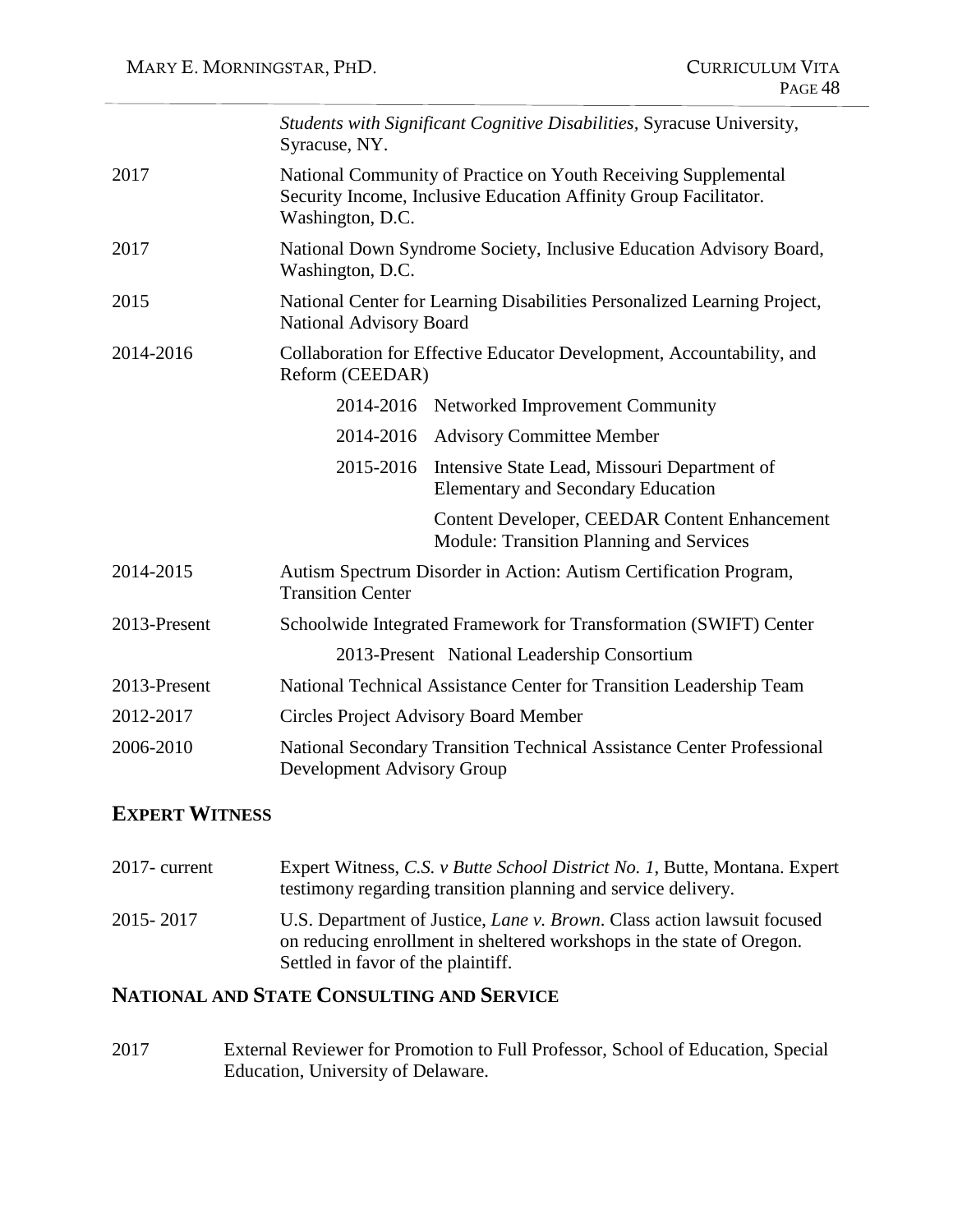| 2017      | External Reviewer for Promotion and Tenure, School of Education, Special<br><b>Education, Boston University</b>                              |
|-----------|----------------------------------------------------------------------------------------------------------------------------------------------|
| 2017      | External Reviewer for Promotion and Tenure, School of Education, University of<br>New England                                                |
| 2014      | External Reviewer, Special Education Program Review, New York University:<br>Steinhardt School of Culture, Education, and Human Development. |
| 2014-2015 | Blue Ribbon Panel Member, Ohio Center for Autism and Low Incidence (OCLI)<br>Autism Transition Certificate Program, Ohio.                    |
| 2014-2015 | Delphi Panel Member, Think College Transition and Postsecondary Education<br>Model, Boston, MA.                                              |
| 2014-2015 | Delphi Panel Member, State Toolkit for Examining Post-School Success<br>(STEPPS). University of Oregon, Eugene, OR.                          |
| 2014      | Meeting Attendee, Higher Education Consortia for Special Education                                                                           |

## **NATIONAL ASSOCIATIONS MEMBERSHIP AND SERVICE**

2010-Present – American Education Research Association (AERA).

• 2017 – Program Co-Chair, AERA Educational Research Conference

1989-Present – American Association of Intellectual and Developmental Disabilities (AAIDD)

• 2017-Present – Education Division Committee Member

1984-Present – TASH (formerly, Association for Persons with Severe Handicaps)

- 2009-December 2015 National Board Member
- 2014-Present Member, Research and Publications Committee
- 2010-2015 Chair, Inclusive Education National Agenda Committee
- 2015-Present Member, Inclusive Education National Agenda Committee

1980-Present – Council for Exceptional Children (CEC)

- 2008-Present Division of Research
- 2005-Present Teacher Education Division
- 1990-Present Division on Autism and Development
- 1990-Present Division of Career Development and Transition
	- o 2013-Present Research Committee
	- o 2012-Present Representative to CEC Knowledge and Skills
	- o 2012-Present Past President
	- o 2011-2012 President
	- o 2009-2010 Vice President
	- o 2006-2009 Northwest Regional Representative, National Board Member

1990-1999 – Association for Persons in Supported Employment (APSE)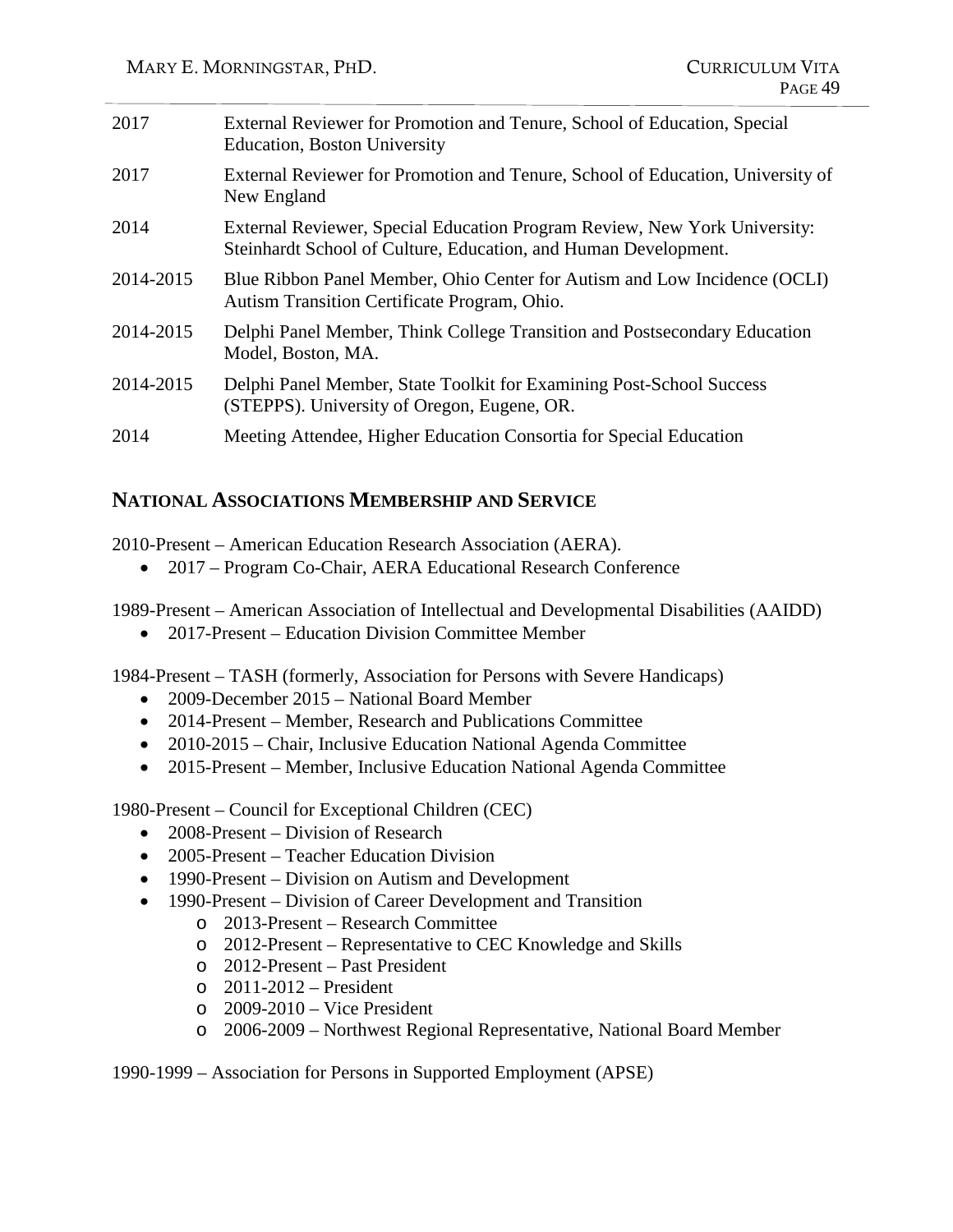# **STATE AND LOCAL PROFESSIONAL MEMBERSHIPS**

| 2010-Present | Kansas Consortium of Low Incidence Personnel Preparation, Kansas State |
|--------------|------------------------------------------------------------------------|
|              | Department of Education                                                |
| 2005-2010    | Kansas Statewide Transition Taskforce, Kansas State Department of      |
|              | Education                                                              |
| 2006         | Grant Writing Team, Kansas State Department of Education               |
| 2006-2007    | Kansas State Department, Deaf Blind Project Annual Planning            |
|              | Chair, Adult Committee                                                 |
| 2006-2007    | Member, Midwest Deaf Blind Consortium                                  |
| 2003-2006    | Interagency Coordinating Council Board of Directors, Lawrence, KS      |
| 1992-1994    | Kansas Planning Council on Developmental Disabilities                  |
|              | 1993-1994 – Chair, Adult Committee                                     |
| 1990-Present | Kansas Subdivision, CEC Division of Career Development and Transition  |
| 1994-1995    | President, Kansas Division of Career Development and Transition        |
| 1993-1994    | President Elect, Kansas Division of Career Development and Transition  |
| 1992-1993    | Vice-President, Kansas Division of Career Development and Transition   |
| 1990-Present | <b>Transition Council of Douglas and Jefferson Counties</b>            |
|              | 1992-1993 – Chair, Family Involvement Committee                        |
|              | 1993-1994 – Chair, Individual Advocacy Committee                       |
|              | 1994-Present – Member, Teacher Support Committee                       |

# **UNIVERSITY AND SCHOOL OF EDUCATION SERVICE**

| 2017-Present | Director of Graduate Studies, Department of Special Education          |
|--------------|------------------------------------------------------------------------|
| 2017-Present | <b>SOE Graduate Studies Committee</b>                                  |
| 2014-2015    | Senior Administrative Fellows                                          |
| 2013-Present | <b>Faculty Consultation Group to KU Information Technologies</b>       |
| 2013-2015    | <b>Graduate Teaching Assistant Award Review Committee</b>              |
| 2010-2015    | School of Education Technology Committee                               |
| 2006-2007    | Co-Chair, School of Education Distance and Online Education Task Force |
|              |                                                                        |

# **DEPARTMENTAL SERVICE**

| 2017-Present | Co-Chair, Leadership Studies Committee                                                           |
|--------------|--------------------------------------------------------------------------------------------------|
| 2017-Present | <b>Personnel Preparation Programs Committee</b>                                                  |
| 2015-2017    | <b>Admissions Committee</b>                                                                      |
| 2015-Present | Chair's Advisory Committee                                                                       |
| 2014-Present | <b>Leadership Studies Committee</b>                                                              |
| 2005-Present | <b>Coordinator Online Transition Master's Program</b>                                            |
| 2006-Present | Coordinator Low Incidence Teacher Endorsement Program                                            |
| 2015         | Faculty Discussant KU Professionals in Disability Graduate Student<br><b>Research Conference</b> |
| 2014-2015    | Co-Chair, Special Education Faculty Search Committee                                             |
| 2014         | <b>Special Education Personnel Committee</b>                                                     |
|              |                                                                                                  |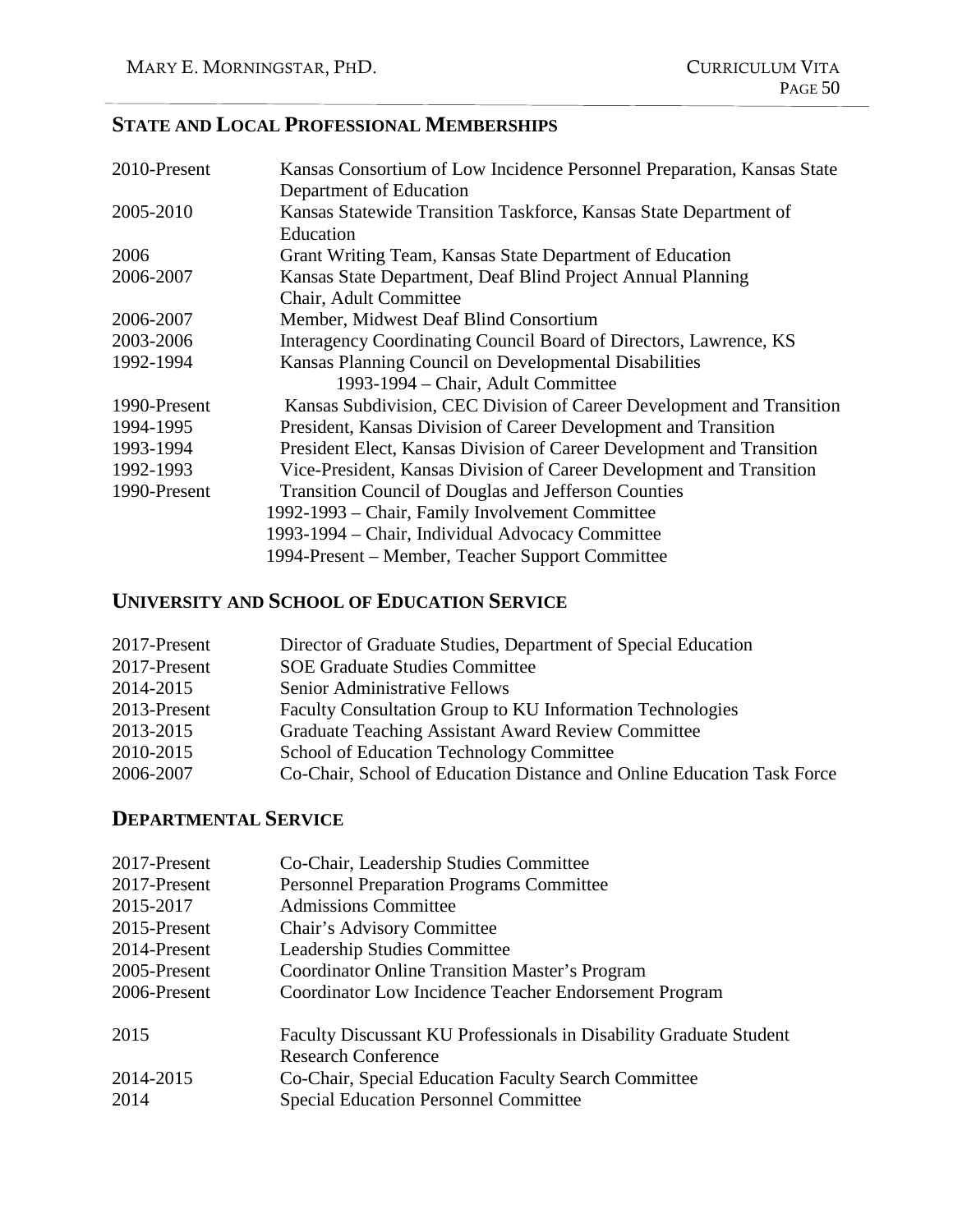| 2010-2015 | Co-Chair, Special Education Teacher Education Committee                      |
|-----------|------------------------------------------------------------------------------|
| 2013-2015 | Dynamic Learning Maps SPED Advisory Committee                                |
| 2007-2010 | Master's Advisory Committee                                                  |
| 2012-2015 | KU Information Technology, Faculty Consultation Group                        |
| 2007-2008 | Chair's Advisory Committee                                                   |
| 2007-2008 | Special Education 50 <sup>th</sup> Anniversary, Professional Development Day |
| 2005-2008 | <b>Admissions and Recruitment Committee</b>                                  |
| 2005-2007 | <b>Special Education Curriculum Committee</b>                                |
|           |                                                                              |

# **COMMUNITY PARTNERSHIPS AND SERVICE**

| 2017- Present | Community Works, Inc. Employment Advisory Committee, Overland<br>Park, KS                               |
|---------------|---------------------------------------------------------------------------------------------------------|
| 2014-Present  | Professional Development School Collaboration, Liberty Memorial<br>Central Middle School, Lawrence, KS. |

# **KU COURSEWORK AND INSTRUCTION**

| <b>SPED 431:</b> | Introduction to the Exceptional Child (2 cr. hrs.) Required course for<br>undergraduate students working toward licensure in general education.                                                                                   |
|------------------|-----------------------------------------------------------------------------------------------------------------------------------------------------------------------------------------------------------------------------------|
|                  | (enrollment ~100)                                                                                                                                                                                                                 |
| <b>SPED 798:</b> | Special Course: Summer Institute on Transition Services (2 cr. hrs.); Required<br>course for Transition Master's Program and elective/staff development option for<br>working professionals. (average enrollment: 35)             |
| <b>SPED 798:</b> | Special Course: Best Practices in the Transition from School to Adult Life (1 cr.<br>hr.)                                                                                                                                         |
| <b>SPED 775:</b> | Practicum: Exceptional Children and Youth: Secondary and Transition                                                                                                                                                               |
| <b>SPED 842:</b> | Advanced Methods in Access and Inclusion in Core Curriculum (3 cr. hrs.)                                                                                                                                                          |
| <b>SPED 844:</b> | Advanced Methods: Symbolic and Presymbolic Communication for Students with<br>Significant Disabilities (3 cr. hrs.). Required methods course for students working<br>toward licensure in the functional program.                  |
| <b>SPED 855:</b> | Families and Community Systems (3 cr. hrs.) Required course for students<br>working toward licensure in special education.                                                                                                        |
| <b>SPED 856:</b> | Transition Education and Services (3 cr. Hrs.) Required course for students<br>working toward licensure in special education, required methods course for<br>students working toward licensure in functional or adaptive programs |
| <b>SPED 857:</b> | Vocational Training and Employment for Youth with Disabilities (3 cr. hrs.)<br>Required course for the Transition Master's Program.                                                                                               |
| <b>SPED 858:</b> | Transition Assessment (3 cr. Hrs.) Required course for the Transition Master's<br>Program.                                                                                                                                        |
| <b>SPED 859:</b> | Interagency and Community Systems for Transition (3 cr. hrs.) Required course<br>for the Transition Master's Program.                                                                                                             |
| <b>SPED 930:</b> | Praxis Seminar: Scholarship and Writing (3 cr.hrs.) Required course for the KU<br><b>Special Education Doctoral program</b>                                                                                                       |
| <b>SPED 995:</b> | Field Experience (1-3 cr. hrs.). Required experience for KUTLPP doctoral<br>students.                                                                                                                                             |